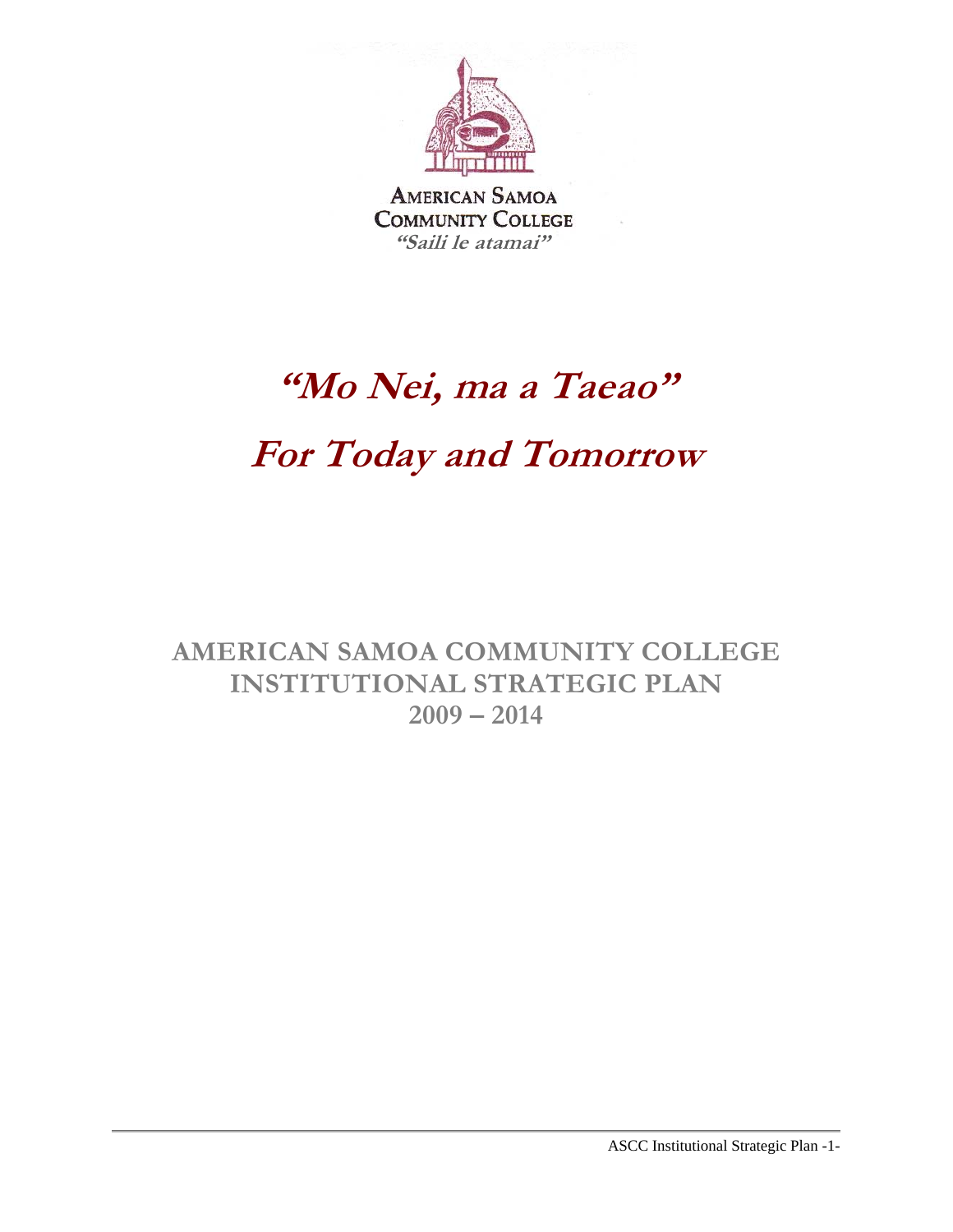# **TABLE OF CONTENTS**

| <b>Institutional Plan:</b> |  |  |  |  |  |  |  |  |  |
|----------------------------|--|--|--|--|--|--|--|--|--|
| $\mathbf{I}$ .             |  |  |  |  |  |  |  |  |  |
| $\Pi$ .                    |  |  |  |  |  |  |  |  |  |
| Ш.                         |  |  |  |  |  |  |  |  |  |
| IV.                        |  |  |  |  |  |  |  |  |  |
| V.                         |  |  |  |  |  |  |  |  |  |
| VI.                        |  |  |  |  |  |  |  |  |  |
|                            |  |  |  |  |  |  |  |  |  |

# *Strategic Plans:*

| VII.        |  |
|-------------|--|
| VIII.       |  |
|             |  |
| IX.         |  |
| $X_{\cdot}$ |  |
| XI.         |  |
| XII.        |  |
| XIII.       |  |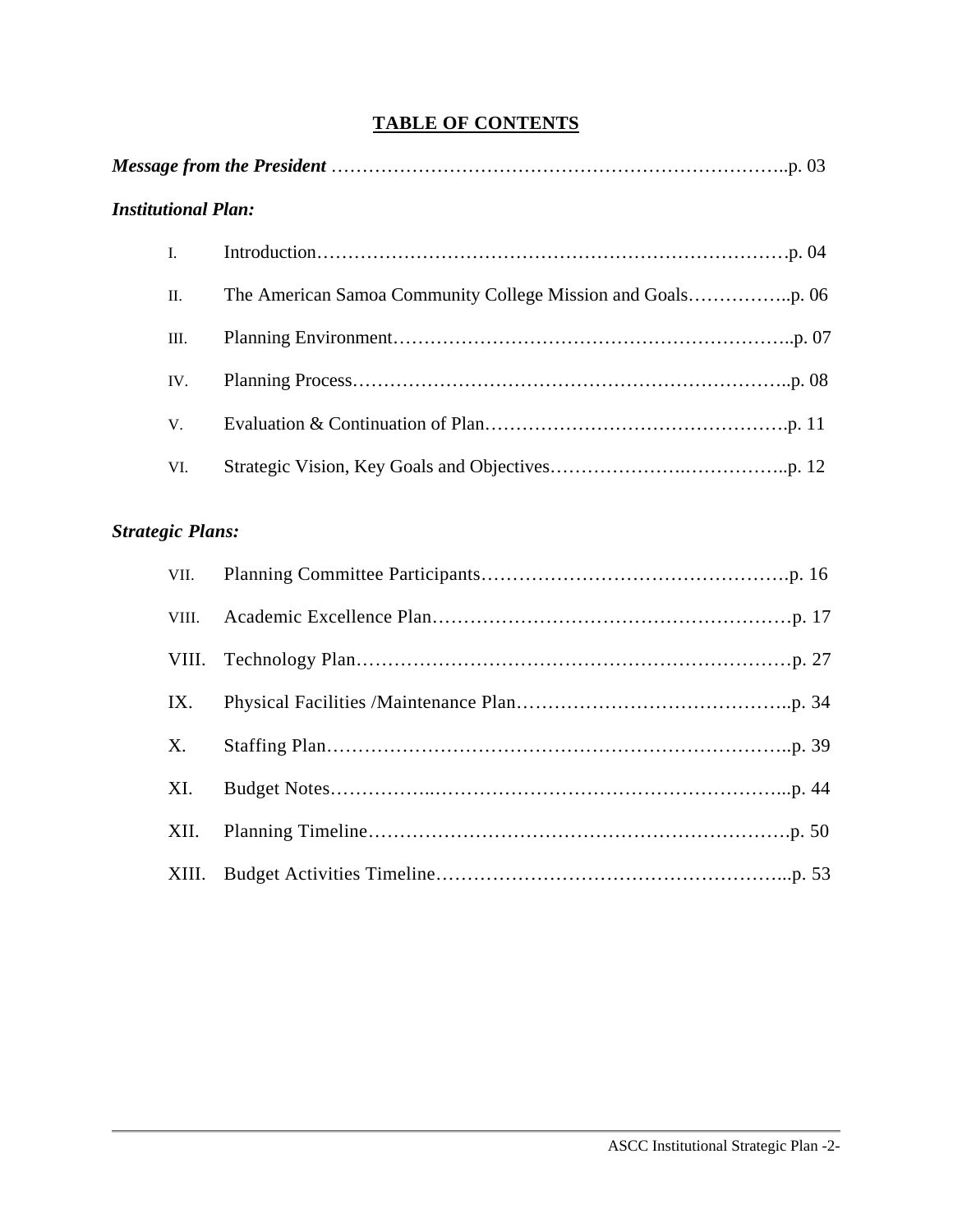# *MESSAGE FROM PRESIDENT SETH GALEA'I*

# *"Mo Nei, ma a Taeao" For Today and Tomorrow*

The shared vision of the American Samoa Community College is to provide quality courses, programs and services to students, enabling them to meet the challenges of the  $21<sup>st</sup>$ Century. That vision has guided the development of this 2009 to 2014 institutional plan through months of debate and discussion as ASCC completed a comprehensive, institution-wide review of all programs and services and a focused dialogue that shaped each component of the plan.

 Many challenges face the higher education community, as colleges are being asked to provide more and better services with increasingly limited resources. The ASCC Institutional Planning Committee, which included faculty, staff, administrators, Board Members and ASCC graduates, was guided by the focus on academic excellence in a student-centered environment and tempered by the realities of limited resources.

 The plan that follows charts a path for institutional improvements over the next five years. The process of creating the plan, from Program Review to analysis of data to articulating the details of the vision as it is to be realized in Academic Excellence, Technology, Facilities and Maintenance, and Staffing goals and objectives was a transformative experience for the ASCC community.

 The Samoan proverb, "*E mama se avega pe a pulupulu lima fa'atasi*", which means "Many hands lighten the load" describes the College's approach to integrated institutional planning. The voices of ASCC came together with experiences and ideas, problems and solutions, all contributing to the document which follows.

 We have titled our plan "Mo Nei, Ma A Taeao" ("For Today and Tomorrow") to reflect our solid foundation as well as our excitement and confidence as we face the challenges ahead. We are confident in ASCC's ability to meet these challenges and to provide the quality of education that will prepare our students for success after graduation as they meet the challenges of their own futures.

 We look forward to sharing our plans and progress with you and welcome you as part of our ASCC community.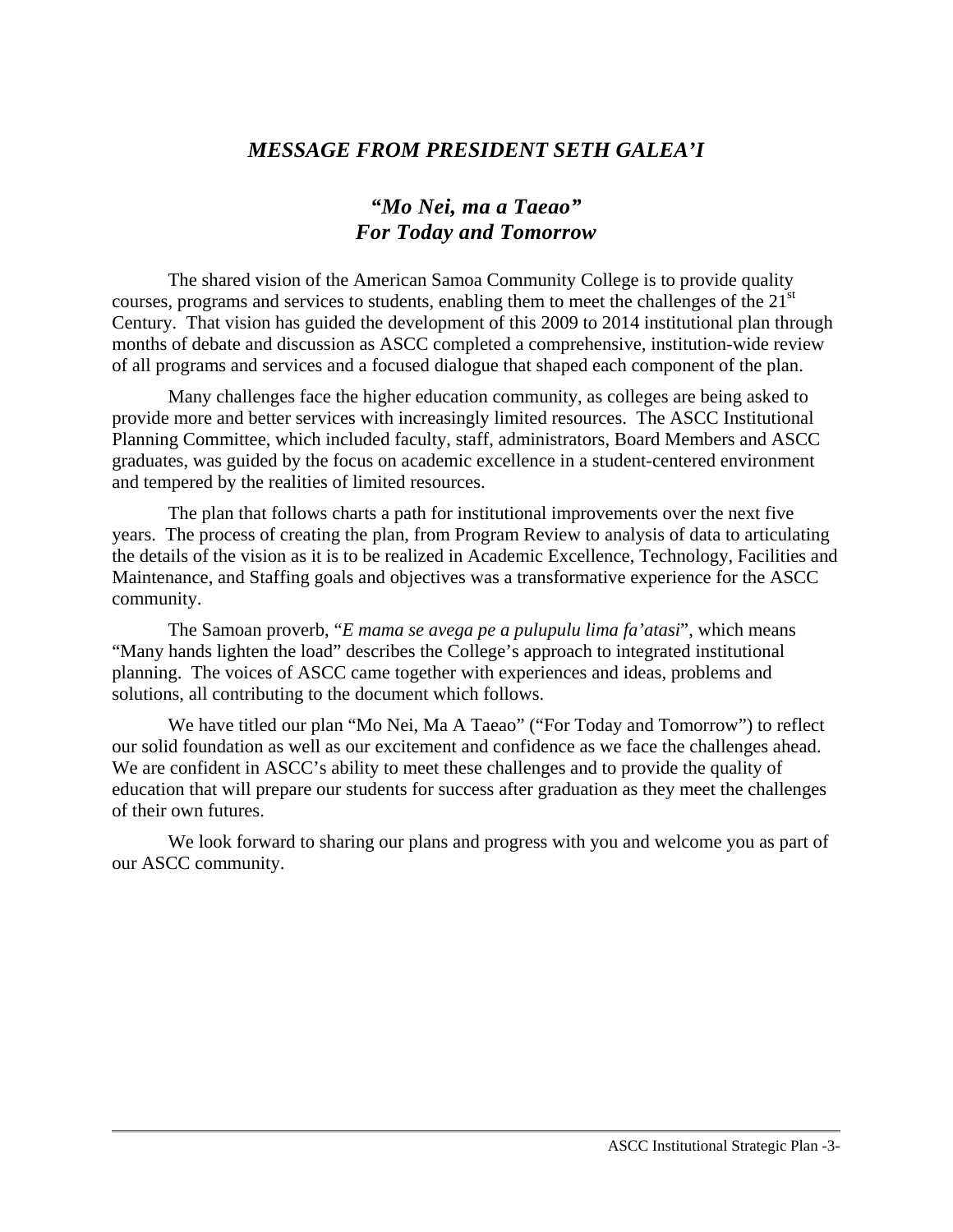# *Introduction to the American Samoa Community College*

- ASCC was established in 1970 to provide post-secondary education opportunities in the liberal arts, teacher training, vocational-technical education and general education to the residents of American Samoa. ASCC offers Associate of Arts and Associate of Science degrees, as well as Certificate programs in a variety of academic and technical area.
- ASCC is located on Tutuila, the largest of American Samoa's seven islands in the village of Mapusaga, nine miles west of Pago Pago, the territory's center of trade and commerce. American Samoa lies about 2,500 miles southwest of Hawaii and 1,800 miles northeast of New Zealand. Tutuila comprises approximately three-fourths of American Samoa's 76 square miles and is home to 90% of its population of nearly 60,000.
- The other six islands are Aunu'u, Ofu, Olosega, Ta'u, Swains and Rose Atoll.
- In July of 1970, ASCC was established as part of the American Samoa Department of Education. The first freshman class of 131 attended classes in the old Lands and Survey Building (the current site of the Lumana'i Building) in Fagatogo. The following year the College was moved to the old Fia Iloa High School building in Utulei. The move to a permanent campus was made in September of 1974, when ASCC took over the site of the former Mapusaga High School.
- In 1979, a grant from the U.S. Economic Development Administration enabled ASCC to complete five new buildings, with modern facilities for instruction in science, nursing, fine arts and vocational education, as well as a student cafeteria and a gymnasium.
- In 2003, dedication ceremonies were held for a new, state of the art library at ASCC.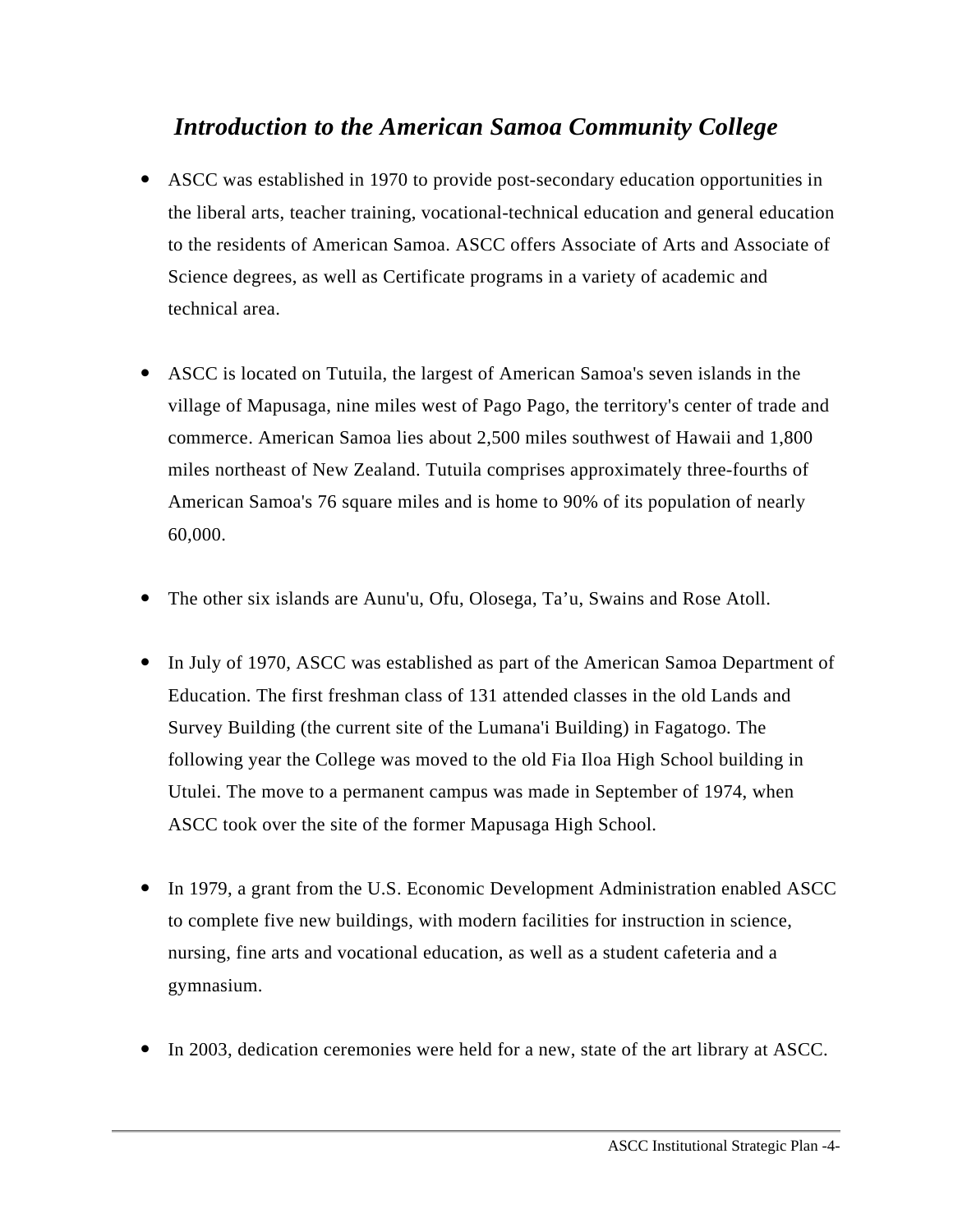- In 2008, a new lecture hall, administrative offices, and two new teacher education classrooms were constructed at the former auditorium location.
- ASCC currently offers courses from 11 Institutional programs, 9 AA Degree programs, 18 AS Degree Programs, and 15 Certificate of Proficiency programs.
- ASCC has 19 academic departments and 7 service divisions providing high quality programs and services to a mean enrollment of  $1670$  students per FALL semester.
- ASCC offers courses throughout the academic year in the Fall and Spring semesters, a six-week regular summer session, 10-week Fall and Spring accelerated sessions, and two accelerated 5-week summer sessions.

As of Spring 2009, the faculty to student ratio is 1:26 with 54 full time faculty members and a cadre of adjunct faculty.

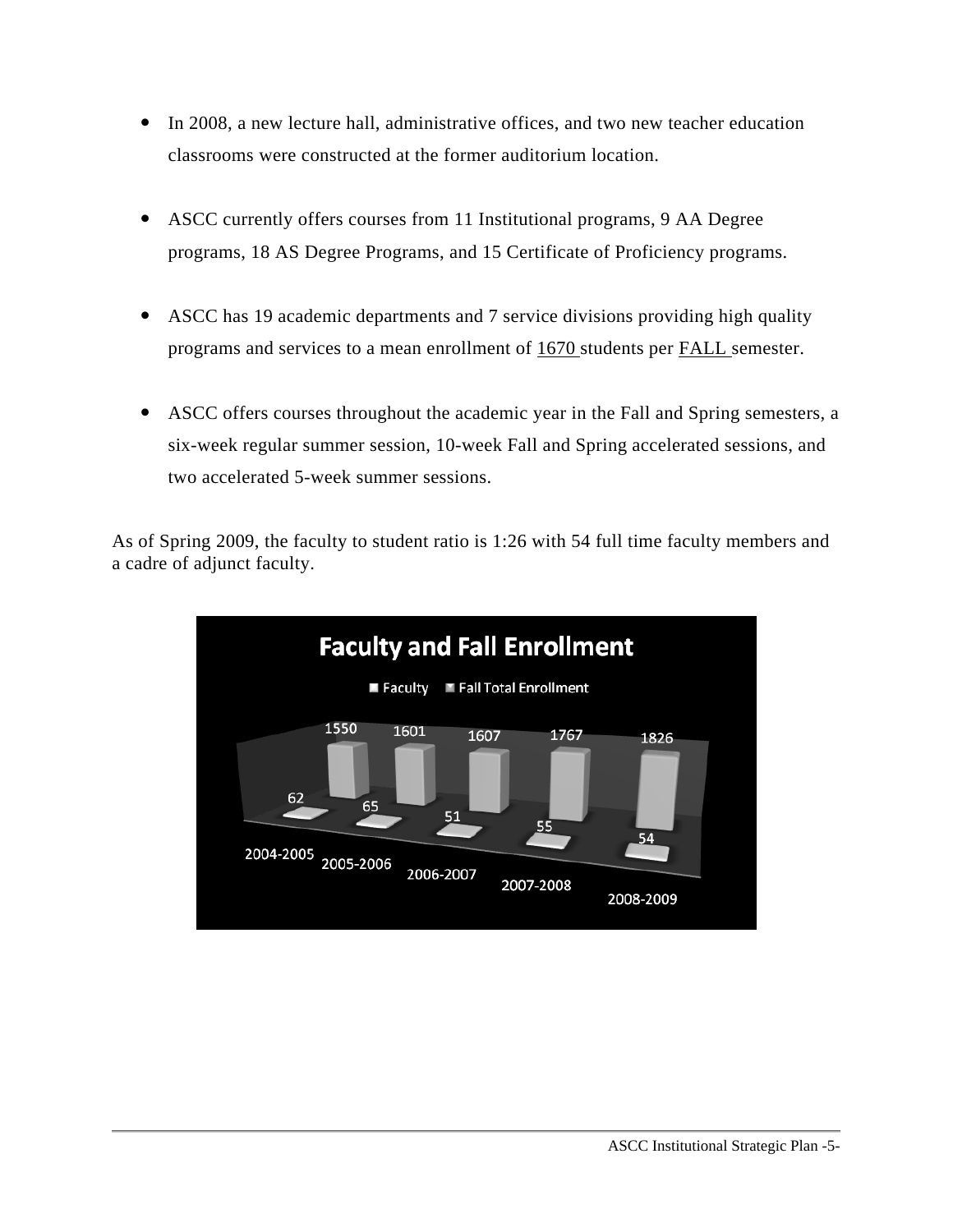# *The American Samoa Community College Mission Statement:*

*The mission of the American Samoa Community College is to foster successful student learning by providing educational programs and high quality services that will enable students to achieve their educational goals and to contribute to the social, cultural, political, economic, technological, and environmental well-being of American Samoa.* 

*To fulfill this mission, the College, as an open admissions United States accredited Land Grant institution, provides access to associate degree and certificate programs of study. These programs prepare all students including those who are educationally underserved, challenged, or non-traditional for:* 

- *transfer to institutions of higher learning*
- y *successful entry into the workforce*
- y *research and extension in human and natural resources*
- y *awareness of Samoa and the Pacific.*

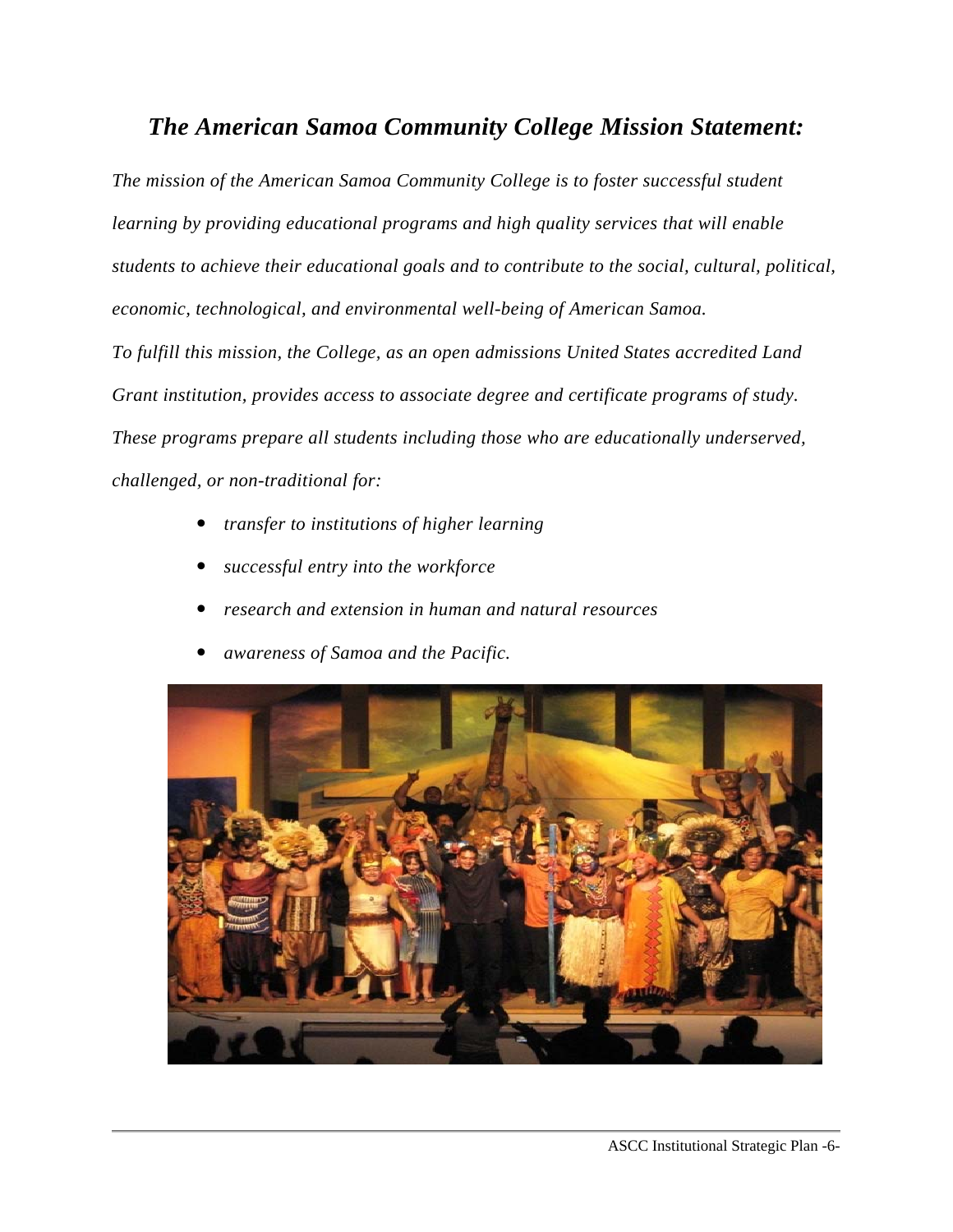# *The Mission and Planning Environment*

The institutional mission is an integral part of all programs and services provided to students at ASCC. Guided by the institutional mission to provide high quality programs and services all academic departments / programs and administrative divisions set annual goals and objectives aligned to



*VP Dr. Kolhoff-Belle, President Dr. Galeai, VP Etuale* 

the college mission with all academic departments aligning program learning outcomes to the institutional student learning outcomes. The internal and external stakeholders review the mission statement every two years. The institutional mission is integrated into the biennial academic catalog outlining all programs and services offered at the American Samoa Community College. The catalog is published and printed for distribution and posted on the ASCC website http://www.amsamoa.edu.

Since October 2008, progress made toward all divisional goals and objectives has been tracked through quarterly reports. The Quarterly reports are compiled by the Institutional Effectiveness Division and prepared for review by the Board of Higher Education and the President. The quarterly reports are distributed to each administrative and academic program allowing for more accountability and transparency in meeting the divisional goals and in working toward achievement of the mission. The Quarterly Reports have also allowed for better planning and implementation of activities that are aligned to the institutional vision of preparing our students for successful transfer to other institutions, career opportunities, and contribution to the community.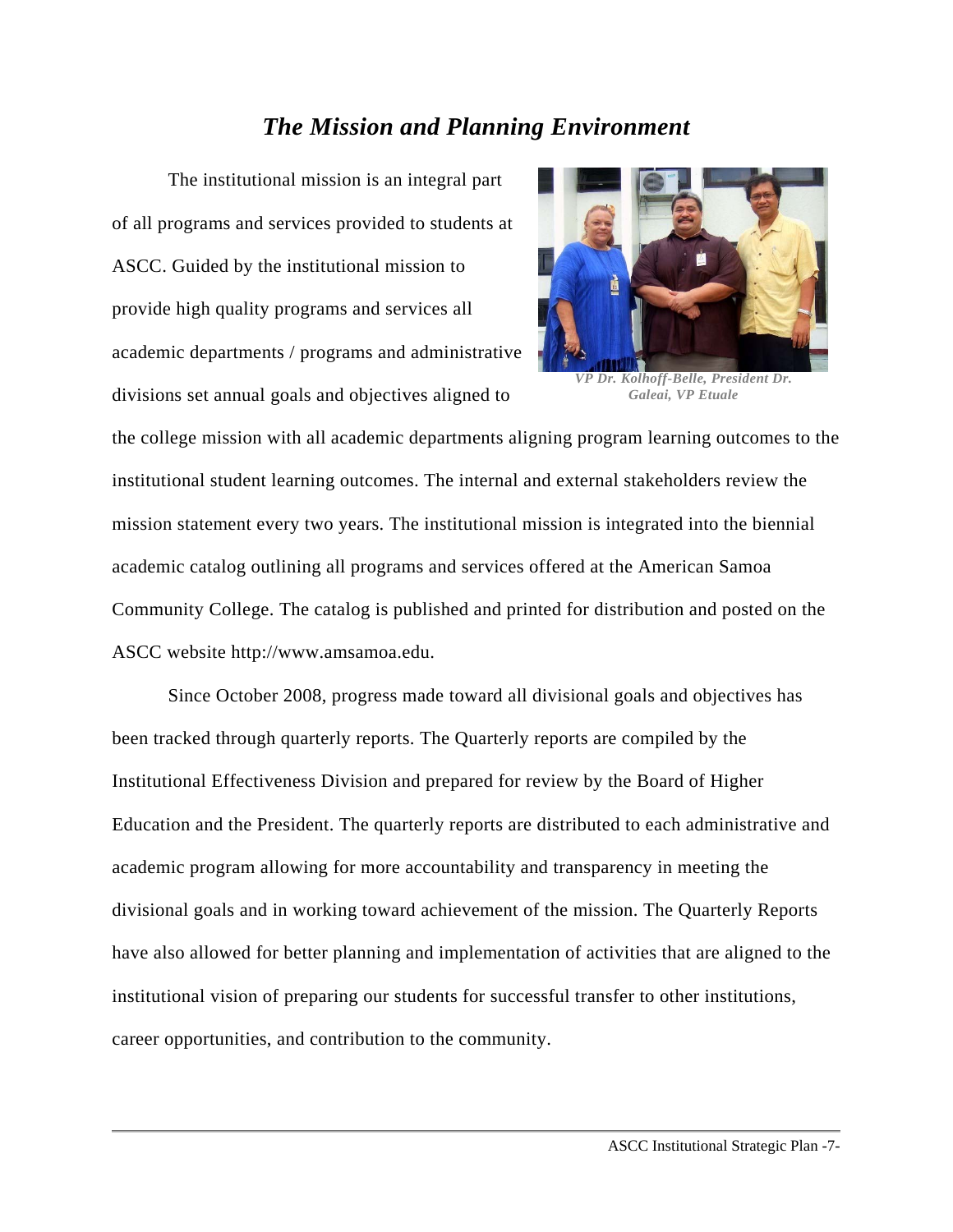The importance of integrated and broad-based planning came to the forefront of ASCC's efforts to address the recommendations outlined by the accrediting commission in February 2009. In response to the recommendations, priority was placed on participation of all internal stakeholders in an institutional Program Review. As the institution went through the Program Review process, stakeholders took on a clearer and more defined awareness of their participatory role in providing ongoing support and resource availability to the only territorial institute of higher learning.

# *ASCC's Integrated Planning Process*

The institutional integrated planning process occurred in several stages. The **first stage** of Program Review was: (1) formation of committees, (2) data collection and analysis, and(3) program review identification of priority needs or recommendations. The **second stage** of integrated planning involved Strategic Planning of subcommittees and the drafting of committee plans. The **third stage** of integrated planning required stakeholder review of the plans before implementation. The three stages of institutional planning developed by ASCC ensure a broadbased and data driven decision making process to address the needs of the institution.

In February 2009, the American Samoa Community College conducted its first Institutional Program Review (IPR), which began the integrated, broad based planning process. The IPR involved all academic and administrative divisions of the college. This was the first Program Review to include the administrative divisions and programs. The Academic Program Review (APR) began in 2002 and is currently in its fourth cycle of review. The IPR allowed ASCC to collect and compile data from all programs and divisions to meet its mission statement.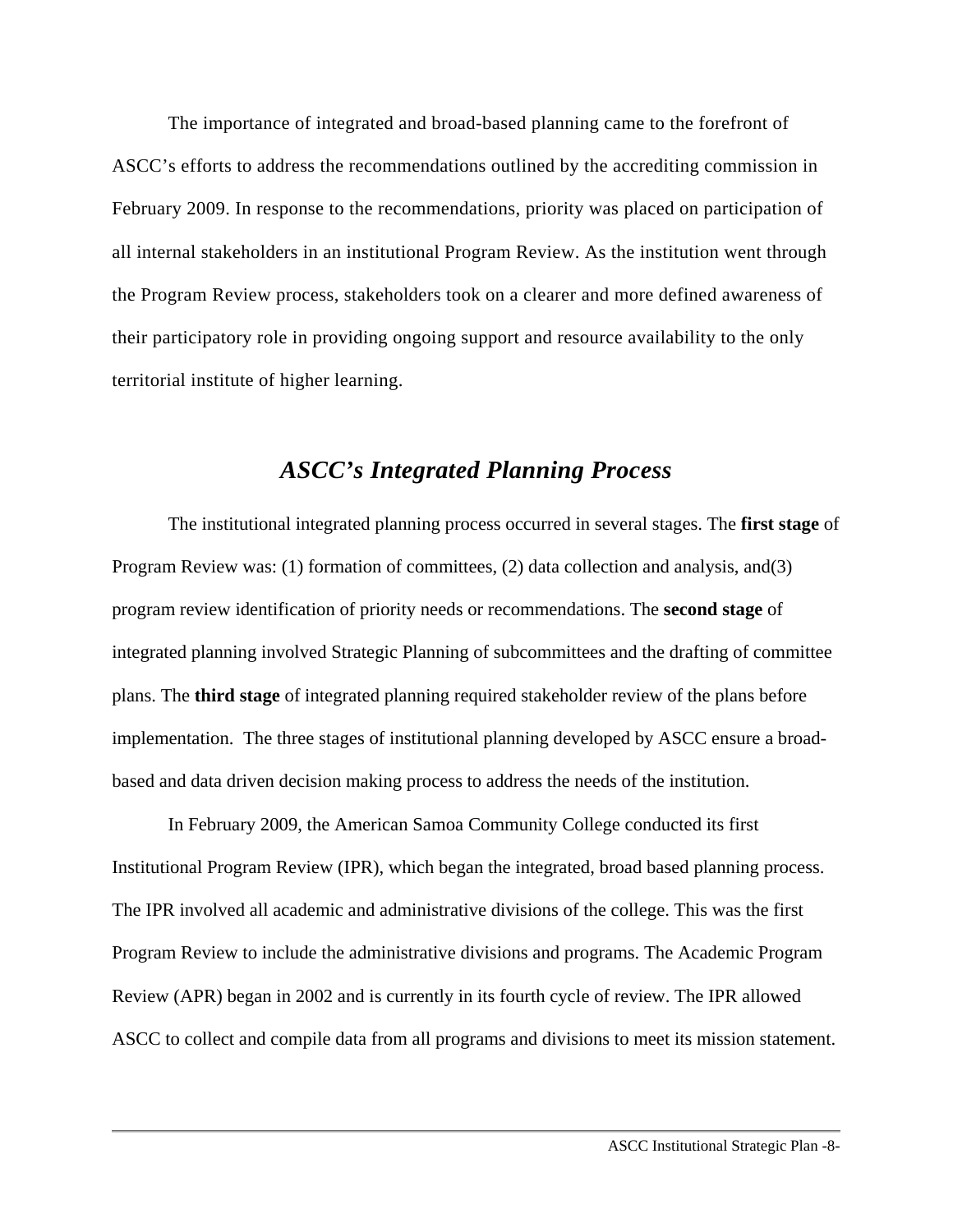The first stage began with the formation of the Institutional Planning Committee (IPC) composed of broad-based representation of administration, faculty, staff, students, and the Board of Higher Education (BHE). From this committee a core group was formed to identify and implement a planning process. The core group, the Institutional Planning Executive Core Committee (IPECC), scoped out a schedule, designed IPR surveys, and invited all faculty and staff to participate in the surveys covering the scope of work in the areas of Inputs, Operations, and Outputs. Surveys were disseminated to all divisions and programs throughout the months of February through May. The Institutional Effectiveness (IE) division collected surveys and summaries were compiled and returned to all programs and divisions. The IE Division of ASCC was responsible for the collection of surveys, data entry, data analysis, and report summaries. At the beginning of each month a meeting of the IPC was held to discuss progress made in review of all programs and divisions.

The next step of the IPR allowed each institutional division and program to review and discuss as a division the report summaries. Based on this discussion, each division submitted five (5) priority needs (recommendations). From each division and program list of priority needs, the IPECC compiled an IPR summary identifying four (4) strategic focus areas. The four (4) strategic areas of focus were identified as:

- o Academic Excellence
- o Staffing
- o Technology
- o Physical Facilities/Maintenance.

Strategic goals were identified within each focus area to allow for more detailed, integrated, and broad based planning.

The second stage of integrated planning ensured broad-based representation and addressed the strategic focus areas with the formation of four subcommittees made-up of an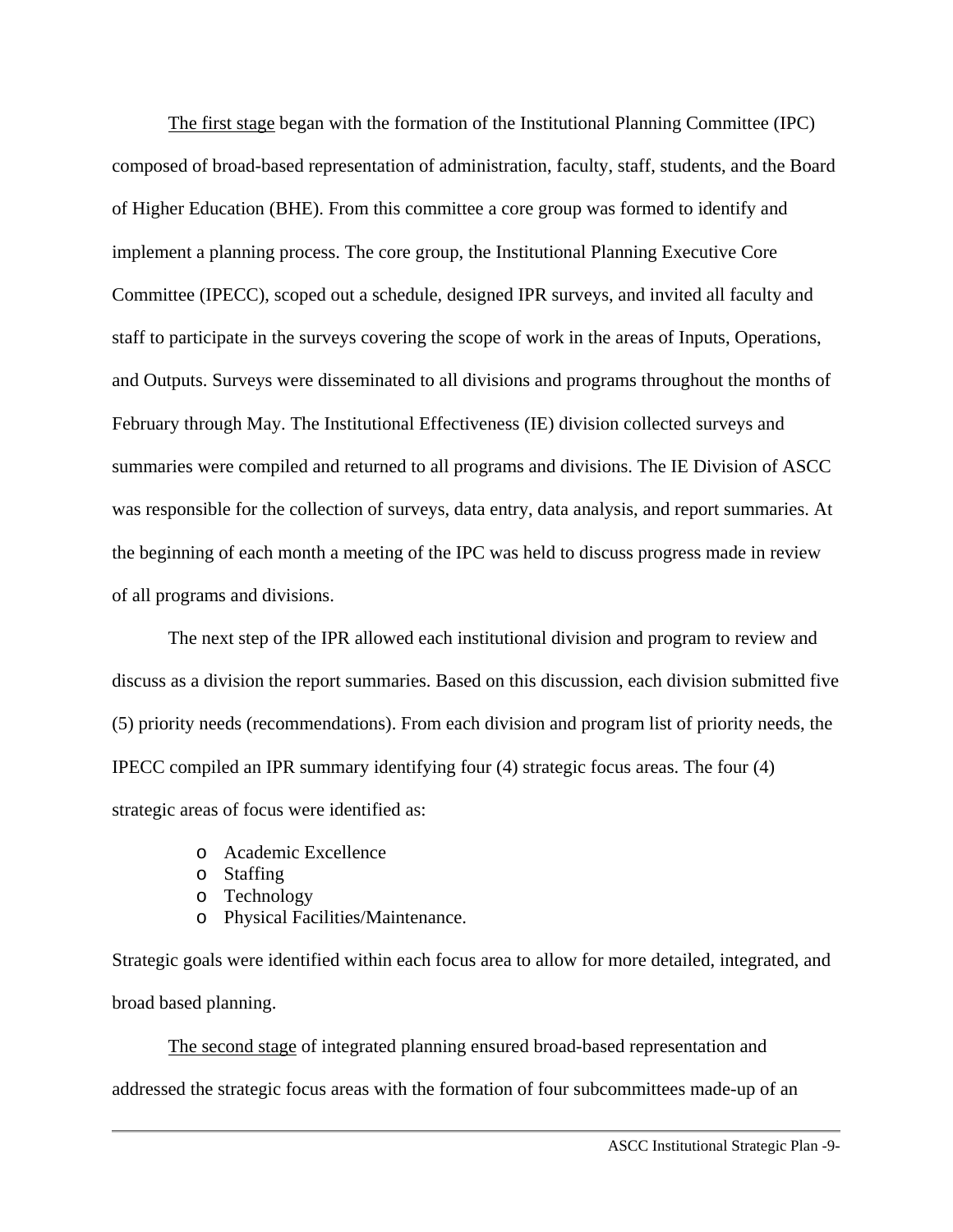IPECC facilitator, a program administrator, staff and faculty representation. The subcommittees met on a daily basis throughout the month of June to formulate institutional plans in Academic Excellence, Staffing, Technology, and Physical Facilities/Maintenance. The final drafts for each plan were completed in July. Integrated budget planning must emphasize all planning activities outlined in the strategic plans.

The third stage of the planning process required a review of the plans by all internal and external stakeholders. This review took place at the end of July 2009 with all internal stakeholders reviewing the completed draft of the plan. External stakeholders were given the opportunity to review the plan in its entirety. After the review, all plans including the budget plan were finalized by August 2009.



*Presentation of the Institutional Strategic Plan to the Board of Higher Education*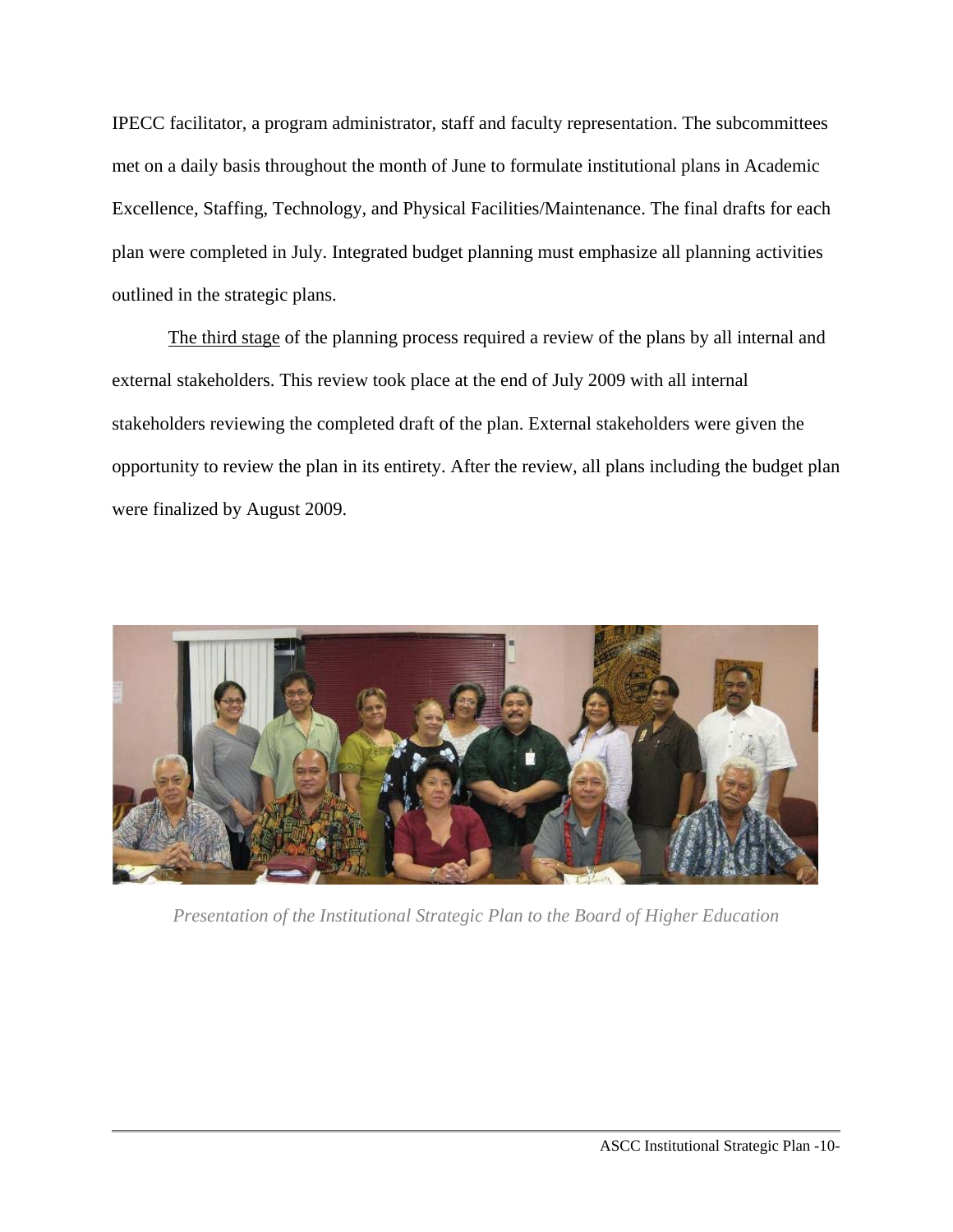# *Strategic Plan Evaluation and Continuation*

#### *Quarterly Reports and Plan Evaluation*

The action plans were written to be integrated with the ASCC Quarterly Reports. As of the Academic Year 2009 (AY 2009), all divisions identified 5 annual goals and objectives to meet these goals. The AY 2009 goals were submitted to the ASCC President in October 2008. The Institutional Effectiveness (IE) Division tracked the progress made toward each division goal through a standard template for reporting. This template is used by all divisions and allows for quarterly review by each division of progress toward the identified goals. The IE division compiles the division reports into a Quarterly Report document and distributes copies to all ASCC division heads, to the Board of Higher Education, to the ASCC President, and to the American Samoa Governor. The distribution of this report provides internal and external transparency.

#### *Integration of Quarterly Reports with Annual Review*

Beginning AY 2010 (October 2009) all division goals and objectives must be identified with alignment to the ASCC Institutional Strategic Plan. The quarterly reports provide an ongoing process of tracking progress of divisional and program goals. With alignment of the divisional and program goals to the Institutional Master Plans, a continual review of the plans is made at the end of each quarter and formally documented in the  $1<sup>st</sup>$ ,  $2<sup>nd</sup>$ ,  $3<sup>rd</sup>$ , and 4th Quarterly Reports. A formal review of the plans will occur annually at the end of the  $3<sup>rd</sup>$  quarter. The  $3<sup>rd</sup>$ quarter report provides a clear picture of progress outlining goals achieved and goals not achieved. The annual review of the institutional plan requires an evaluation of activities completed in the year and a proposed list of activities for the  $5<sup>th</sup>$  year. The annual review of the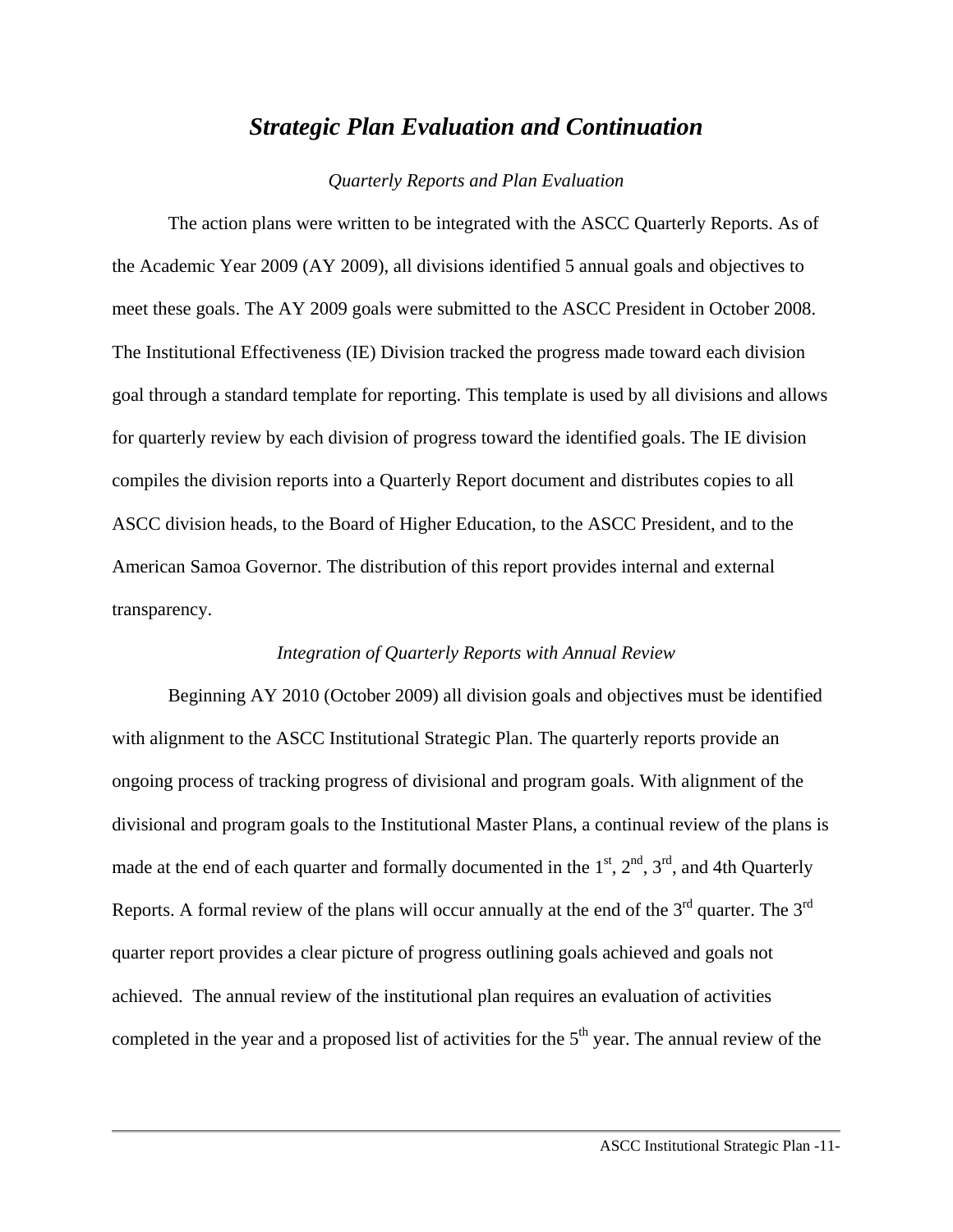Master Plans provides flexibility allowing for evolving developments to be considered while maintaining a 5-year timeline that guides the actions within the strategic focus areas.

The development of the planning process allows the institute to better address the evolving needs of an institute of higher education (IHE). As ASCC moves into the 21<sup>st</sup> Century the challenges of global changes on a small island community are tremendous. In order for ASCC to develop its community to face the ever-changing environment in education, the IPR is a living process that has an annual review of planning and implementation allowing for addendum and flexibility of the institution to meet its challenges. This process continues to exist by providing a voice to all internal and external stakeholders to participate in broad-based and integrated planning processes.





*IPC – Institutional Planning Sub-Committee Members IPECC – Institutional Planning Executive Core Committee*

# *Strategic Vision, Key Goals and Objectives*

As identified in the IPR, ASCC strives to provide its stakeholders with a plan preparing our students to be contributors in an ever-changing environment. The key goals and objectives in the four identified strategic areas of Academic Excellence, Technology, Physical Facilities & Maintenance, and Staffing are: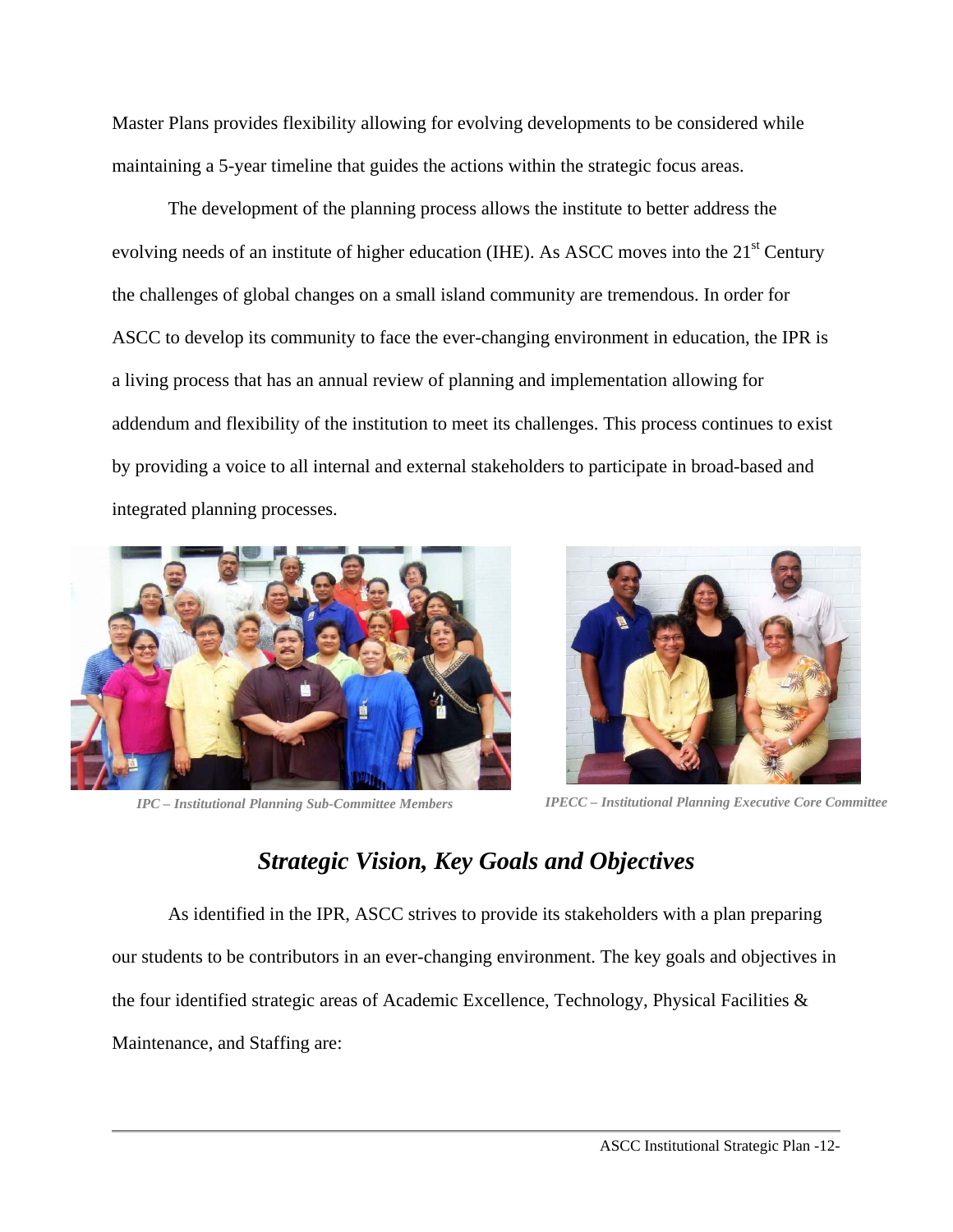# *I. Academic Excellence:*

# *Goal 1: ASCC will enhance and deliver innovative, effective education & support programs to facilitate Student Academic Success by:*

- Providing highly qualified faculty, appropriate facilities and a curriculum that reflects Communication, Job and Life Skills
- Assessing and Revising/Restructuring (recommendations to improve) Curriculum
- Emphasizing High Quality Teaching & Services
- Developing and implementing programs that serve the needs of the Community
- Increasing the Quality and Availability of Educational Technology
- Delivering/Providing Academic Support by strengthening services (Academic Counseling, Tutoring, Finances, Resources and Campus Life)
- Enhancing Opportunities for Student Academic, Career and Personal Success
- Expanding Academic Programs to meet the Mission of ASCC

# *Goal 2: ASCC will support Faculty & Staff Performance Commitment by:*

• Providing a Work Environment that encourages professional growth, recognizes and support excellence in Services and provides advancement opportunities

# *II. Technology:*

# *Goal 1: ASCC will effectively maintain and develop its Computer and Server assets and services to internal and external stakeholders by:*

- Meeting the challenge of current Computer and Server needs of ASCC stakeholders.
- Meeting the challenge of future technological needs of ASCC stakeholders

# *Goal 2: ASCC will effectively maintain and develop its Network & Communication assets and services to internal and external stakeholders by:*

• Providing reliable network and telecommunications connectivity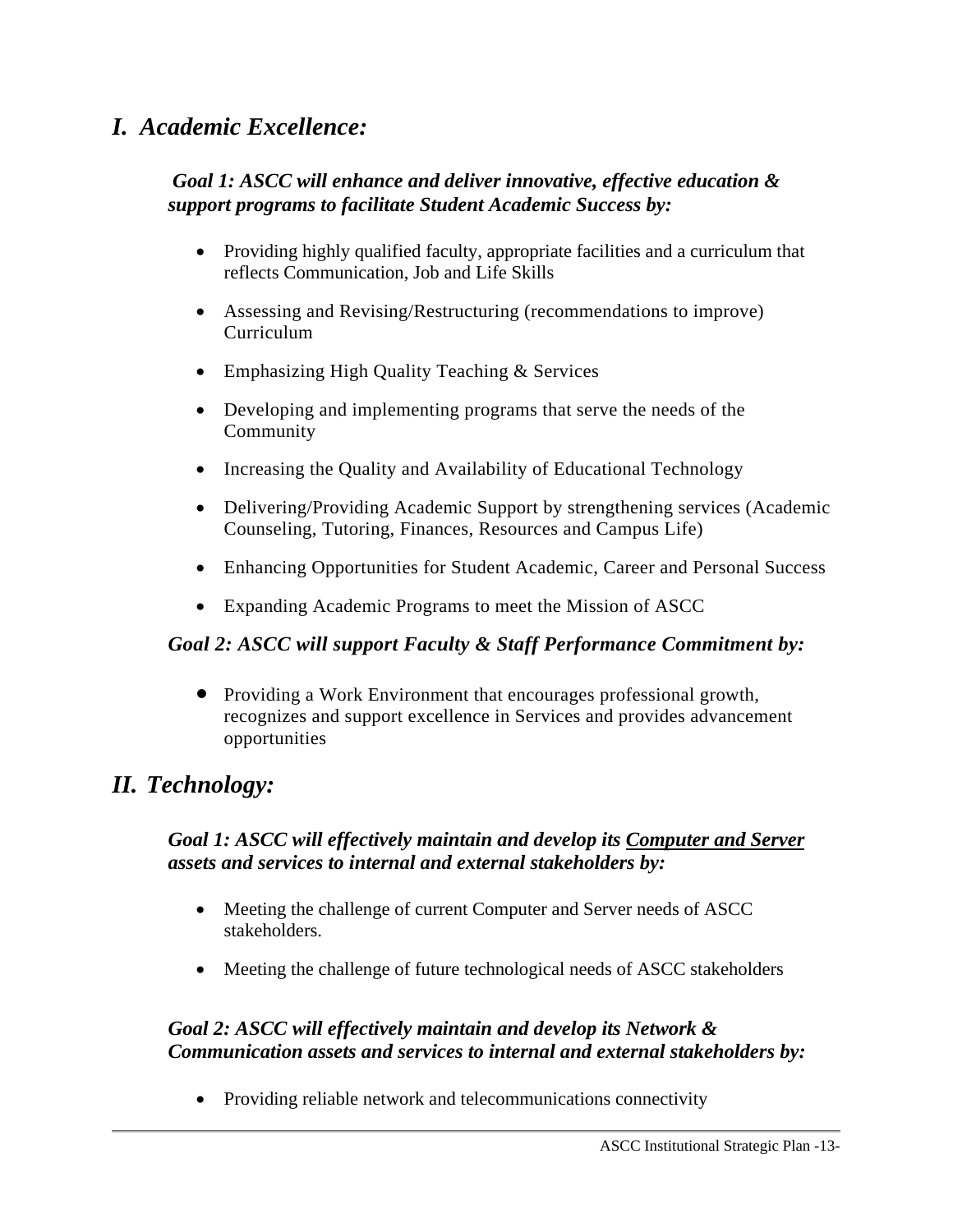# *Goal 3: ASCC will effectively maintain and develop its Multimedia/Peripheral assets and services to internal and external stakeholders by:*

• Enhancing the opportunities for all ASCC stakeholders to utilize and access multimedia services

# *Goal 4: ASCC will effectively maintain and develop its Distance Learning and Online Services to internal and external stakeholders by:*

• Providing opportunities and access for Distance Learning and Online Services

# *III. Physical Facilities & Maintenance:*

# *Goal 1: ASCC will implement the existing facilities plan through formalized planning and plan schedule of new construction by:*

• Constructing the Multipurpose Facility, Fale Samoa, the ITT Building, Teacher Education Building, Fine Arts Building and the refurbished Malae to accommodate institutional programs that leads to the fulfillment of our mission.

# *Goal 2: ASCC will improve our services through renovations by utilization and the allocation of resources to maximize productivity by:*

• Upgrading our physical assets through the renovations of our classrooms/labs and offices for the successful implementation of our academic programs and services.

# *Goal 3: ASCC will effectively maintain its facilities and equipment to maximize productivity by:*

- Upgrading our physical assets (i.e. facilities and equipment) through continuous maintenance activities thus extending the life span of ASCC's facilities and equipment ensuring the successful implementation of our academic and nonacademic programs.
- Upgrading our physical assets (i.e. facilities and equipment) through continuous maintenance activities thus extending the life span of ASCC's facilities and equipment ensuring the successful implementation of our academic and nonacademic programs.

# *IV. Staffing:*

# *Goal 1: ASCC will invest and promote professional and employee development to enhance institutional effectiveness.*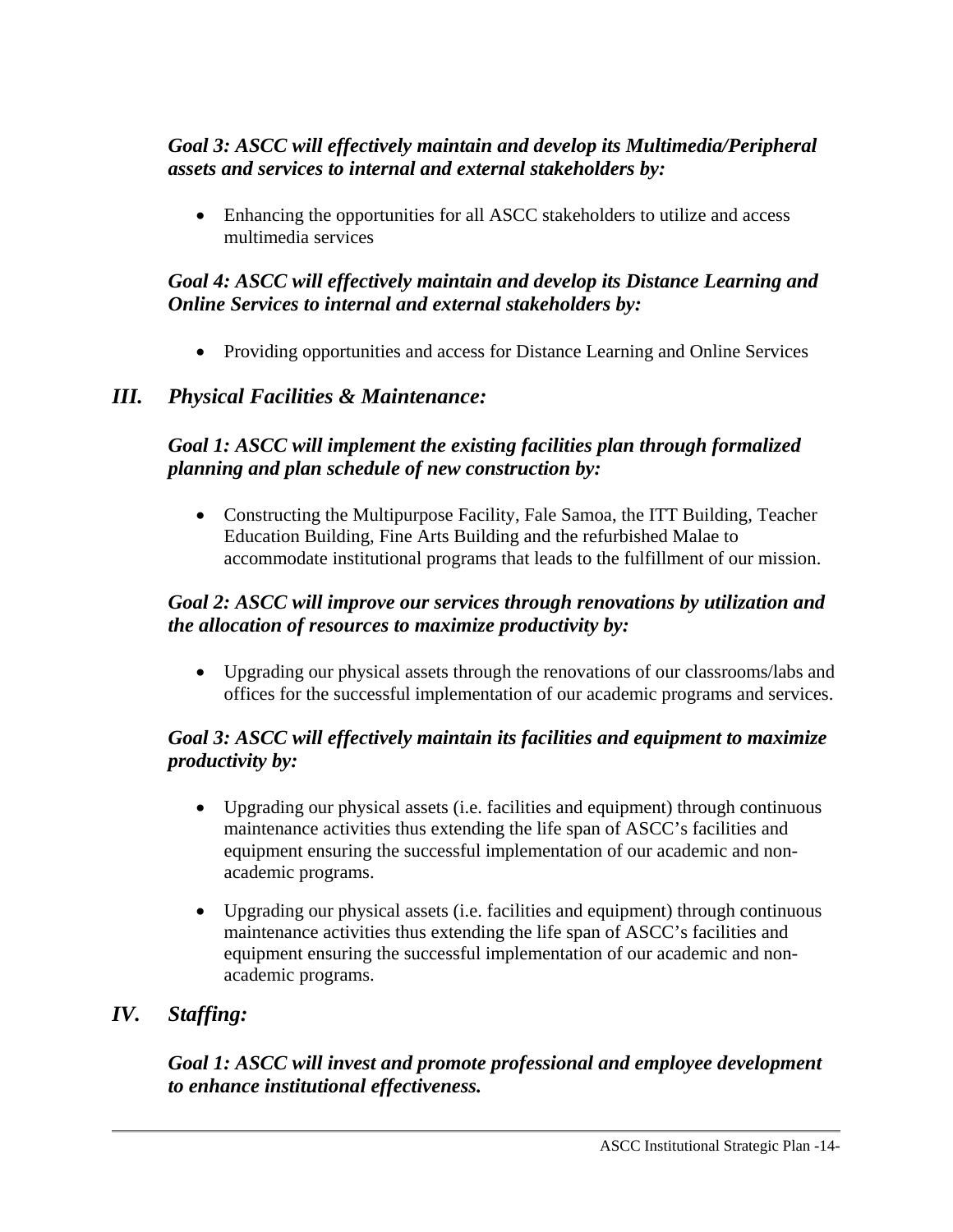• Provide professional development training and degree opportunities supported by the institution to enhance and retain employees with competencies that promote high quality of services.

# *Goal 2: ASCC will offer competitive and equitable compensation that aligns with employee performance.*

• Provide a comprehensive classification and performance evaluation program that will encourage employees to maximize quality of services.

# *Goal 3: ASCC will ensure adequate staffing that will promote high quality programs and services.*

• Budget positions for identified high need areas.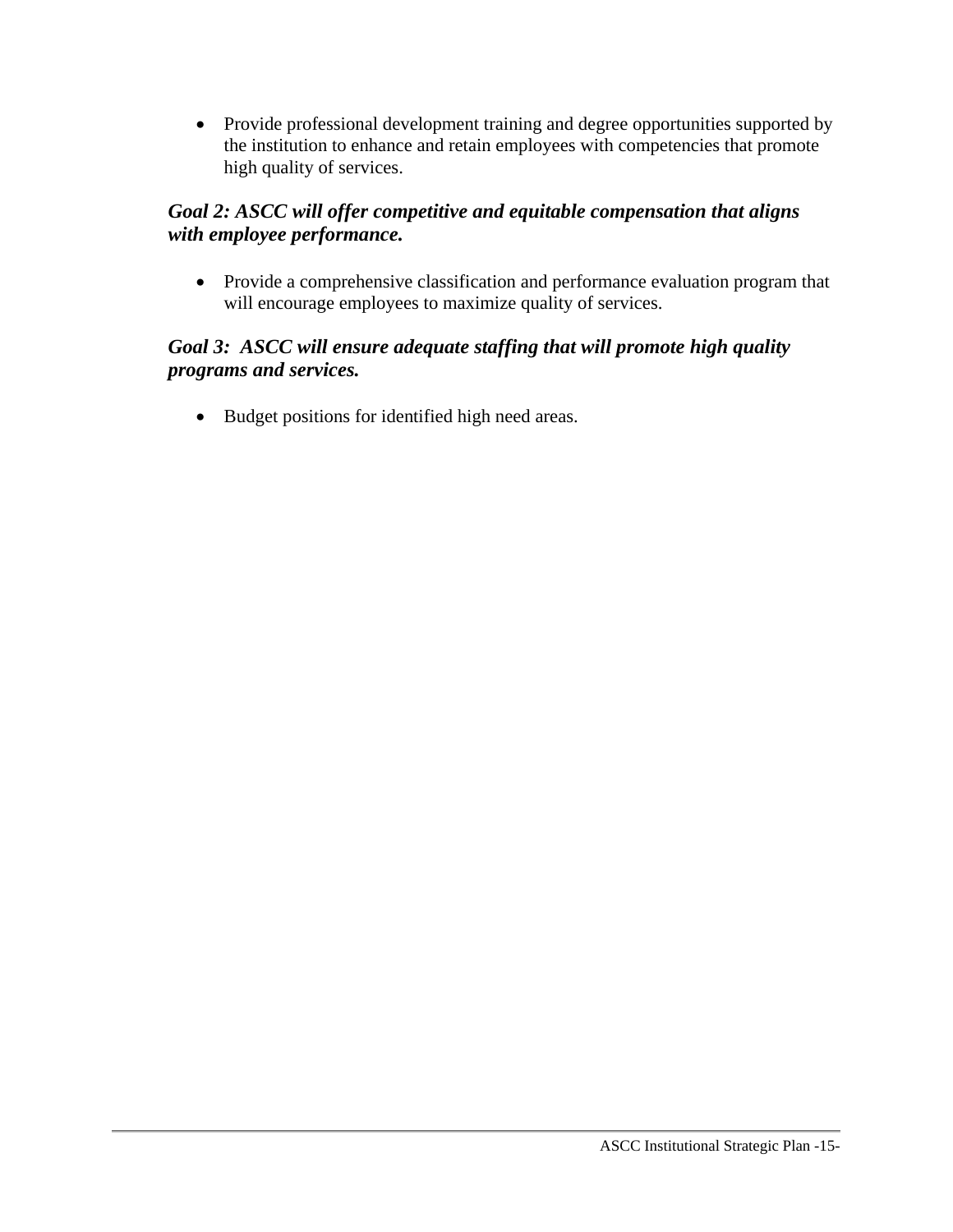# **AMERICAN SAMOA COMMUNITY COLLEGE INSTITUTIONAL MASTER PLANS:**

*Academic Excellence* 

# *Technology*

# *Physical Facilities & Maintenance*

# *Staffing*

# *Institutional Planning Committees*

#### *Academic Excellence Subcommittee**Staffing Subcommittee*

Mrs. Rosevonne Pato\* Ms. Tafa Tupuola\*

Ms. Cherie Ripley Mr. Fred Suisala

Dr. Kathleen Kolhoff-Belle Ms. Hillary Fraser

#### *Physical Facilities Subcommittee**Technology Subcommittee*

Mr. Mikaele Etuale\* Mr. Sal Poloai\*

Mr. Kenape Aumavae Mr. Michael Leau

Mr. Sonny J. Leomiti\* Mrs. Komiti Panama-Emmsley

Ms. Annie Panama Mrs. Virginia Mailo-Filiga

Dr. Daniel Chang Dr. Irene Helsham

Mrs. Anna Failauga Mrs. Okenaisa Fauolo-Manila

Mr. Tavita Elisara (m. 1988). Mr. Grace Tulafono

Mr. Faamasani Tuitasi Mrs. Sifagatogo Tuitasi

#### **\****Institutional Planning Executive Core Committee*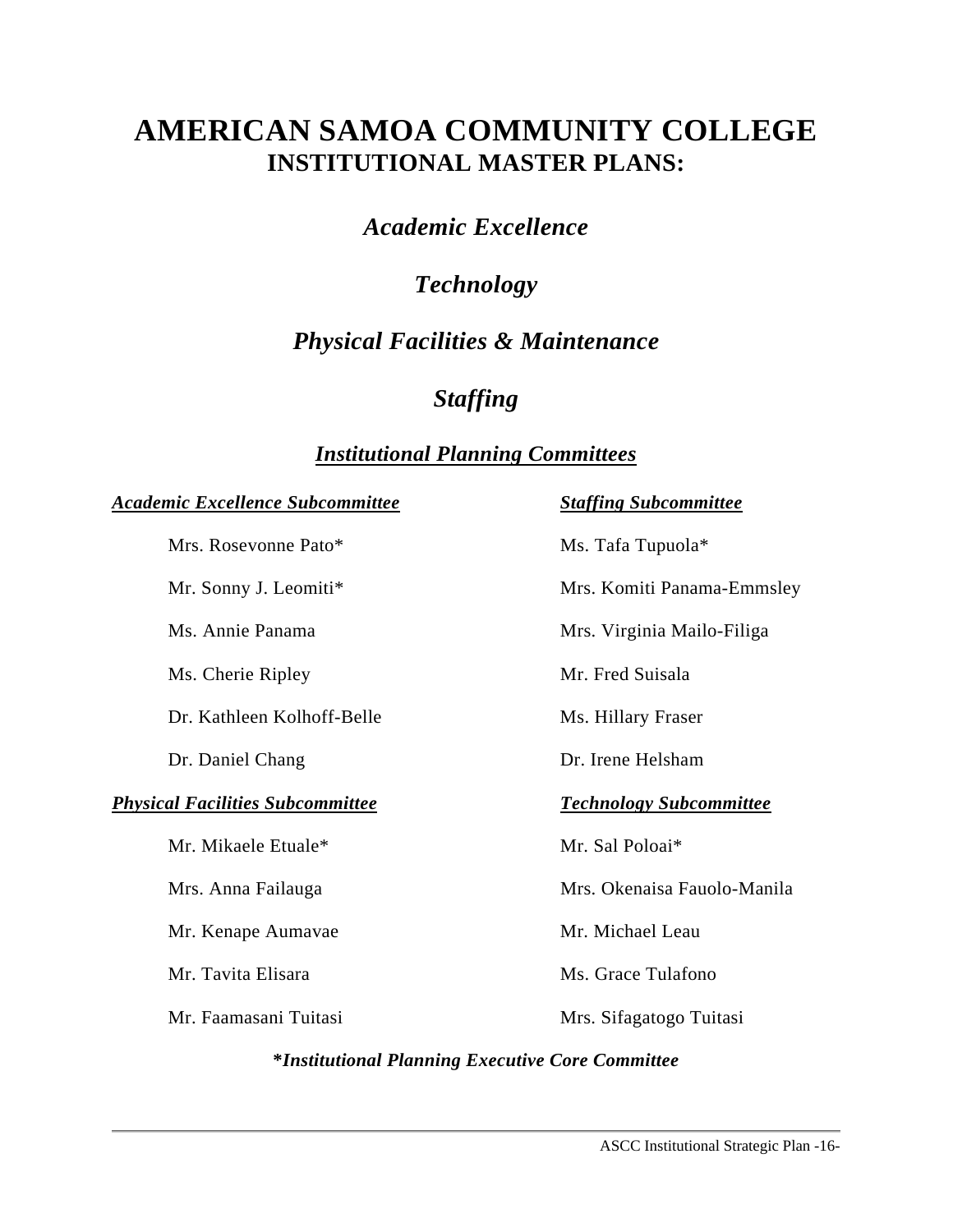# *Academic Excellence Goals, Objectives, Performance Indicators, Activities, & Expected Outcomes*

# *Strategic Focus:*

- o *High Quality Educational Programs & Services*
- o *Commitment to Providing Academic Excellence*

# *Strategic Response:*

*The Academic Plan is central to all planning. The Academic Excellence Plan ensures integrated planning with all other master plans since all plans were written with alignment to the Academic Plan.* 



*Academic Excellence Subcommittee -Annie Panama, Dr. Kathleen Kolhoff-Belle, Dr. Irene Helsham (sitting), Sonny Leomiti, Dr. Daniel Chang, Cherie Ripley (standing)* 

The purpose of the Institutional Planning Subcommittee Academic Excellence (IPSAE) is to enhance and establish academic divisions/departments and programs to fulfill the mission of the American Samoa Community College. Utilizing data and information collected from the Institutional Program Review and other documentations gathered from ASCC divisions/departments, programs and the office of Institutional Effectiveness, IPSAE developed a master plan consisting of strategic goals and objectives, key performance indicators and possible actions that will influence high quality programs and services offered at ASCC as means to define Academic Excellence.

To assure broad-based planning in IPSAE, a group of individuals were selected representing all levels of the institution. Cognizant of program functions and institutional operations, each member contributed to assure a sound planning system.

# *Strategic Goal #1:*

*"ASCC will enhance and deliver innovative, effective education & support programs to facilitate Student Academic Success"* 

*Strategic Objective #1: Provide highly qualified faculty, appropriate facilities and a curriculum that reflects Communication, Job and Life Skills.*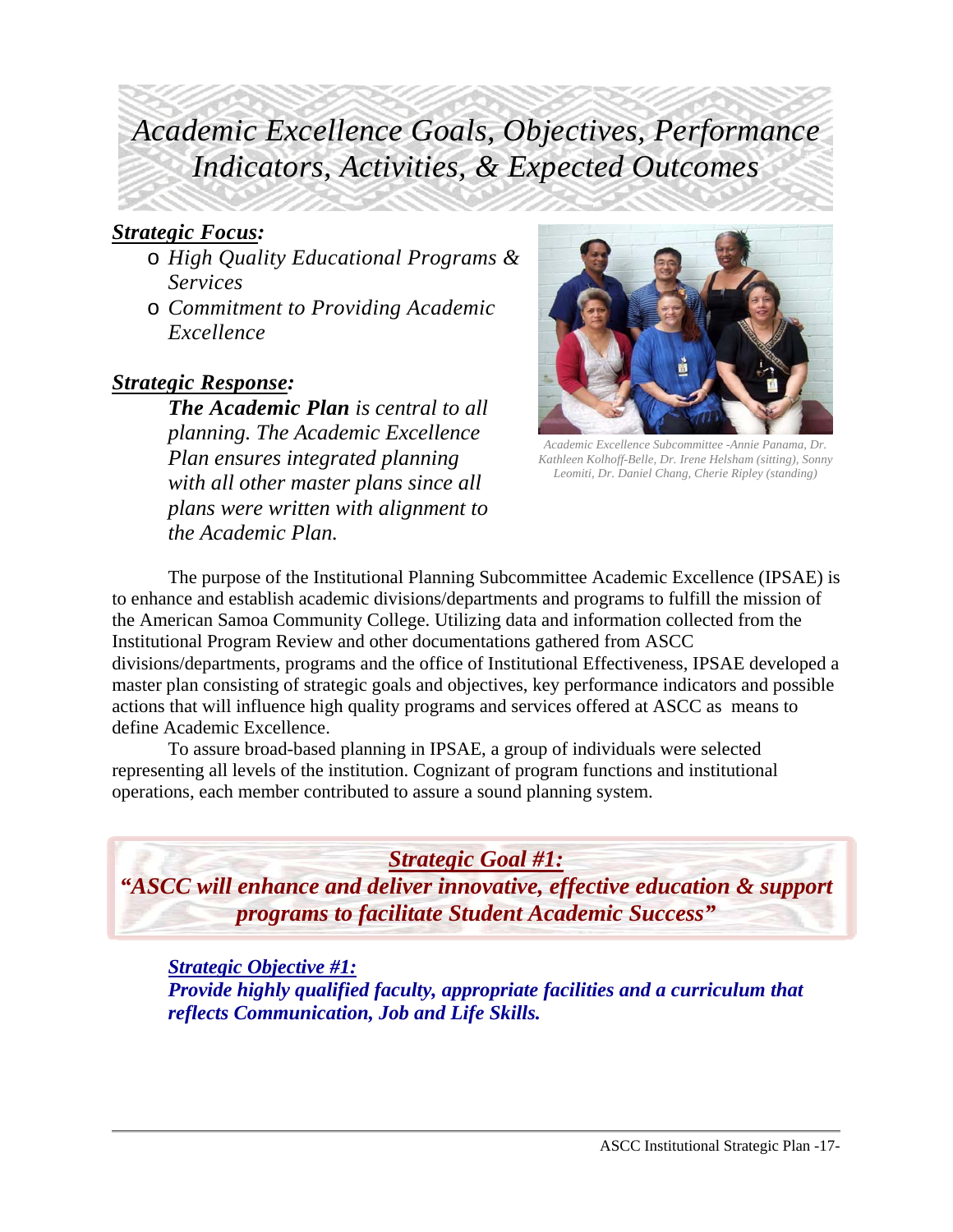# *Performance Indicators:*

1. To designate faculty  $&$  professional staff teaching  $&$  providing services within their area of expertise.

# *Activities:*

- Implement scheduling and staffing based on qualifications and experiences
- 2. To recruit faculty and adjunct to fill vacant positions.

# *Activities:*

- Advertise position openings
- Implement and adhere to the approved hiring procedures
- 3. To increase the number of faculty positions in specialized/high need areas.

# *Activities:*

- Allocate and prioritize financial resources for new faculty and staff positions
- Develop specialized recruiting procedures through external professional organizations and networks
- 4. To maximize the use of classrooms for instruction and special projects.

# *Activities:*

- Extend the hours of instruction for Academic & ITT Courses and Special Projects
- Reclaim classrooms that have been converted to other uses as new construction allows
- 5. To emphasize the alignment of Course Learning Outcomes and Program Learning Outcomes to the Institutional Learning Outcomes.

# *Activities:*

• Orient and continue professional development for Student Learning Outcome assessments

# *Expected Outcomes:*

- *1. Faculty & Staff have been designated according to Expertise.*
- *2. Vacant Teaching Positions & identified High Need Content areas have been fulfilled.*
- *3. Maximization of Classroom Scheduling and Classroom/Office space.*
- *4. Division/Department and Program alignment of Student Learning Outcomes are in sync with Institutional Learning Outcomes*

# *Strategic Objective #2:*

*Assess and Revise/Restructure (recommendations to improve) Curriculum*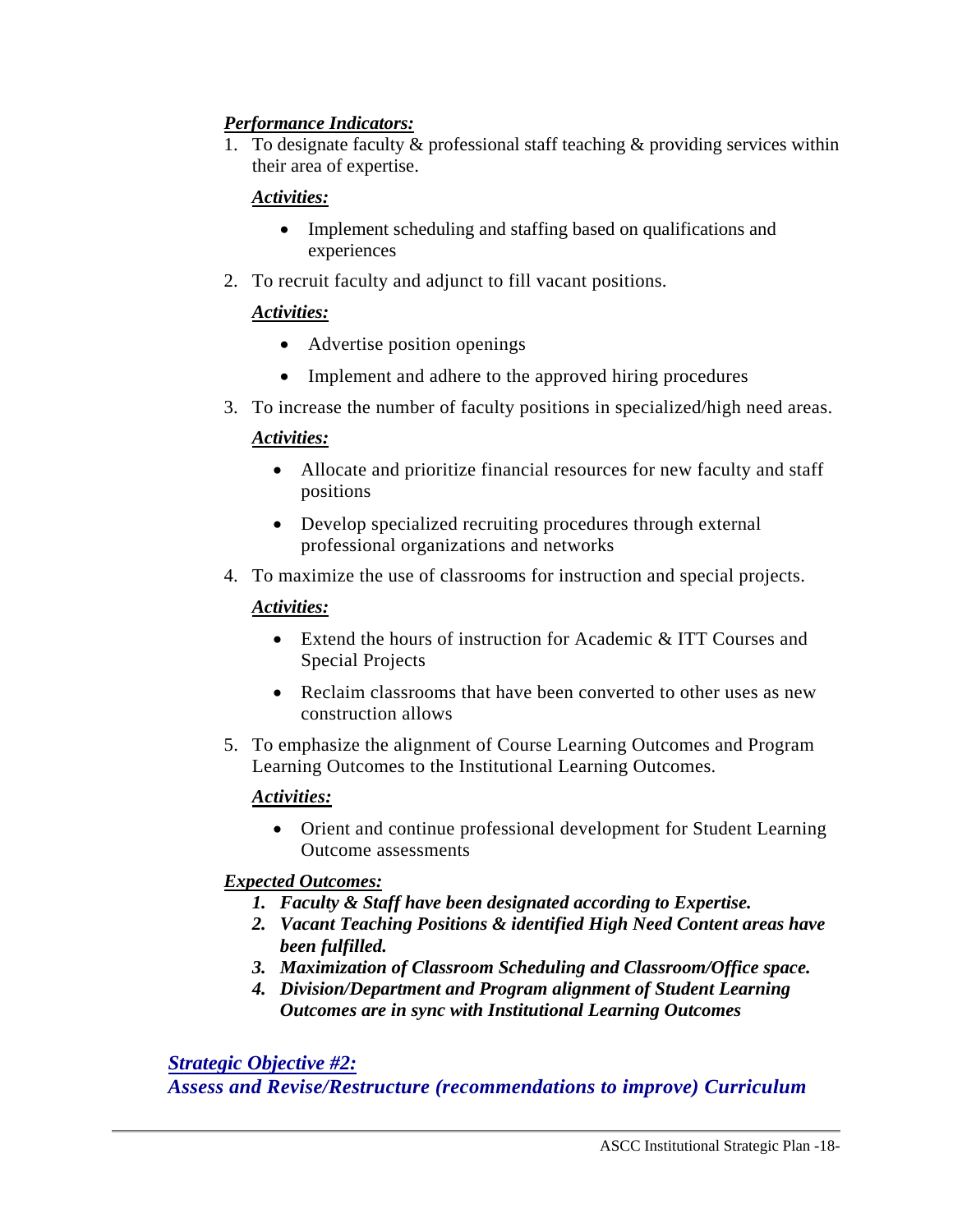# *Performance Indicators:*

1. To continue Academic Program Review.

# *Activities:*

- Maintain the two year program review cycle
- Develop and implement a two year cycle of Student Services Program Review concurrent to Academic Affairs Program Review
- 2. To provide a systematic process to organize and interpret assessment data.

# *Activities:*

- Organize data collection *1. Systemize data collection*
- Develop and implement an instrument to analyze and report SLO data
- 3. To evaluate the effectiveness of academic programs.

## *Activities:*

- Make data-based recommendations for curriculum improvements
- 4. To review the curriculum through the biennial catalogue update.

## *Activities:*

• Produce/update the college catalogue every two years

# *Expected Outcomes:*

- *1. A continuous Institutional Program Review Cycle has been identified & implemented.*
- *2. An Assessment Instrument and Process has been Identified to determine the effectiveness of Academic Divisions/Department and Programs*

# *Strategic Objective #3:*

# *Emphasize High Quality Teaching & Services*

# *Performance Indicators:*

1. To increase effective instructional delivery & services.

# *Activities:*

- Provide adequate resources for Teaching & Learning
	- *1. Textbooks*
	- *2. Lab Materials & Supplies*
	- *3. Maximize the use of copying and printing resource materials*
- Implement a plan for the availability of technological equipment for teaching and learning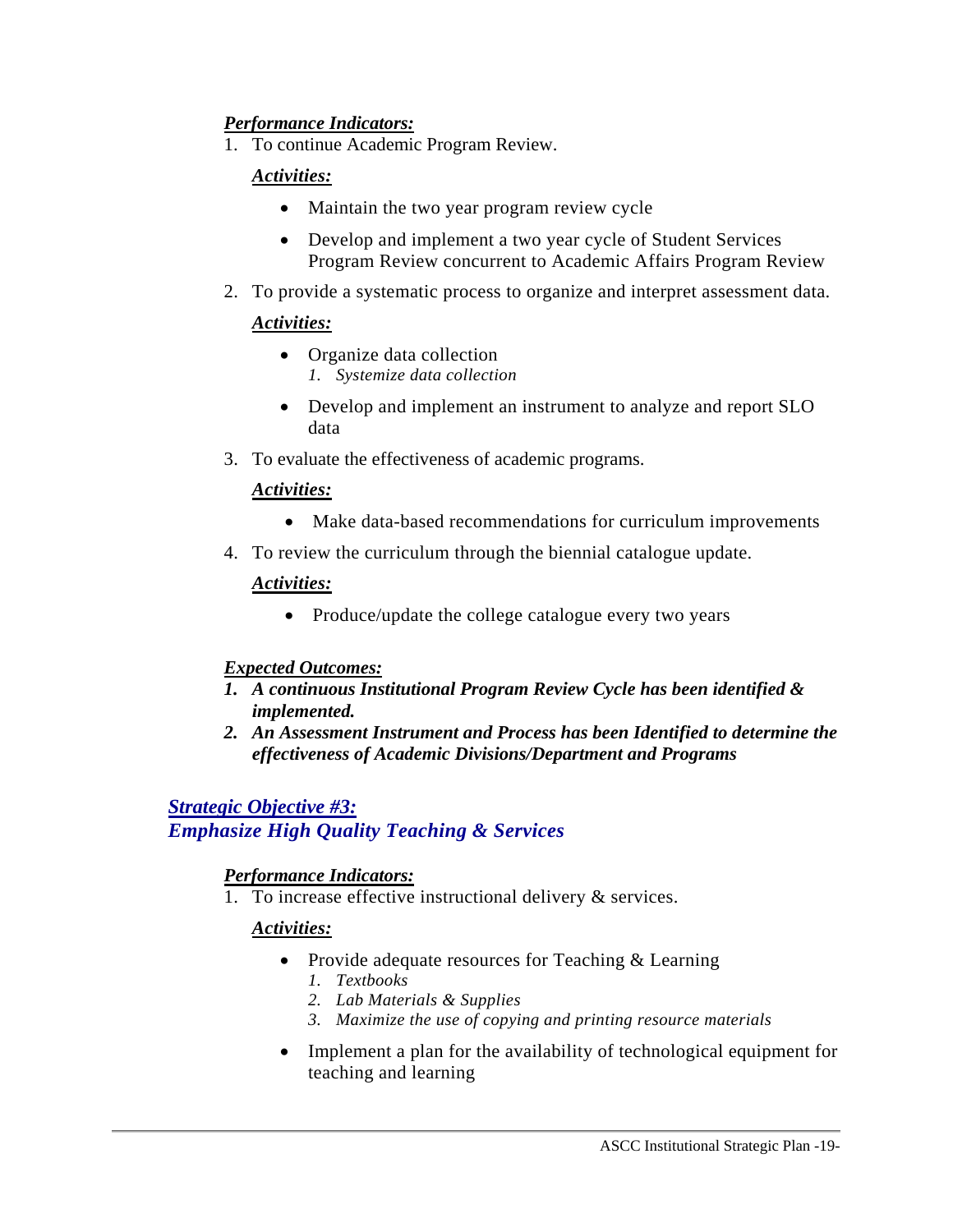- *1. Availability of laptops, multimedia projectors, technical staff, extension cords)*
- *2. Provide functional electrical outlets in all classrooms*
- *3. Provide functional lighting and air conditioning*
- Centralize a stock of basic teaching supplies accessible for faculty and staff
- *2.* To continue to evaluate teacher/staff performance.

# *Activities:*

- Revise faculty and professional staff performance evaluation to include Student Learning Outcomes Assessment
- Revise the student evaluation of faculty
- Modify and revise the Graduate Satisfaction Survey *1. Develop and implement a student satisfaction survey for continuing students*
- Implement peer and supervisor classroom observations and provide constructive feedback
- *3.* To use faculty/staff performance data to improve individual effectiveness.

# *Activities:*

- Implement data-based decisions on individual and group professional needs
	- *1. Content based activities and opportunities*
	- *2. Pedagogy based opportunities*
- *4.* To provide professional development activities in teaching & learning.

# *Activities:*

- Provide in-service and off-island opportunities
	- *1. Data-based Curriculum, Instruction and Assessment Improvements*

# *Expected Outcomes:*

- *1. Academic Resources are available for all Academic Divisions/Departments and Programs.*
- *2. A process to determine the Effectiveness of Instruction & Services has been implemented*
- *3. Enhancements in Curriculum and Instruction, Divisions/Departments and Programs Curriculum Framework and Assessment of Learning Outcomes have improved the operations of a department or program via Professional Development.*

## *Strategic Objective #4: Develop and implement programs that serve the needs of the Community*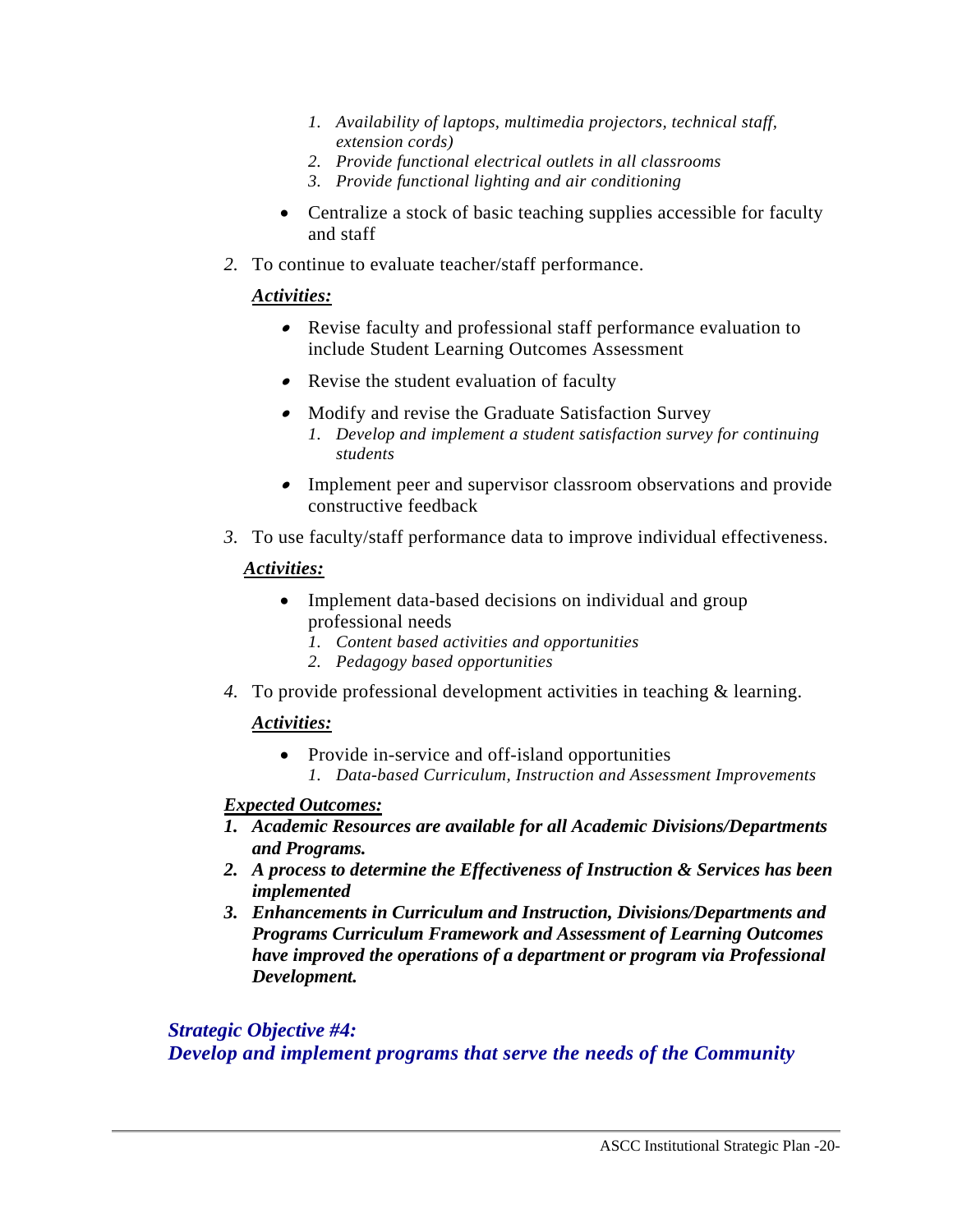# *Performance Indicators:*

1. To continue to develop and improve Community & Cultural Research.

# *Activities:*

- Document and disseminate research results more effectively *1. Land Grant/SEA grant & Samoan Studies Institute*
- 2. To continue to develop and improve Community Workforce Training & Placements.

# *Activities:*

- Expand and implement opportunities for credit/noncredit training
	- *1. ITT night school, Evening College, Adult Education- (AELEL), Apprenticeship Program*
- Formalize, implement and expand ongoing career placement programs
- Strengthening existing programs: *1. Nursing, Teacher Education, Business, Health Science, LSAMP, and ITT*
- Develop additional placement programs: *1. Formal Relationships with ASG, Private Sector Employers, Career Fairs and Career Forum)*
- Provide career workshops for students:
	- *1. Resumes and Job Application*
- 3. To continue to maintain and expand Community Partnerships.

# *Activities:*

- Strengthen the community advisory councils
- Formalize partnerships with ASG, private sectors and nonprofit organizations
- 4. To promote and emphasize Service Learning Outreach Programs.

# *Activities:*

- Provide more service learning opportunities for ASCC students
- Expand ASCC awareness of ongoing Service Learning activities: *1. Provide internal & off-island opportunities*

- *1. Community awareness based on research and other operations pertinent to public affairs have increased.*
- *2. Increase in Work Placements and Community Workforce Trainings.*
- *3. Increase in Partnerships*
- *4. Service Learning is offered in all academic divisions/departments and programs.*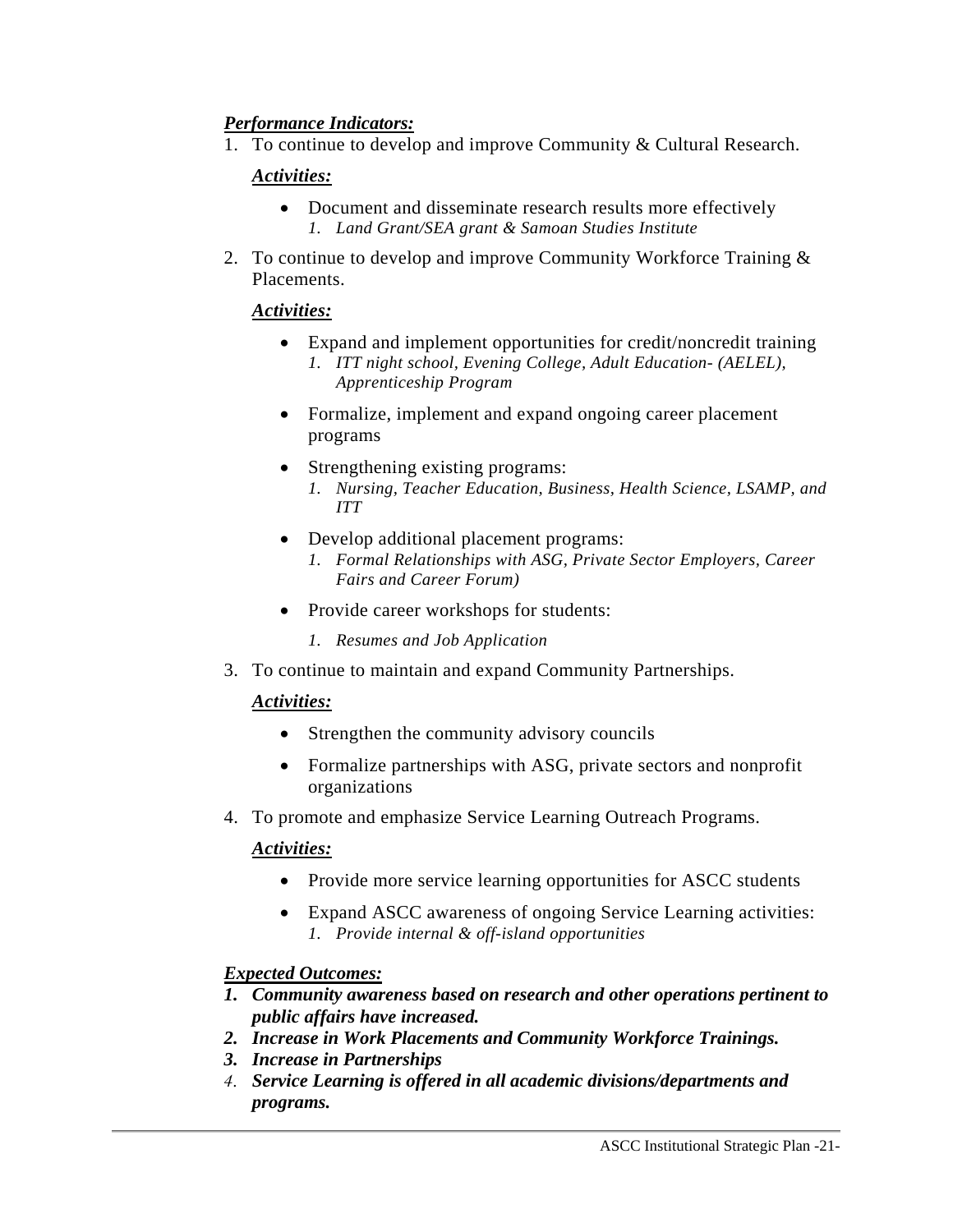# *Strategic Objective #5 Increase the Quality and Availability of Educational Technology*

# *Performance Indicators:*

1. To research the capability and interest of faculty/staff to integrate technology in teaching & learning.

# *Activities:*

- Survey faculty/staff for the actual use of technology in teaching  $\&$ 
	- *1. Analyze data and develop a plan to help faculty/staff to increase the use of technology*
- 2. To provide professional development for faculty/staff and support technicians.

## *Activities:*

- Implement a plan to increase the use of technology
	- *1. Professional Development, In-service Workshops, Off-island Training, Consultants*
- 3. To revive distance learning and integration of existing technologies.

# *Activities:*

- Assess the current distance learning infrastructure
	- *1. Upgrade, activate and maintain adequate distance learning system*
	- *2. Increase the number of distance learning courses offered by ASCC*
- Assess the value added impact of distance learning on student achievement
- 4. To expand the development and integration of evolving technologies.

# *Activities:*

- Research the compatibilities of newer technologies to ASCC's existing resources
- Establish and pilot test a Smart Classroom/eClassroom
	- *1. Assess the effectiveness*
	- *2. Plan for future developments*
	- *3. Secure and install necessary resources*
	- *4. Provide training for faculty/staff*
	- 5. *Assess the value added impact of Smart Classroom/eClassroom on student achievement*

# *Expected Outcomes:*

*1. Technological System upgrades and multimedia technological devices appropriate to Instruction & Services offered at ASCC have been identified and implemented.*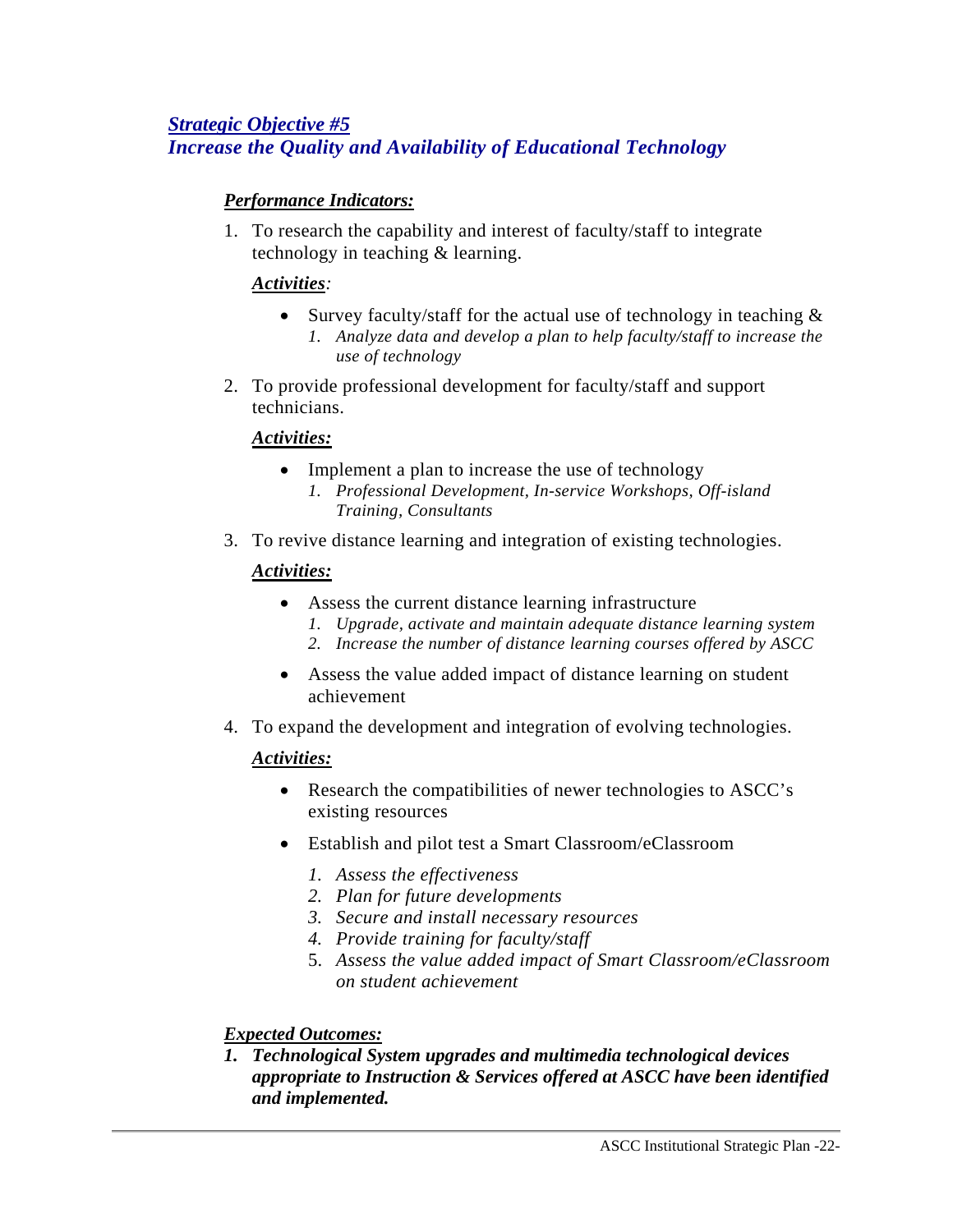- *2. An increase in course offered via Distance Learning with assigned support technicians that assure the stability of instructional delivery.*
- *3. An evaluation of the effectiveness of a Smart/eClassroom towards Student Learning Outcomes and Instructional Delivery.*

# *Strategic Objective #6:*

# *Deliver/Provide Academic Support by strengthening services (Academic Counseling, Tutoring, Finances, Resources and Campus Life)*

# *Performance Indicators:*

*1.* To improve Academic, Career, VA and Personal Counseling.

## *Activities:*

- Improve the collection of student contact data
- Provide professional development for counseling staff
- Provide adequate space
- Increase awareness of counseling services and coordination of referrals throughout the campus
- 2. To improve and provide Comprehensive Tutoring Programs.

# *Activities:*

- Improve the collection of student tutoring contact data
- Provide professional development for tutoring staff (Student) Services)
- Increase awareness of tutoring services and coordination of referrals throughout the campus
- Coordinate the different tutoring services
- 3. To improve and provide opportunities for student recruitment and college preparation.

# *Activities:*

- Increase college prep outreach
- Continue to increase college prep activities:
	- *1. Gear Up, College Access Challenge Program, Upward Bound, Nursing Bound, Teacher Bound, ELI Outreach, Early Admissions, and GED Program*
- 4. To provide opportunities for students to receive adequate financial assistance.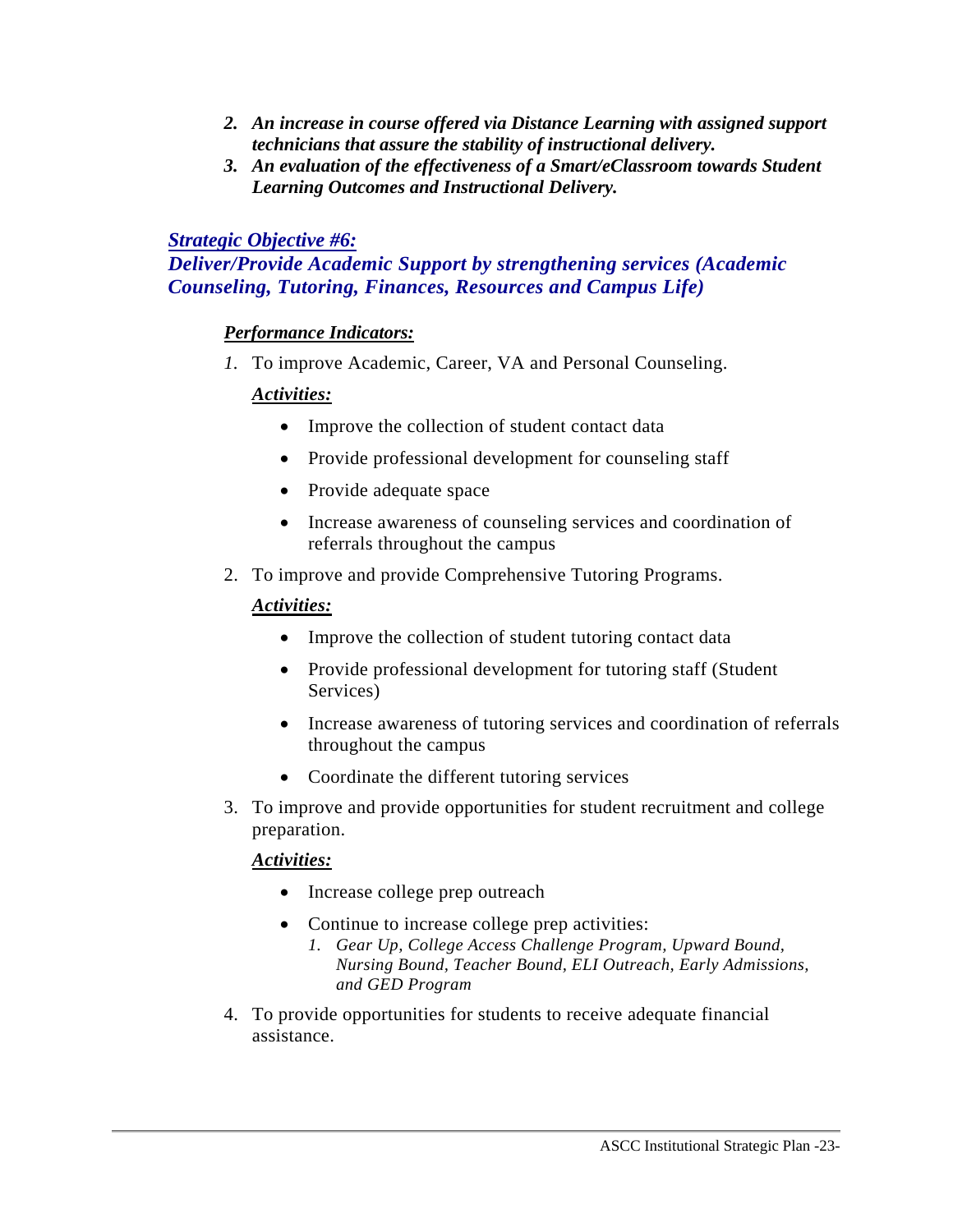# *Activities:*

- Maximize student access to financial aid, employment and scholarships
- Increase the accuracy of financial aid applications and records
- Improve and follow-up on the disbursement of financial aid checks
- 5. To promote a vibrant and secure environment for campus life.

## *Activities:*

- Increase the number and scope of extracurricular activities *1. SGA, Student Clubs, Intramural Activities, Academic Enrichment* 
	- *Activities, and Cultural/Diversity Enrichment Activities*
- To implement an awareness plan for student/faculty/staff safety *1. Medical/Crisis Intervention, Hazardous Materials, Natural Disasters, and Campus Security Assistance*
- Consistently enforce Zero Tolerance Policy
- 6. To assure accurate and accessible student records.

## *Activities:*

- Implement a data-based record system and adequate back-ups.
- Secure student records archive
- Produce timely and accurate reports *1. Students, Internal Divisions, & External Agencies*

# *Expected Outcomes:*

- *1. A process for student awareness, gathering and reporting student information based on the effectiveness of ASCC's Tutoring Services, Counseling Services have been identified and implemented.*
- *2. An Awareness Program for Campus Life has been identified and implemented.*

# *Strategic Objective #7:*

*Enhance Opportunities for Student Academic, Career and Personal Success*

# *Performance Indicators:*

1. To provide and expand transfer counseling.

# *Activities:*

- Improve the collection of transfer data
- Provide adequate space for transfer counseling & resources
- Increase awareness of transfer opportunities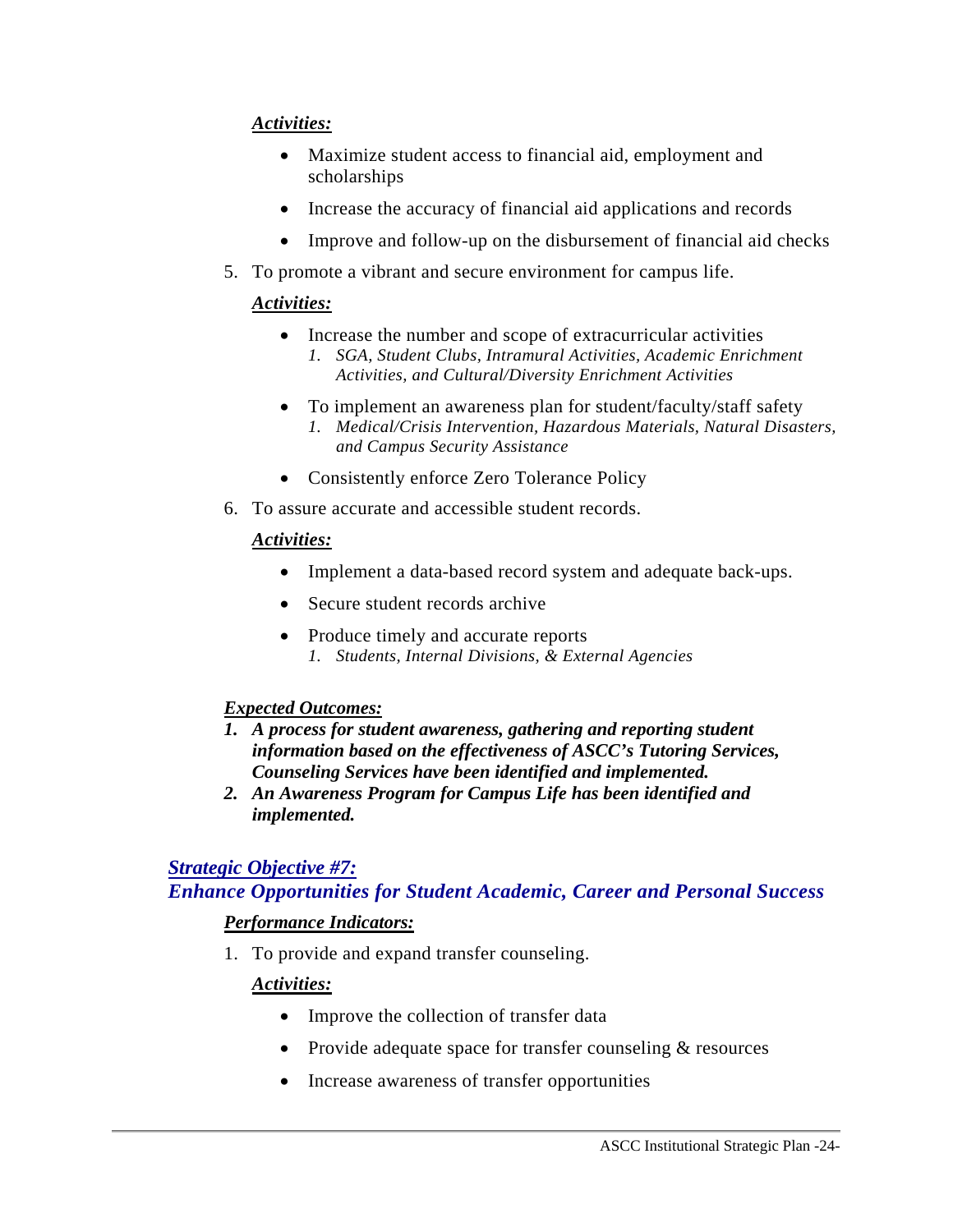2. To provide and expand employment counseling.

# *Activities:*

- Improve the collection of student employment data
- Provide adequate space for employment counseling  $&$  resources
- Increase awareness of employment counseling
- 3. To track alumni employment, transfer and enrichment.

# *Activities:*

- Improve the collection of incoming student, graduate and alumni data
- Develop a meaningful process to organize and report data
- 4. To strengthen and increase articulation agreements

# *Activities:*

- Update and reconfirm existing articulation agreements
- Expand and create new articulations agreements with other institutions

# *Expected Outcomes:*

- *1. A process for student awareness, gathering and reporting student information based on the effectiveness of ASCC's Transferability and Student Success Data have been identified and published.*
- *2. An increase in articulation agreements with accredited institutions.*

*Strategic Objective #8: Expand Academic Programs to meet the Mission of ASCC* 

# *Performance Indicators:*

1. To obtain & complete the accreditation requirements for the Four-Year Program.

*Activities:*

- Receive substantive change approval from WASC ACCJC
- Meet the accreditation standards of the WASC ACSCU (Senior Commission)
- Assure adequate funding for program operation and improvements

# *Expected Outcome:*

*1. To attain Accreditation for the Four-Year Program*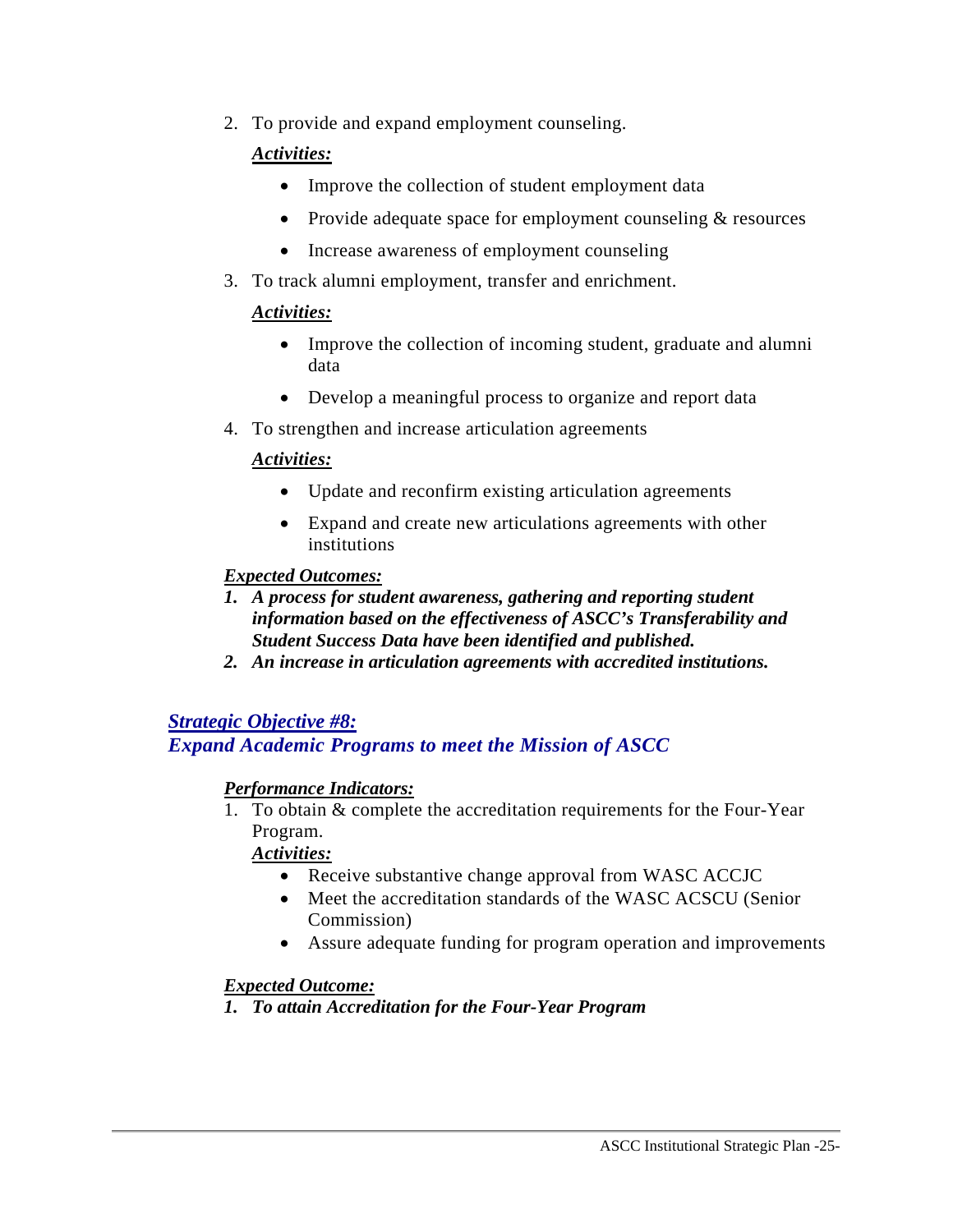*Strategic Goal #2:*

*"ASCC will support Faculty & Staff Performance Commitment"*

# *Strategic Objective #1:*

*Provide a Work Environment that encourages professional growth, recognizes and supports excellence in services and provides advancement opportunities* 

#### *Performance Indicators:*

1. To provide administrative resources for faculty/staff in teaching and learning.

#### *Activities:*

- Improve & implement administrative procedures that focus on support for instruction and student services
- 2. To provide recognition of Merit.

#### *Activities:*

- Recognize faculty and staff achievements through media and other networks
- 3. To implement professional improvement & degree advancement.

#### *Activities:*

- Provide adequate funding for professional development *1. Partial tuition subsidies for advanced degrees*
- 4. To provide consistent resources for promotion.

#### *Activities:*

- Consistently apply personnel policies for promotion and advancement
- 5. To implement faculty/staff reclassification & ranks.

#### *Activities:*

- Implement reclassification
- Develop and adopt a system for faculty rank

- *1. A process has been determined to acknowledge and/or assist Faculty & Staff for professional improvement and degree advancement.*
- *2. Faculty Ranks have been identified and implemented.*
- *3. Reclassification has been implemented.*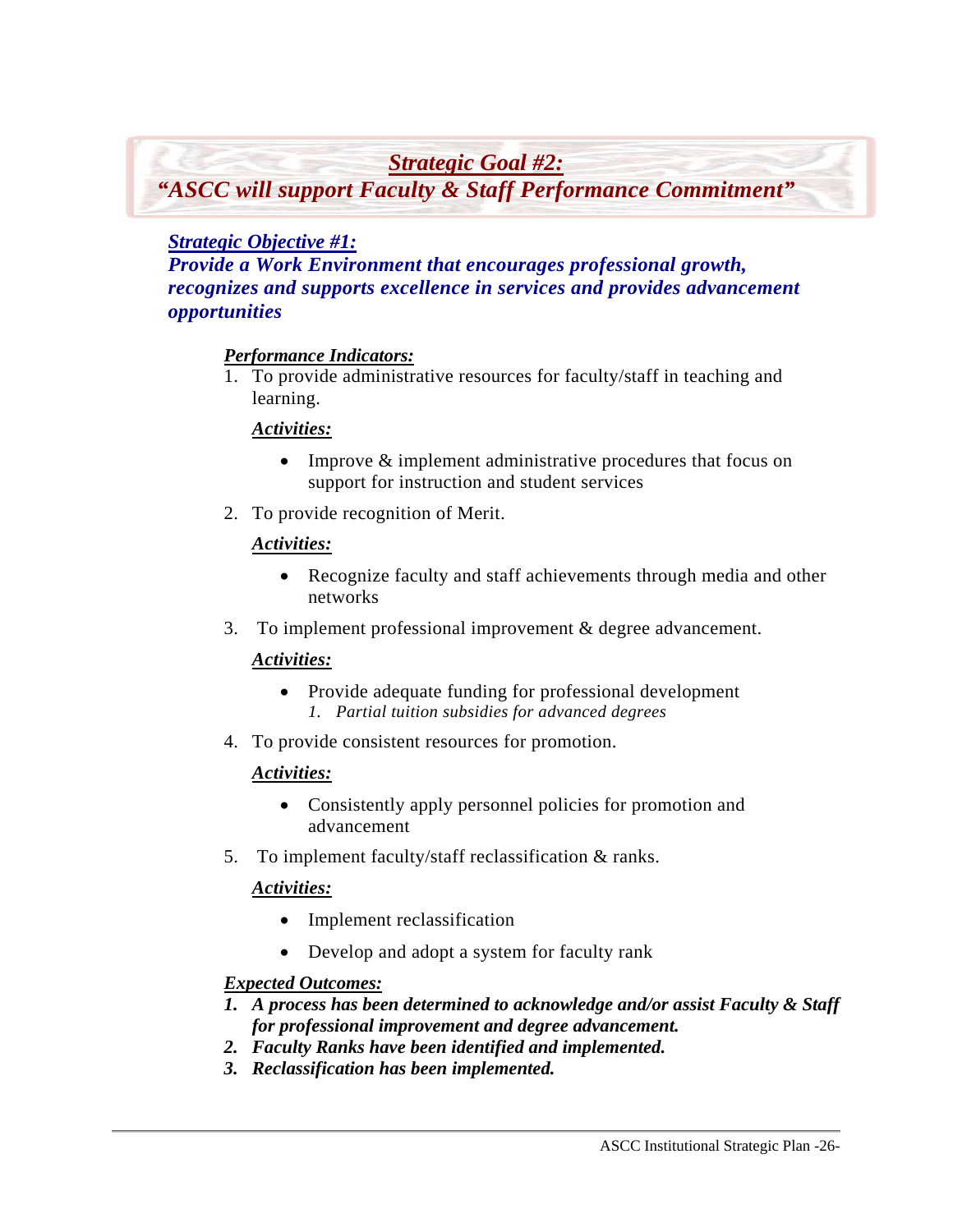# *Technology Goals, Objectives, Performance Indicators & Activities, Expected Outcomes*

The purpose of this Technology Master Plan is to establish technology guidelines that will help to direct the American Samoa Community College (hereinafter ASCC) as we move into technological driven global community. This Plan contains procedures, visions and recommendations for technological enhancement within ASCC that will occur over the next three years. However, this Plan should be



*Poloai (sitting), Grace Tulafono, Okenaisa Fauolo-Manila, Sifagatogo Tuitasi (standing)* 

viewed with a degree of flexibility since it is impossible to account for rapidly evolving technology and funding issues.

The Institutional Planning Core Committee

(IPCC) Technology Sub-Committee served as initiator and the primary source of information for this Plan. Data and information were collected from inputs, operations and outcomes of the ASCC Program Review from all 26 departments, divisions, departments and/or offices within ASCC. The data collected provides a wealth of data and information from a wide range of ASCC stakeholders to begin to understand the need to acquire, align and utilize technology to provide a rich learning experience for our students.

The Committee's makeup allowed for easy access to several of the most technological dependent areas on campus and provided a significant source of information and recommendations for the structure and body of this Plan.

Understanding that this Plan focuses on three major elements that are crucial for the success of any technology master plan  $- (1)$  organization, (2) processes, and (3) technology this Plan examines the current status of technology on the ASCC campus. It contains administrative procedural recommendations that should be implemented and supported if the College intends to continue to maintain the high standard of education it currently provides. It outlines budgeting requirements that facilitate currency in technology and infrastructure. It includes future staffing needs that require consideration to support the College's growth in technology. In effect, this Plan should become a "*living document*" that serves as the strategic guide for current and future technology for ASCC.

A review of this Plan should be conducted every year and a report submitted by the IPCC Technology Sub-Committee to the ASCC Curriculum Committee and any other pertinent body such as, but not limited to the Board of Higher Education, ASCC Administration and ASCC stakeholders on the status of the implementation progress and success of this Plan on the direct or indirect impacts it makes on student learning.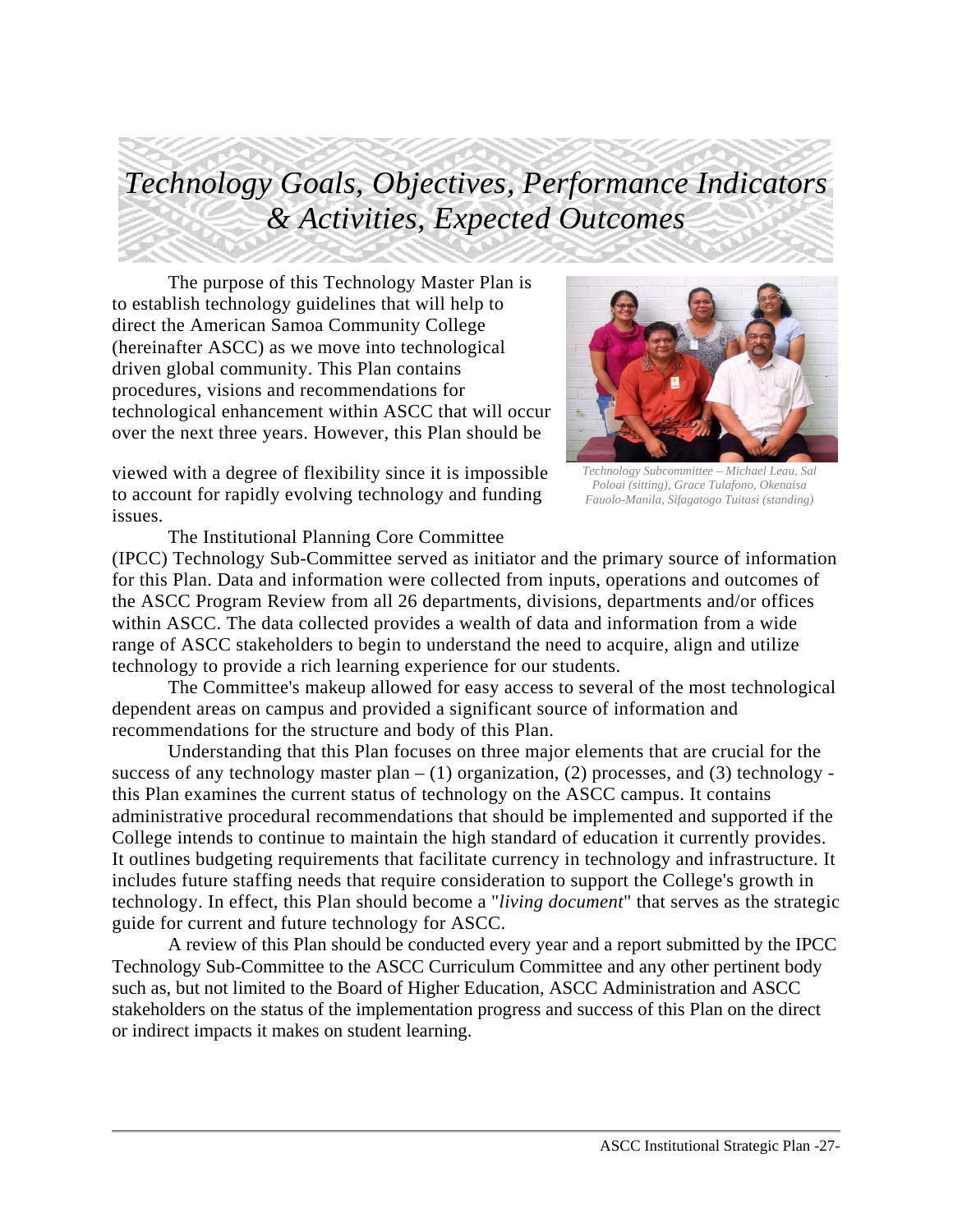# *Strategic Focus:*

*How will ASCC effectively maintain and develop its technology and physical assets and its technology services to our internal and external stakeholders?* 

# *Strategic Response:*

In beginning the process to meet the Strategic Focus, The Integrated Planning Subcommittee (IPS) began to gather information from the 2009 ASCC Program Review and compile the requests for technology base services, equipment and tools. In better understanding, the IPS also had compiled other data and information of technology using a variety of ASCC documents, information and inventories that could provide a better understanding to the technological environment at ASCC and how it supports student learning. Some of these documents are 2009 ASCC Program Review, 2009 ASCC Computer Inventory, ASCC Student computer lab usage form.

The IPS compiled the evidence and data to better understand the technological scenario and analyzed the information of the data to provide a clearer picture of the dire technological needs of ASCC stakeholders to provide, support and deliver student learning activities. The IPS concluded with the following broad statement in meeting these technological challenges to support academic growth on ASCC's campus for its students:

ASCC will effectively maintain and develop its technology assets and services (Computers & Servers, Network & Communication, Multimedia & Peripherals, and Distance Learning and Online Services) to internal and external stakeholders through its institutional integrated Technology Plan.

The following pages will outline the path to achieve this plan to provide, enhance and support the technological assets and services to ASCC stakeholders.

# *Computers & Servers #1*

#### *Narrative:*

In response to the overwhelming usage of technology by ASCC students, faculty and staff, the IPS decided to address these issues on two levels. One was to address the immediate and current computer and server needs as well as projecting and forecasting future computer server needs that will be needed in order for student success to grow.

The following are the strategic areas in which the plan will address the following issues:

*Strategic Goal #1: "To effectively maintain and develop its Computer and Server assets and services to internal and external stakeholders"* 

*Strategic Objective #1: To meet the challenge of current Computer and Server needs of ASCC stakeholders.*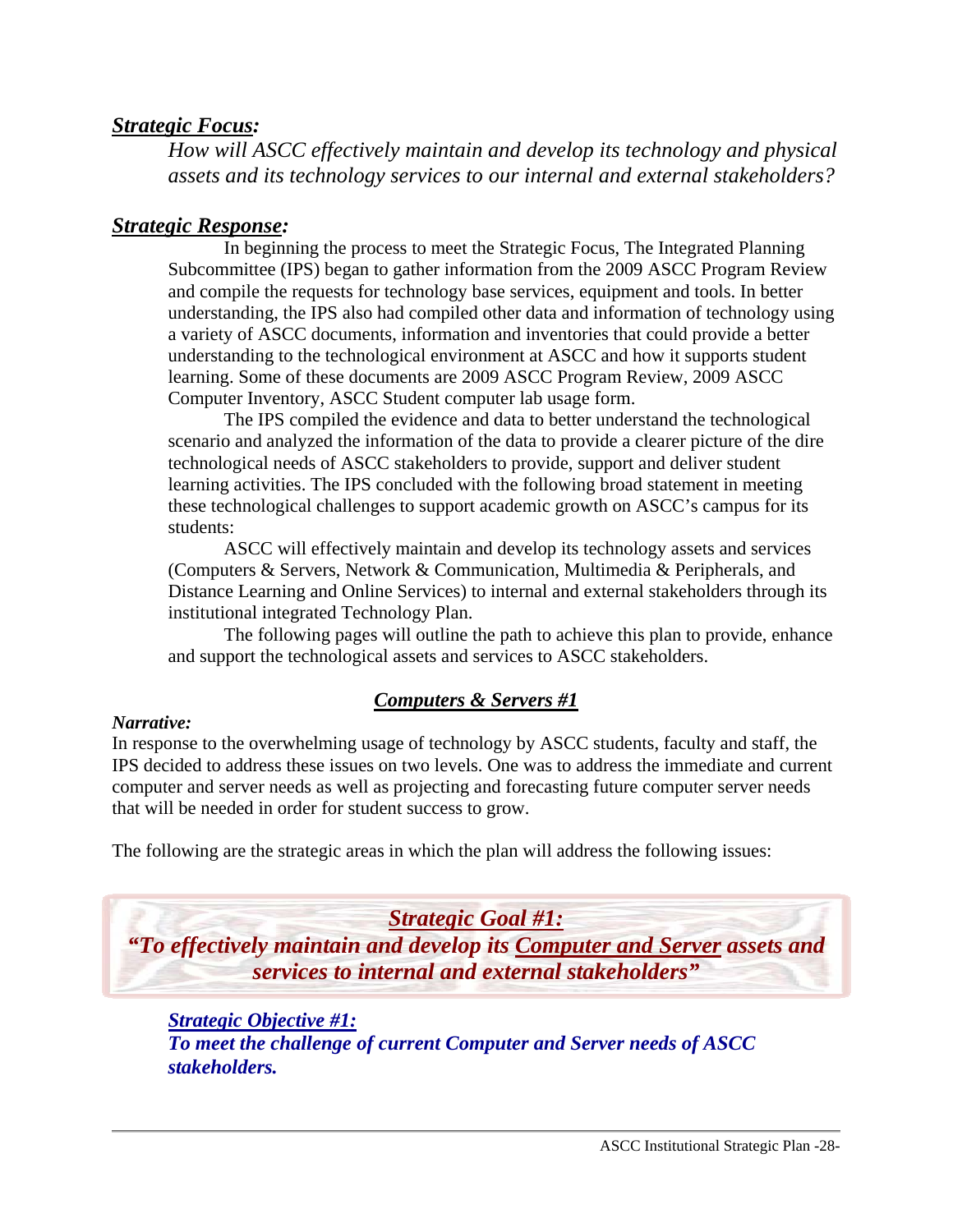# *Performance Indicators:*

1. To develop and implement computer accessibility plan.

#### *Activities:*

- Increase the number of computers to meet the ratio of 1 computer per 10 students (Current ratio is 1:24)
- Increase the hour of computer lab availability from 8 to 10
- To renovate Rooms 15 and 16 to accommodate additional computers
- *2.* To develop and implement computer/server purchasing / maintenance plan

#### *Activities:*

- Review and update the current policy on computers/servers purchasing *1. Enforce MIS approval on all computers/servers purchasing* 
	- *2. Acquire additional staff support*
	- *3. Create a maintenance schedule for campus computers/ servers*
- 3. To develop and implement computer/server replacement plan

#### *Activities:*

- Create an institutional computer replacement/disposal
- 4. To assess and provide computer training opportunities for ASCC employees

#### *Activities:*

- Provide workshops on computer basics (i.e. ASCC e-mail access, PDF conversions, MS Office Suite, etc.)
- Provide workshops on Colleague Software
- Provide opportunities for technical trainings

#### *Expected Outcomes:*

- 1. *Increase the computer accessibility for students on campus by 100% to assure that they can work on assignments for class by increasing the Computer to Student ratio;*
- 2. *To assure that technology acquired by ASCC is compatible and appropriate to support student learning;*
- 3. *Increase efficiency of replacing technology to assure that accessibility and use is not disrupted by 50% for students and ASCC stakeholders;*
- 4. *ASCC faculty and staff are provided adequate technology training to use for integration into their daily work to assure efficiency.*

#### *Strategic Objective #2: To meet the challenge of future technological needs of ASCC stakeholders*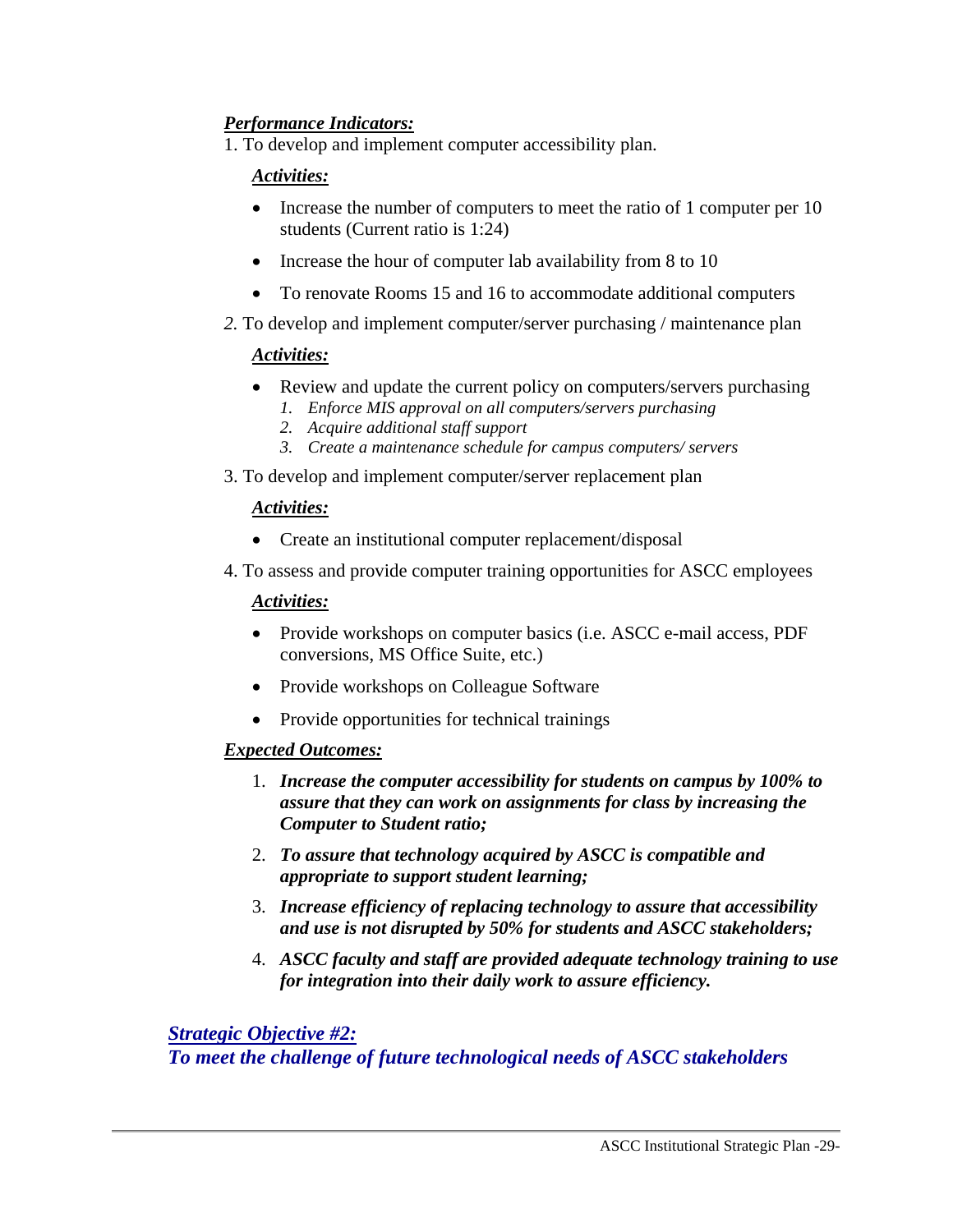# *Performance Indicators:*

1. To research and develop technological options that is appropriate to ASCC's students and employees.

#### *Activities:*

- Identify future technological tools appropriate for ASCC Students
	- *1. 1 laptop per student per smart classroom*
	- *2. Kiosks for online registration*
	- 3. *Other wireless technology*
- Employees
	- *1. Smart classroom (Faculty)*
- *2.* To integrate the use of technology campus-wide

#### *Activities:*

- Provide access to Colleague (Web Advisor)
- Provide faculty with technology integration training
- Purchase servers to support the integration software for the entire campus
- 3*.* To research and procure funding for identified computer/server needs

#### *Activities:*

- Identify the computer/server total cost of ownership for the life of the technology
- Identify the costs covered under the student technology fee
- Identify the costs covered by the MIS budget to support faculty and staff
- Research and implement a surcharge on all campus computer and server purchases
- Research and procure funding to support and maintain the continuity of computers and servers

#### *Expected Outcomes:*

- 1.*Appropriate technology for ASCC stakeholders;*
- 2.*Campus-wide use of Datatel/Colleague online features to ASCC stakeholders;*
- 3.*Increased funding sources to support growing needs of technology for ASCC stakeholders*

# *Network & Communication #2*

#### *Narrative:*

This section was not really highlighted in the 2009 ASCC Program Review as an issue, but the IPCC felt strongly that without network and communication to interconnect computers and servers, it would make other technological tools mentioned in this plan to perform at its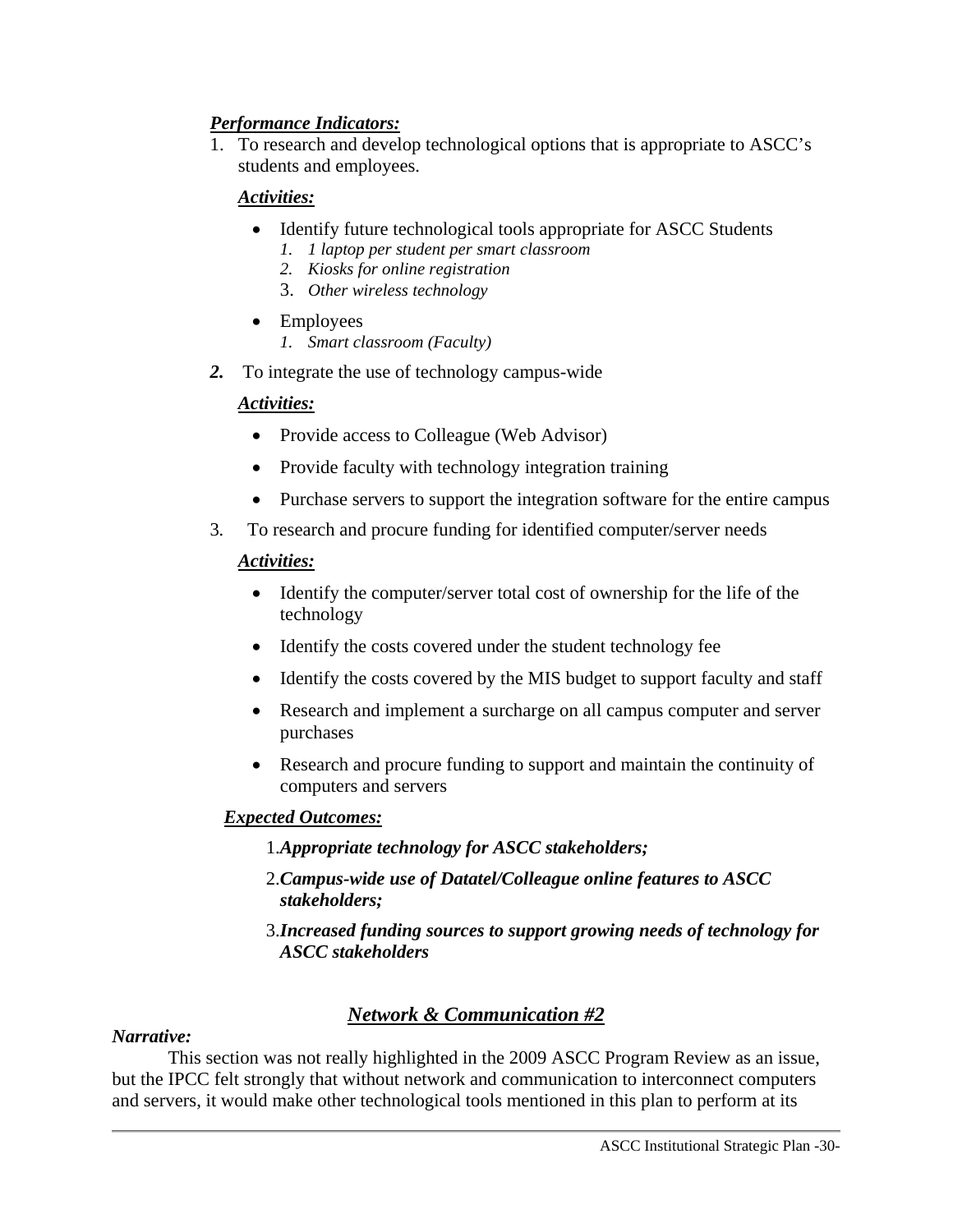highest level of providing highly quality services and program to ASCC Stakeholders. Other issues that are dependent upon the network and communication are internet and telephony. By including the plan on development, research and implementation will allow for ASCC to fully access its technological resources.

The following are the strategic areas in which the plan will address the following issues:

*Strategic Goal #2: "To effectively maintain and develop its Network & Communication assets and services to internal and external stakeholders"* 

# *Strategic Objective #1: Provide reliable network and telecommunications connectivity*

## *Performance Indicators:*

1. To research and procure optional solutions for network and telecommunications expansion

#### *Activities:*

- Research, design and implement VoIP (Voice over Internet Protocol)
- Acquire a VoIP technician(s))
- Subscribe to Internet 2 (Network Services for Colleges and Universities)
- *2.* To develop and implement a campus-wide local area network (LAN) using a variety of network media

#### *Activities:*

- Standardize and centralize all campus external connections
- Design and implement the fiber network backbone
- Design and implement wireless hot spots on campus

- 1. *Establish telephone exchange to connect all of ASCC offices and division to common carrier;*
- 2. *Reduce cost of telecommunications over long period by acquiring VoIP technology;*
- 3. *Standardize and interconnect all offices and divisions to ASCC Local Area Network;*
- 4. *Establish robust local network connectivity.*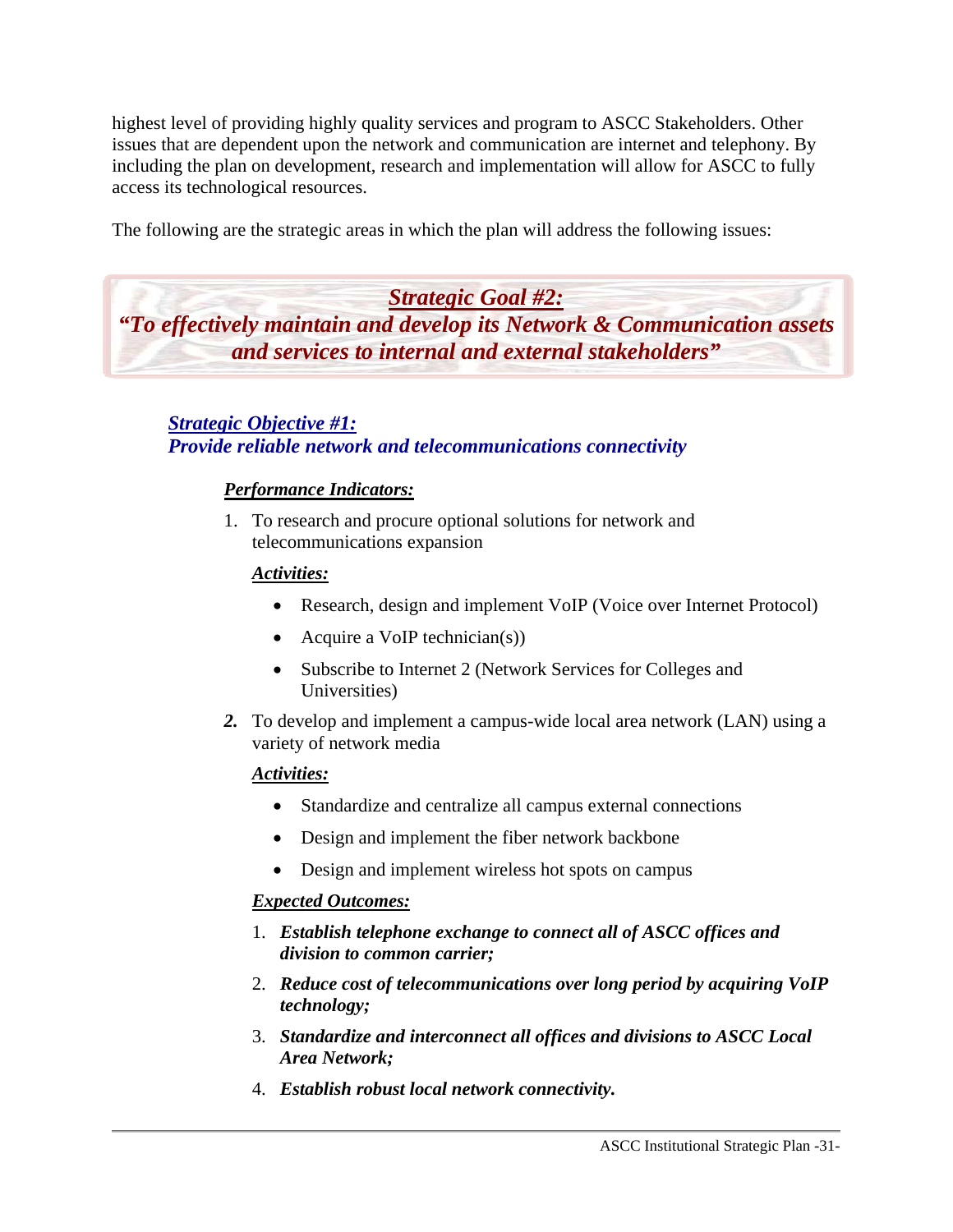# *Multimedia & Peripherals #3:*

#### *Narrative:*

ASCC utilizes a variety of tools, that are difficult to place in a specific area, so the IPCC had agreed that items mentioned in the 2009 ASCC Program Review such as keyboards, mouse, printers, VGA wires, projectors and a variety of other technological tools will be categorized in this area as a strategic area of focus due to the enormity of request and frequency in the 2009 ASCC Program Review. In attempting to address the issues of replacement, support, maintenance and acquisition of these tools, the following are the strategic areas in which the plan will address the following issues:

# *Strategic Goal #3: "To effectively maintain and develop its Multimedia/Peripheral assets and services to internal and external stakeholders"*

# *Strategic Objective #1:*

*To enhance the opportunities for all ASCC stakeholders to utilize and access multimedia services.* 

#### *Performance Indicators:*

1. To develop and implement an access plan for multimedia services

#### *Activities:*

- Purchase multimedia technologies
- Create a Multimedia Center and centralize all multimedia assets and services for Academic Affairs
- Develop an institutional policy for multimedia accessibility and support
- 2. To develop and implement a maintenance and support plan for all ASCC multimedia service.

#### *Activities:*

- Identify and assess all campus multimedia technologies
- Identify supported multimedia technologies and standardize accordingly
- Provide technical training for multimedia support staff
- Acquire multimedia support staff

- *1. Establish common location for faculty and staff to access multimedia technologies to support activities in classroom, community outreach and professional development;*
- *2. Establish plan to provide immediate support to reduce down time of technologies being utilized by ASCC stakeholders.*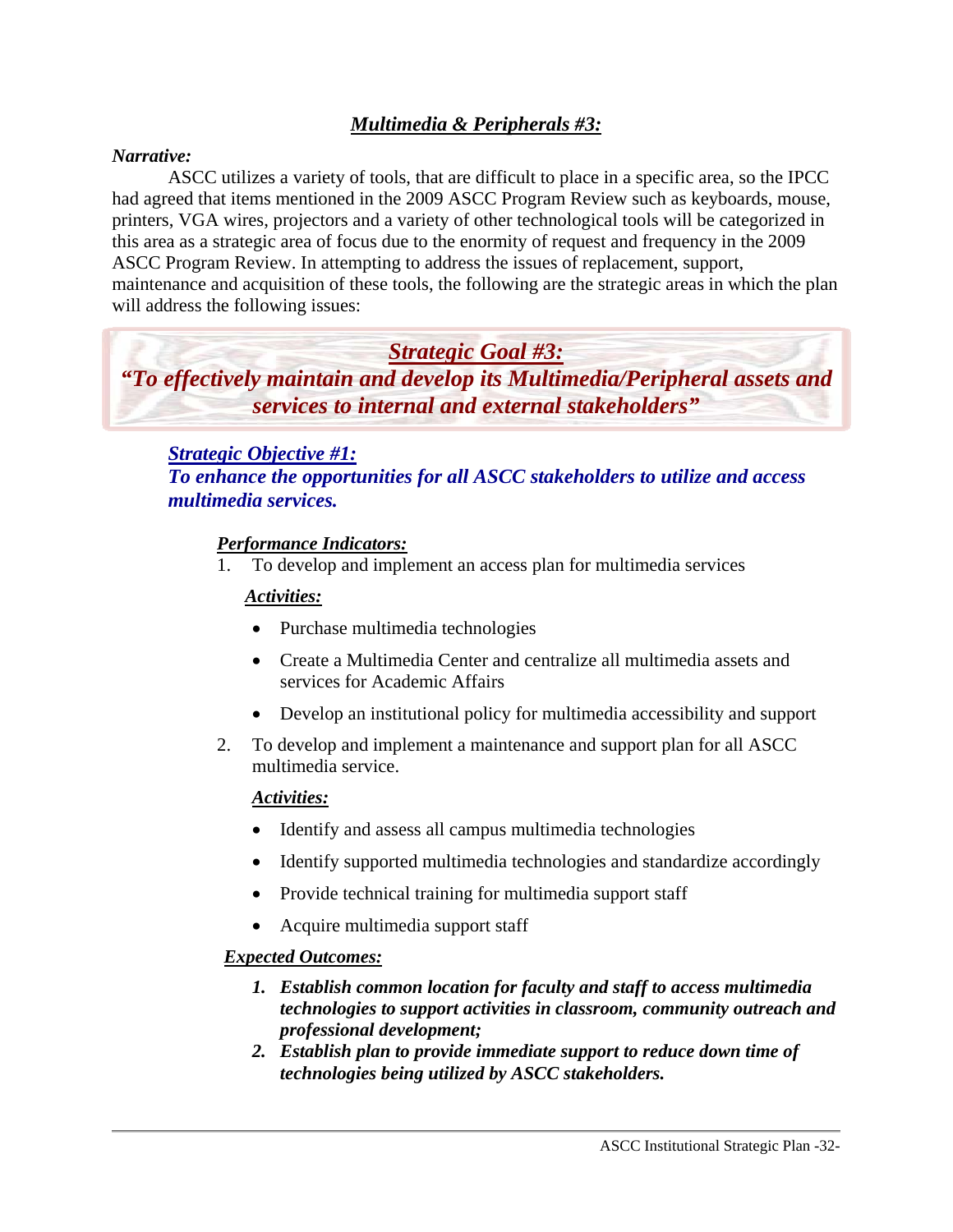# *Distance Learning & Online Services #4*

#### *Narrative:*

Distance learning was an issue raised both in the WASC recommendation and standards as well as the 2008 Academic Affairs Program Review. It was reported in the Academic Program Review that 82% of courses offered relied on technology. The need is to assure that classrooms are prepared to meet the challenges of a technology savvy generation and also to assist with preparing faculty to integrate technology into the pedagogy and learning styles, but to better use the technology to support other programs that provide intervention, counseling and resources for ASCC stakeholders.

Online services are issues of concern raised by ASCC staff in the 2009 ASCC Program Review. With the acquisition of a new Student Information and Financial System (Datatel/Collegue), ASCC is currently in preparation to deploy various online features for students, faculty and staff. These online features will greatly assist in providing resources, an environment of transparency with academic program and streamline processes within ASCC.

The following are the strategic areas in which the plan will address the following issues:



#### *Strategic Objective #1: To provide opportunities and access for Distance Learning and Online Services Performance Indicators:*

1. To develop and implement an asynchronous online resources plan

# *Activities:*

- Develop smart classrooms
- Implement online registration, data collection, advising, grading, etc.
- Develop and design online student learning services (counseling, tutorials, etc.)

- *1. Establish smart classrooms to support academic learning.*
- *2. Assess & Implement distance learning and smart classroom training.*
- *3. Implement access to Datatel/Colleague to ASCC stakeholders to support the mission of the institution.*
- *4. Develop activities with Student Services to provide online resources to support student learning activities.*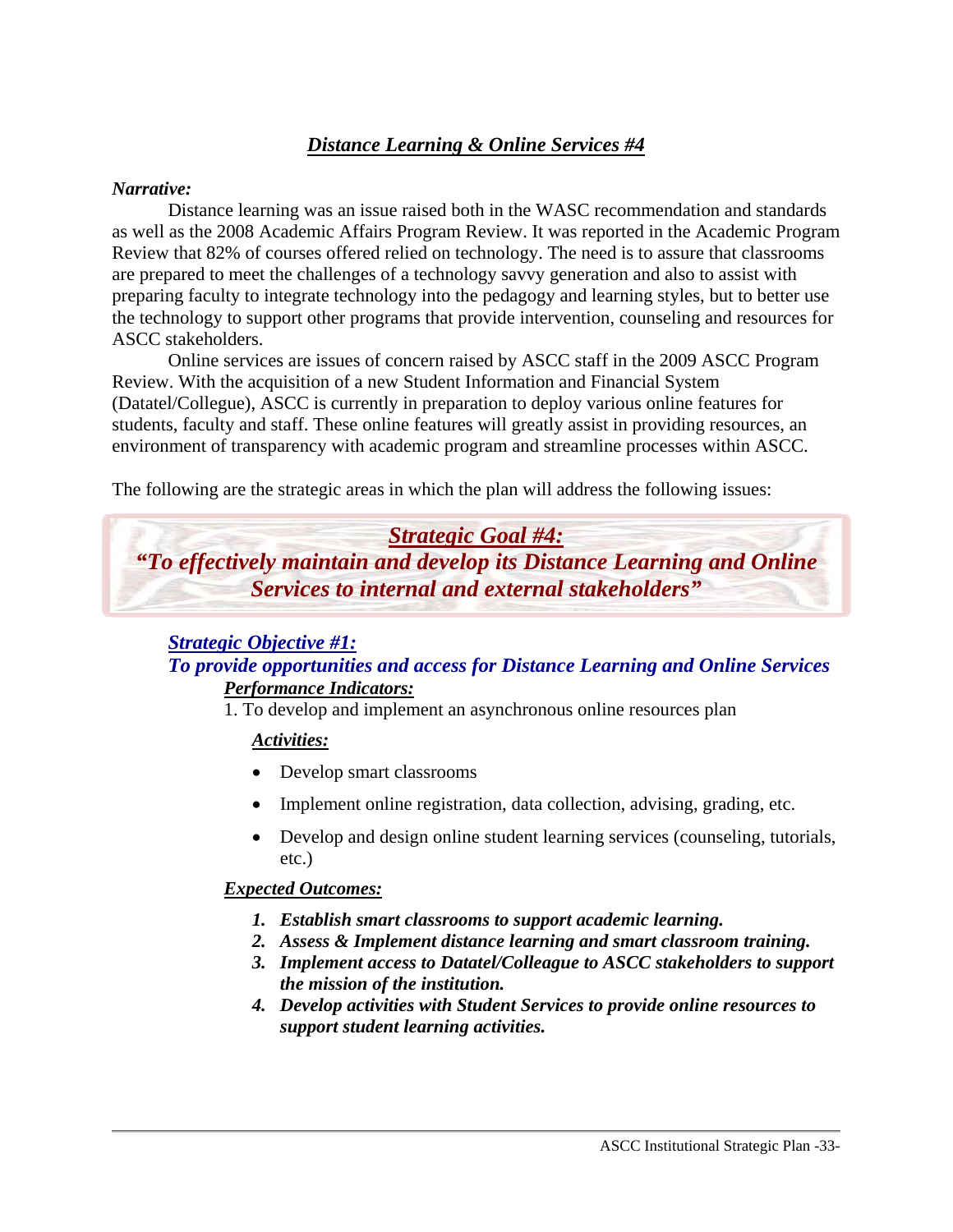# *Physical Facilities & Maintenance Goals, Objectives, Performance Indicators, Activities, & Expected Outcomes*



*Physical Facilities & Maintenance Subcommittee – Mikaele Etuale, Queen Anna Failauga, Kenape Aumavae (Missing from Picture) Tavita Elisara, Faamasani Tuitasi* 

# *Strategic Focus:*

*ASCC will effectively maintain and develop its human & physical assets and its services to our internal and external stakeholders through its institutional integrated Facilities Renovation Plan, Maintenance Plan, and 2020 Campus Facilities Plan.*

#### *Strategic Response:*

 The Physical Facilities & Maintenance Subcommittee (PFMS) commenced its work in June to develop a plan addressing the College's facilities strategic focus, based on the integrated planning process. From the Program Review results and data identified by the College's stakeholders, three main areas of focus were identified, 1) New Construction, 2) Renovation and Repair, and 3) Maintenance.

 The PFMS's effort to address the strategic focus compiled data, reviewed documents, and assessed our institutional facilities in order to obtain a better understanding of needs identified by the program review. From the subcommittee's review of data and documents, it developed three strategic goals to address the major strategic focus, leading to quality facilities providing high quality services and conducive to the student learning process, leading to the success and achievement of our institutional mission.

*Strategic Goal #1: "New Construction" "ASCC will implement the existing facilities plan through formalized planning and plan schedule of new construction"* 

#### *Strategic Objective #1:*

*To construct the Multipurpose Facility, Fale Samoa, the ITT Building, Teacher Education Building, Fine Arts Building and the refurbished Malae to accommodate institutional programs that leads to the fulfillment of our mission.* 

#### **Performance Indicators:**

1. To continue with the 2020 Campus Facilities Plan (CFP)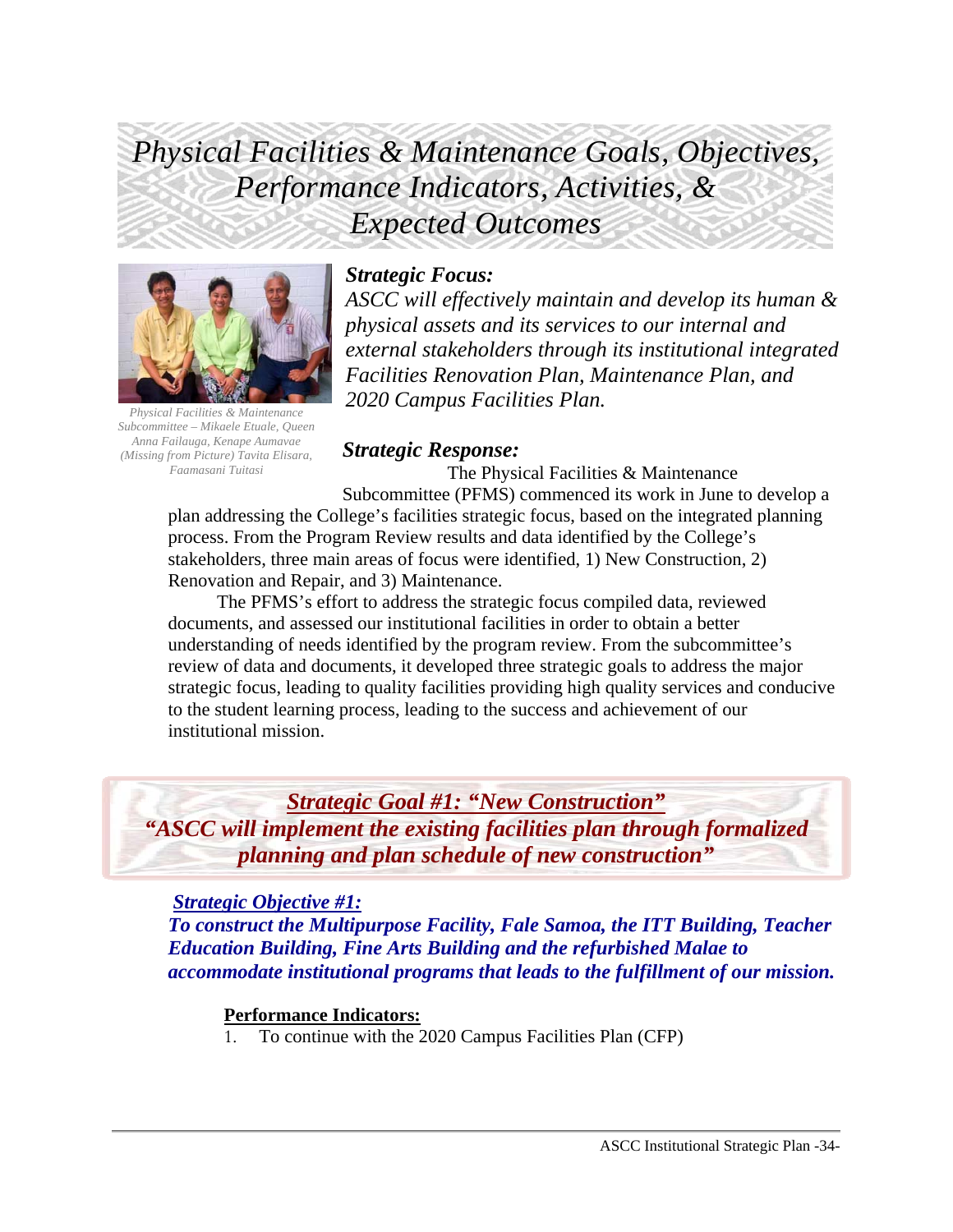# *Activities:*

- Review the advantages (+) and disadvantages (-) identified in the 2020 CFP to increase the quality and availability of educational resources.
- Take necessary steps to complete the 2020 CFP.
- 2. To comply with Federal and Local requirements/regulations. (i.e. permits, NEPA, EPA, building codes, etc)

## *Activities:*

- Coordinate with appropriate agencies to comply with necessary regulations for.
	- *1. Environmental Impact Assessment (EIA)*
	- *2. Elevation certification*
	- *3. National Environmental Policy Act (NEPA) regulations*
	- *4. Public works permits/certificates / site plans*
- 3. Comply with government procurement policies in terms of contractual & bidding processes

#### *Activities:*

- Consult with the Procurement Officer/ASCC Legal Counsel on procurement policies regarding bidding processes.
- Consult with the Procurement Officer/ASCC Legal Counsel on policies regarding contractual processes.
- Implement the bidding process to its completion
- 4. Comply with local safety and Administration of Disabilities Act (ADA) requirements

#### *Activities:*

- Consult with ASCC Legal Counsel on Federal and local Safety and ADA requirements and compliance.
- Coordinate with contractor the implementation of safety and ADA regulations into the design and construction process.
- Conduct an awareness training for student/faculty/staff safety

#### *Expected Outcome:*

1. *The construction of the anticipated buildings identified by the 2020 Campus Facilities Plan that is safe and conducive for the successful implementation of our academic and non-academic programs.*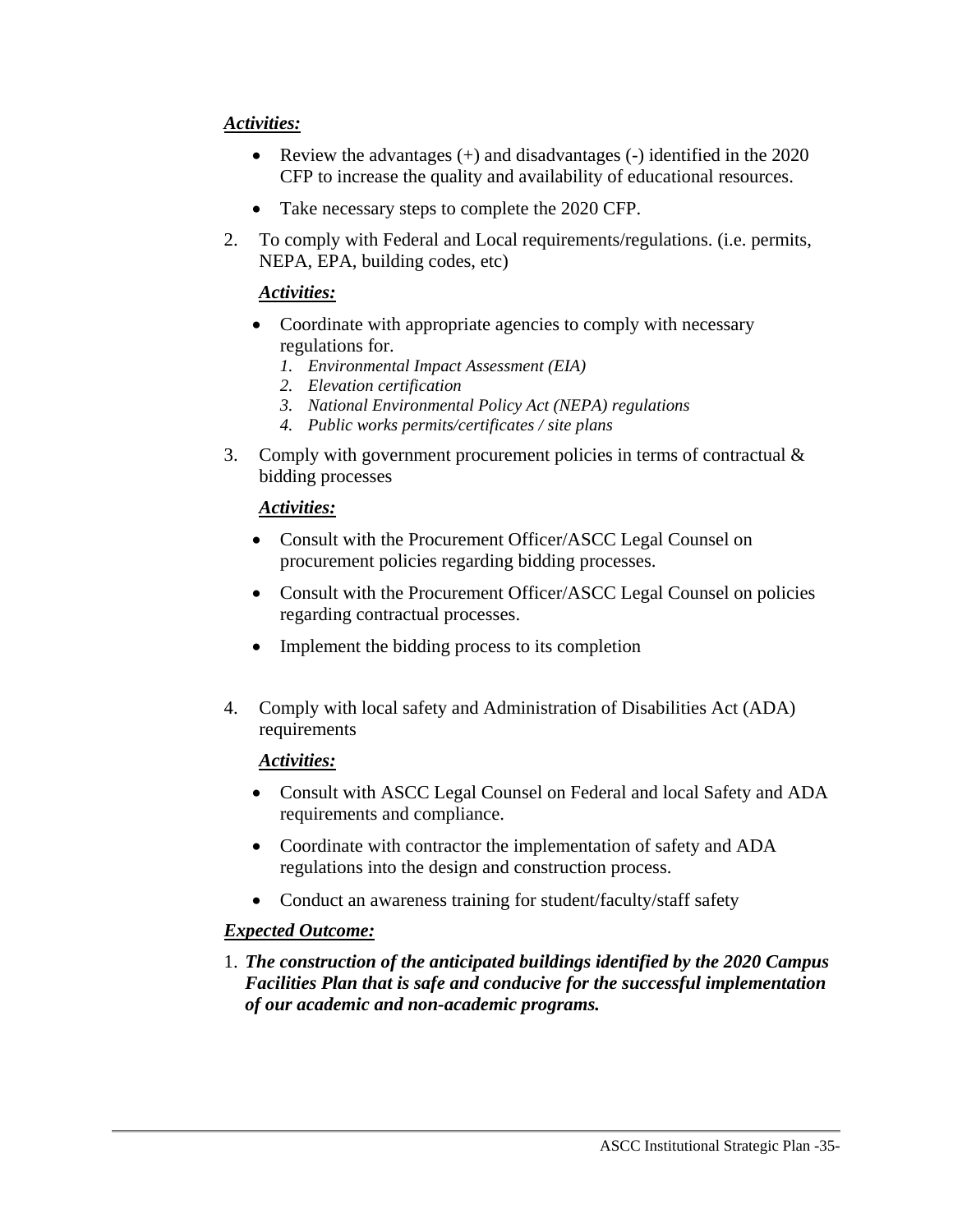*Strategic Goal #2: "Renovation & Repair"*

*"ASCC will improve our services through renovations by utilization and the allocation of resources to maximize productivity"* 

# *Strategic Objective #1:*

*To upgrade our physical assets through the renovations of our classrooms/labs and offices for the successful implementation of our academic programs and services.* 

# *Performance Indicators:*

1. Identify renovation recommendations identified by the Program Review Overall Summary report (PROS).

## *Activities:*

- Assess recommended renovations as identified in the PROS report.
- Arrange into categories the identified renovation recommendations from PROS.
	- *1. Major renovation, Minor renovation, Beyond repair, need to be new construction*
- Establish and pilot test a Smart Classroom/eClassroom
- Identify renovations for classrooms/labs.
	- *1. Provide functional electrical outlets*
	- *2. Provide adequate lighting & air conditioning*
	- *3. Expand the use of classrooms to distance learning*
	- *4. Upgrade classrooms/lab to accommodate students with disabilities.*
- Identify renovations for offices.
	- *1. Provide functional & adequate lighting*
	- *2. Provide adequate workspace*
- Reclaim classrooms that have been converted to other uses as new construction allows.
	- *1. Main Quad section*
- 2. Prioritize renovation activities based on immediate needs identified.

#### *Activities:*

- Develop a timeline on renovation activities based on immediate needs identified.
- Implement renovation activities as prioritized in timeline.
- Identify and renovate an existing central room for multimedia center.
- Inclusion of safety and accessibility into renovation activities.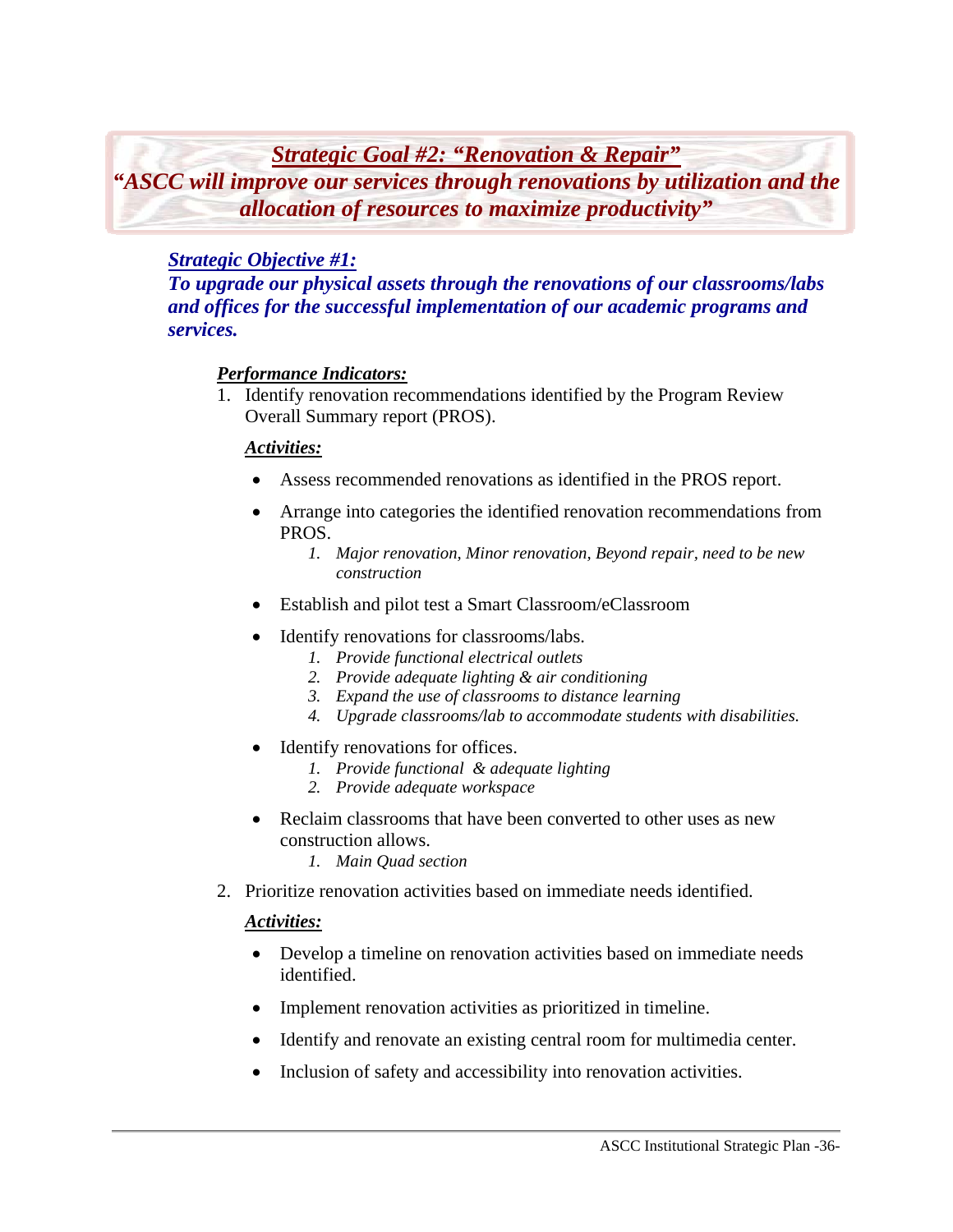- Integrate appropriate departments into development of renovation activities (i.e. MIS for technology plan, Academic Affairs)
- 3. Develop a timeline for the completion of renovation activities

# *Activities:*

• Implement the renovation timeline to its completion.

# *Expected Outcomes:*

- *1. Upgraded classrooms with technological capabilities to support our instructional programs.*
- *2. Upgraded academic faculty and support services offices that lead to quality services and instructional program implementation.*

# *Strategic Goal #2: "Maintenance"*

*"ASCC will effectively maintain its facilities and equipment to maximize productivity"* 

# *Strategic Objective #1:*

*To upgrade our physical assets (i.e., facilities and equipment) through continuous maintenance activities thus extending the life span of ASCC's facilities and equipment ensuring the successful implementation of our academic and non academic programs.* 

# *Performance Indicators:*

1. To review the existing maintenance plan.

# *Activities:*

- To review the current air conditioning maintenance plan
- Review inventory of all air conditions on campus
- Review job orders of all work done on maintaining air conditions
- To include the air conditioning maintenance in the comprehensive maintenance plan
- 2. To conduct a review of all ASCC facilities.

# *Activities:*

- Conduct a thorough count of all existing facilities
- Review job orders for all work done on facilities maintenance
- Integrate facilities in the comprehensive maintenance plan
- 3. To review records and other necessary documentation of work orders that pertains to facilities and equipment maintenance.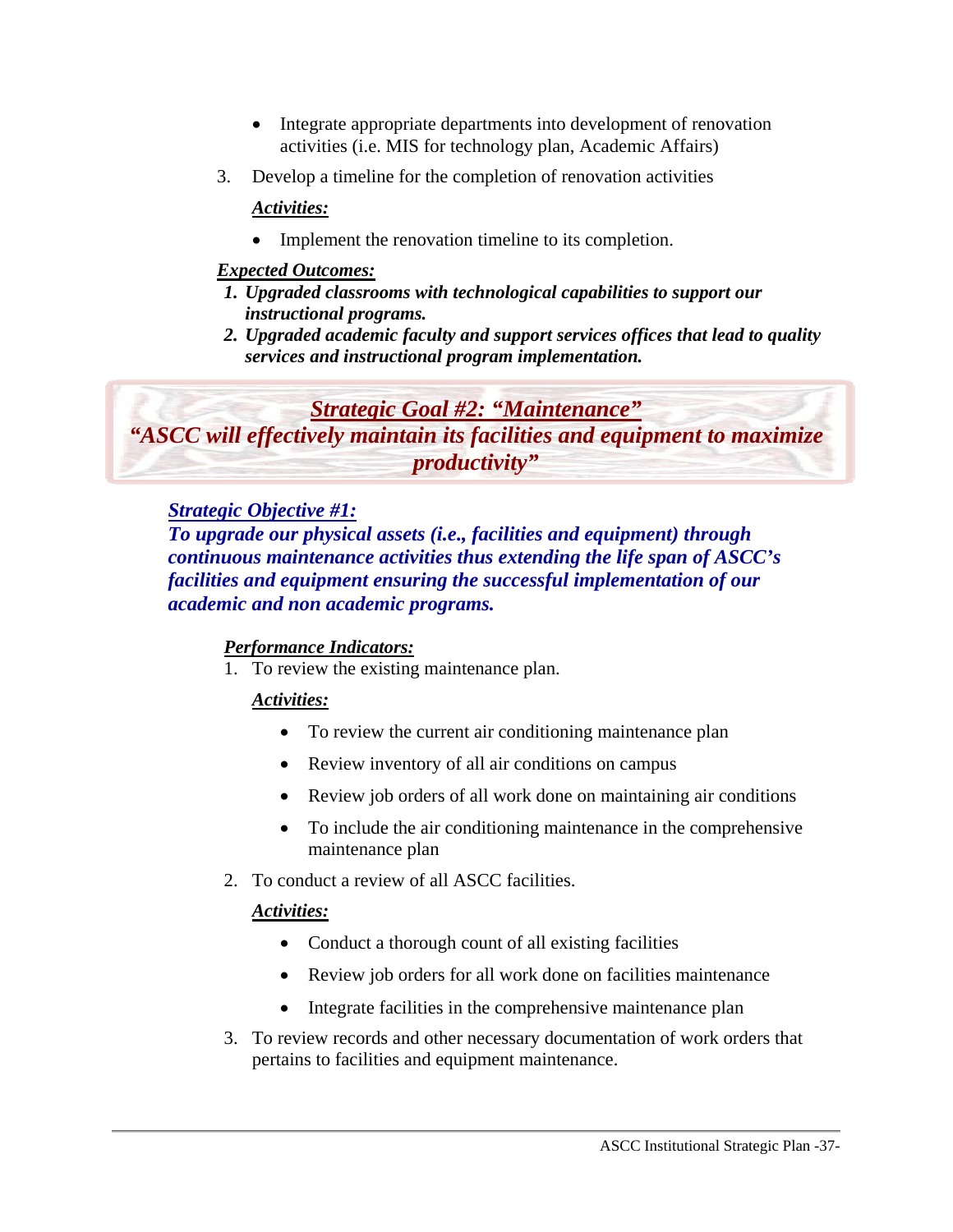## *Activities:*

- Conduct an inventory of existing equipment
- Review job orders on maintenance work done on heavy equipment.
- Integrate equipment in the comprehensive maintenance plan.
- 4. To involve internal stakeholders in the development of the comprehensive maintenance plan.

#### *Activities:*

- Identify an internal/external institutional committee to develop a comprehensive maintenance plan.
- Establish a timeline in the successful implementation and completion of maintenance plan.
- Continuous assessment of implemented maintenance plan.

# *Strategic Objective #2:*

*To upgrade our physical assets (i.e,. facilities and equipment) through continuous maintenance activities thus extending the life span of ASCC's facilities and equipment ensuring the successful implementation of our academic and non academic programs.* 

#### *Performance Indicator:*

1. To involve internal/external stakeholders in the development and implementation of the comprehensive maintenance plan

*Actions:* 

- Identify an internal/external institutional committee to develop a comprehensive maintenance plan.
- Establish a timeline in the successful implementation and completion of maintenance plan.
- Continuous assessment of implemented maintenance plan.
- Identify areas for improvement in the continuous implementation of maintenance plan.

- *1. The successful development of an institutional maintenance plan to continuously upgrade and maintain our physical assets.*
- *2. The continuous assessment and review of the maintenance plan during its implementation so that our physical assets are continuously upgraded ensuring quality services are provided and student learning achieved.*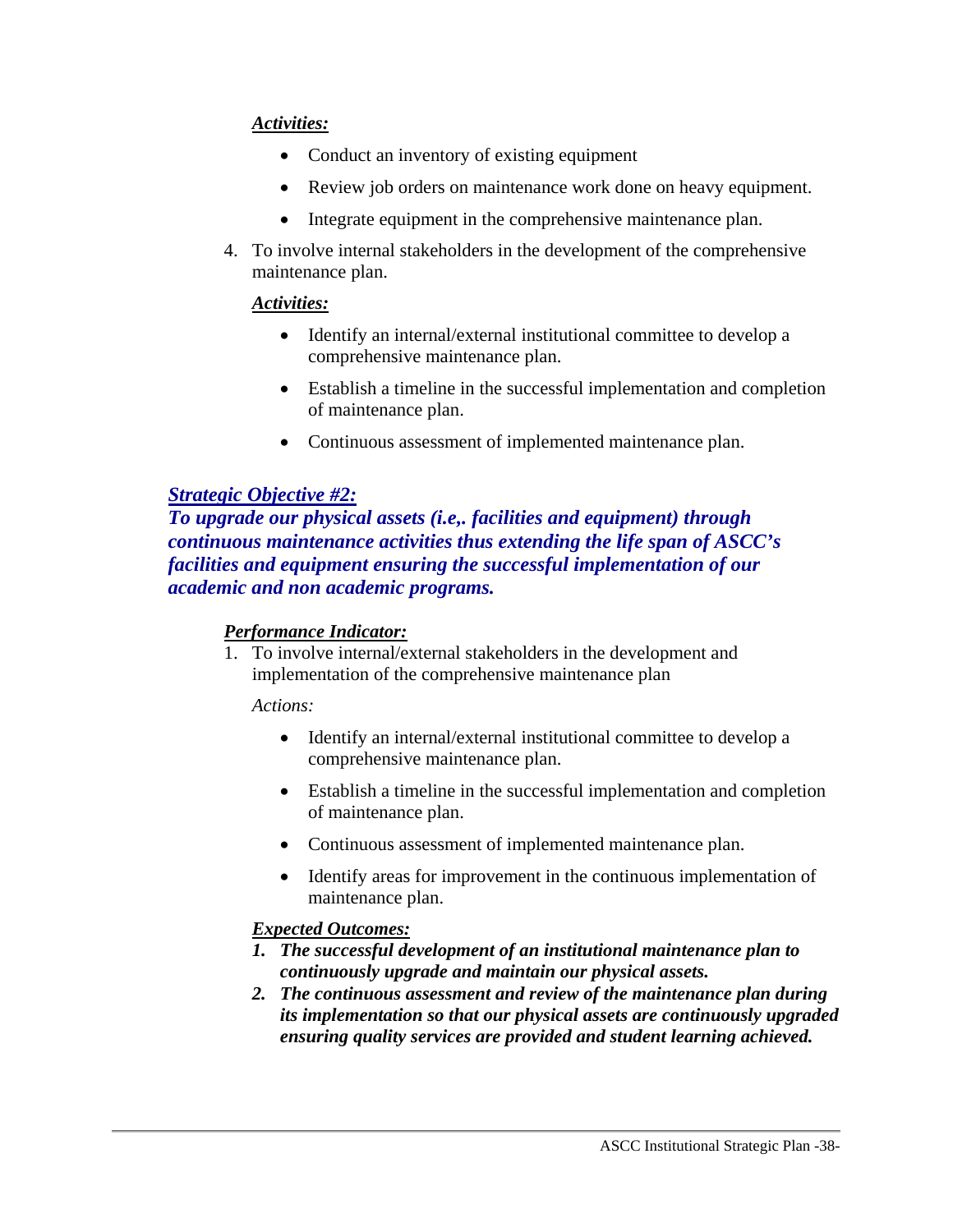# *Staffing Goals, Objectives, Performance Indicators, Activities, & Expected Outcomes*



*Staffing Subcommittee – Tafa Tupuola, Dr. Irene Helsham, Virginia Mailo-Filiga (standing), Hillary Fraser, Fred Suisala, Komiti Panama-Emmsley (sitting)* 

# *Staffing Plan Overview:*

 The purpose of the staffing plan is to implement the services to support the mission of the institution, the goals of the Academic Excellence, Technology, and Facilities plans, and the programs of ASCC. With broad-based and integrated planning, it is imperative to have the qualified personnel in place to execute with some measure of success.

Because of the non-existence of an institutional Staffing Plan throughout the past years, the development of this Staffing Plan was very challenging. The development of the first Staffing Plan addressing the needs of the institution as identified in the Program Review and the recommendations as prioritized by the chairpersons

and division personnel required input from all internal stakeholders. The Staffing Plan in its entirety was developed through integration with the other master plans.

# *Strategic Focus:*

*Based on the results of all division/department program reviews, quarterly reports, and the Academic Excellence, Technology, and Facilities Plan for 2010-2012 three strategic focus areas were identified for staffing:* 

- *1. Professional, Governance and Employee Development*
- *2. Reclassification*
- *3. Adequate Staffing*

# *Strategic Response:*

In order for ASCC to fulfill its mission and goals, it is crucial for all employees to receive the necessary support and training opportunities to enable them to undertake their roles to the highest standards, meeting the highest quality services as stated in the college's mission.

The staffing activities are integrated with the performance indicators/activities that support Academic Excellence, Technology and Facilities Plans. It is a detailed process of anticipated future performance indicators and activities in reaching the objective of each strategic focus area.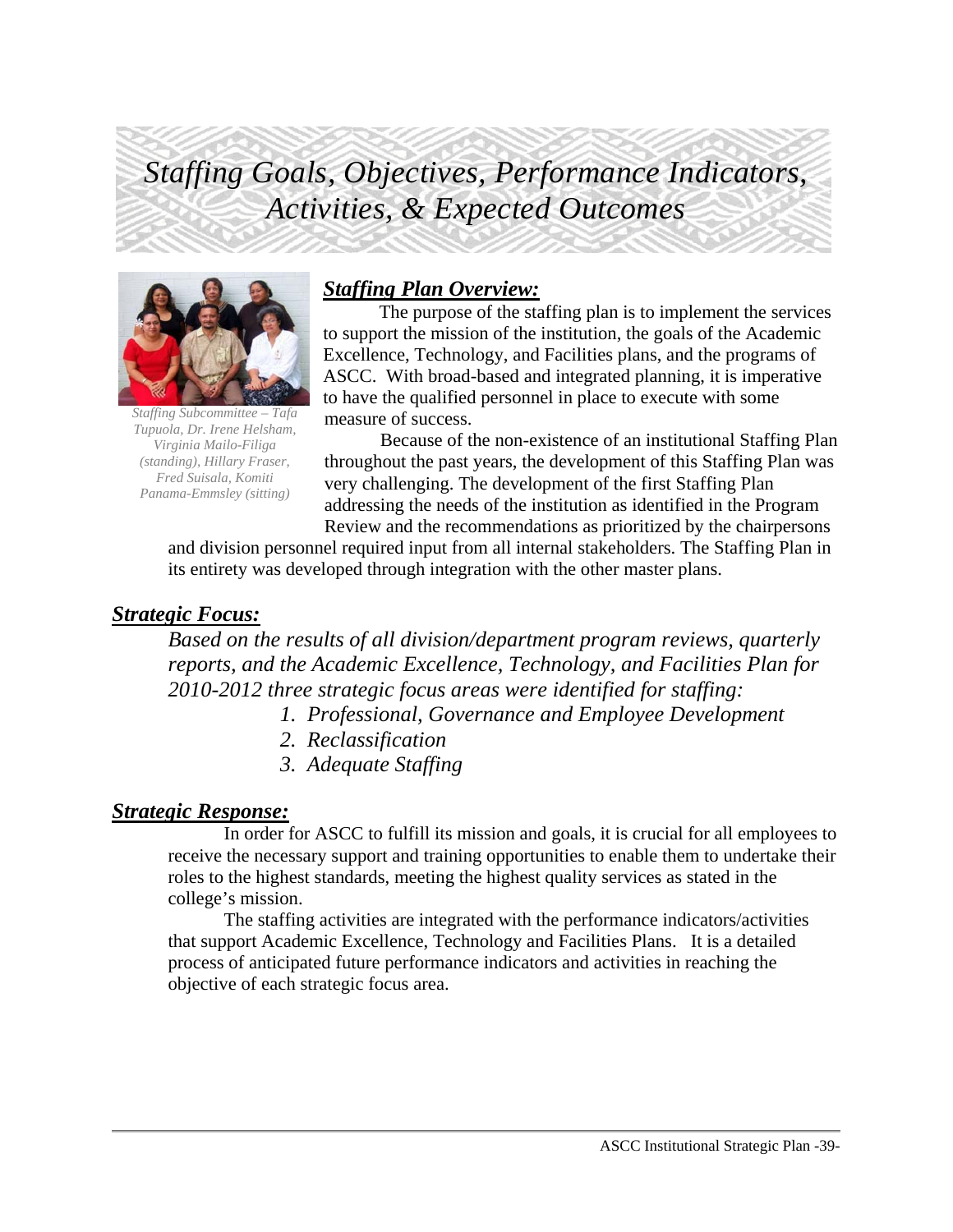# *Strategic Goal #1:*

*"ASCC will invest in and promote professional, Governance and employee development to enhance institutional effectiveness"* 

# *Strategic Objective #1:*

*Provide professional development training and degree opportunities supported by the institution to enhance and retain employees with competencies that promote high quality of services.* 

## *Performance Indicators:*

1. To establish a committee to develop guidelines for Professional and Employee Development training plan**.** 

#### *Activities:*

- Identify interdisciplinary committee for Professional and Employee Development
- Develop guidelines for selecting, monitoring, and service obligation to ASCC.
- Establish and maintain institutional documented policy for conducting Professional and Employee Development activities.
- Evaluate available training alternatives to determine which provides the most effective mechanism for developing employee competencies.
- Assigned responsibility for assisting and advising divisions/departments on Professional and Employee Development activities and procedure

# 2. To support required training.

#### *Activities:*

- Identify qualified individuals to conduct required training *(Train the Trainer)*.
	- *1. Academic Excellence Plan:* 
		- *The use of technology.*
		- *Distance learning infrastructure.*
		- *Smart Classroom/eClassroom*
	- *2. Technology Plan:* 
		- *Technical training*
		- *Colleague Software*
		- *Computer basics*
		- *Multimedia/peripheral*
	- *3. Facilities Plan:* 
		- *Safety and awareness*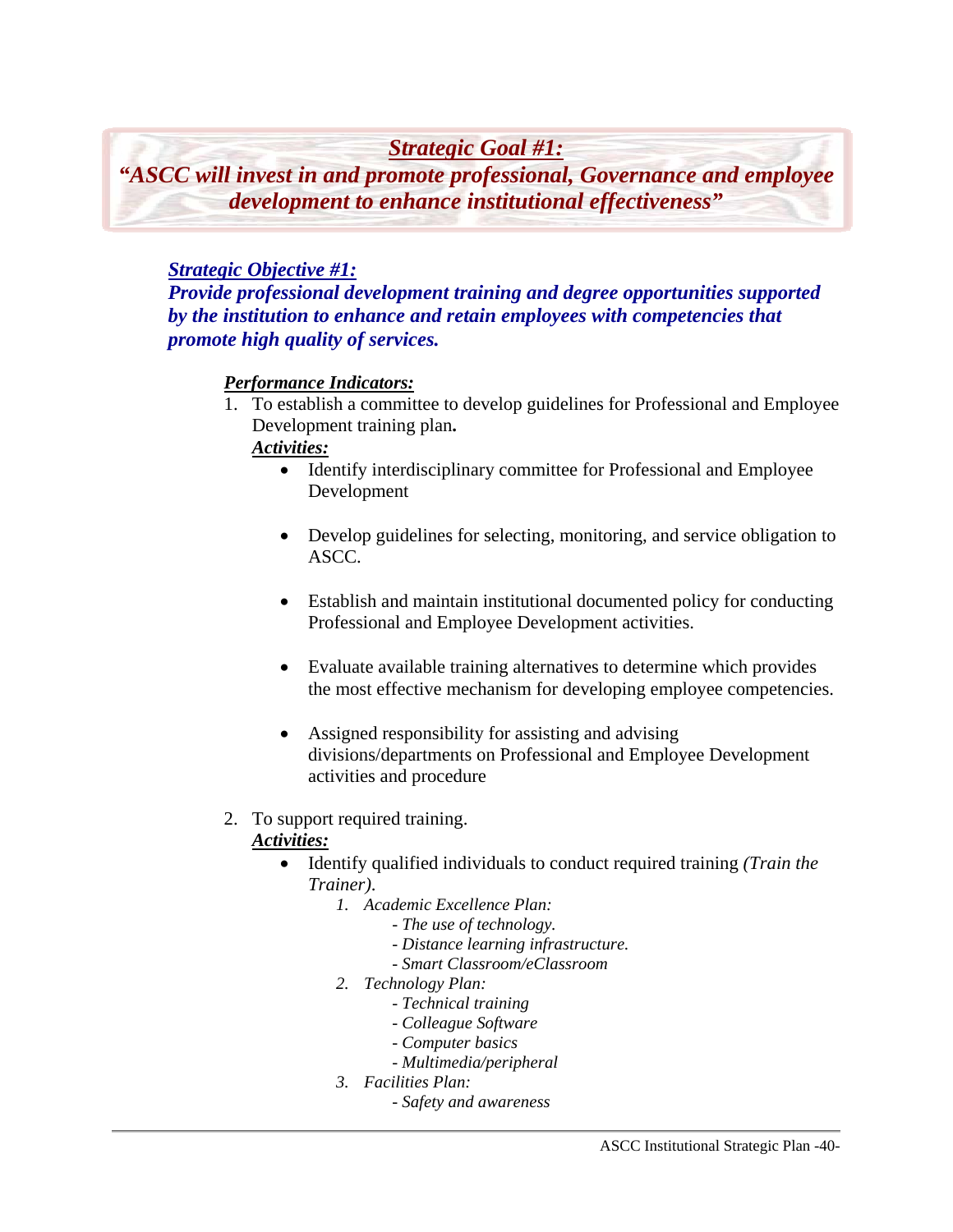*- Safety, EPA, permits* 

- Conduct high quality training in:
	- *1. Academic Excellence Plan:* 
		- *Use of technology.*
		- *Distance learning infrastructure.*
		- *Smart Classroom/eClassroom*
		- *Student Learning Outcome Assessment*
	- *2. Technology Plan:*

 *- Computer basics.* 

- Conduct customer service training for support staff and administrators
- 3. To promote personal and professional growth. *Activities:*
	- Provide opportunities that will enhance personal and professional growth
		- *1. Academic Excellence Plan:* 
			- *In-service and off-island opportunities.*
- 4. Support and promote degree programs for employees for professional growth. *Activities:*
	- Provide funding personnel in pursuit of a higher degree

#### *Expected Outcomes:*

- *1. An established interdisciplinary professional development committee that establishes selection criteria and guidelines*
- *2. Delivery of high quality and required training from qualified trainers in (Technology, Distance Learning, Smart Classroom/eClassroom, Technical Training, Colleague Software, Computer basics, Multimedia/peripherals, Safety and awareness, Customer service)*
- *3. Promotion of personal and professional growth.*
- *4. Support and promoting degree programs for professional growth.*

# *Strategic Goal #2:*

*"ASCC will offer competitive and equitable compensation that aligns with employee performance"* 

# *Strategic Objective #1:*

*Provide a comprehensive classification and performance evaluation program that will encourage employees to maximize quality of services.* 

# *Performance Indicators*

1. To invest and improve competitive and equitable pay.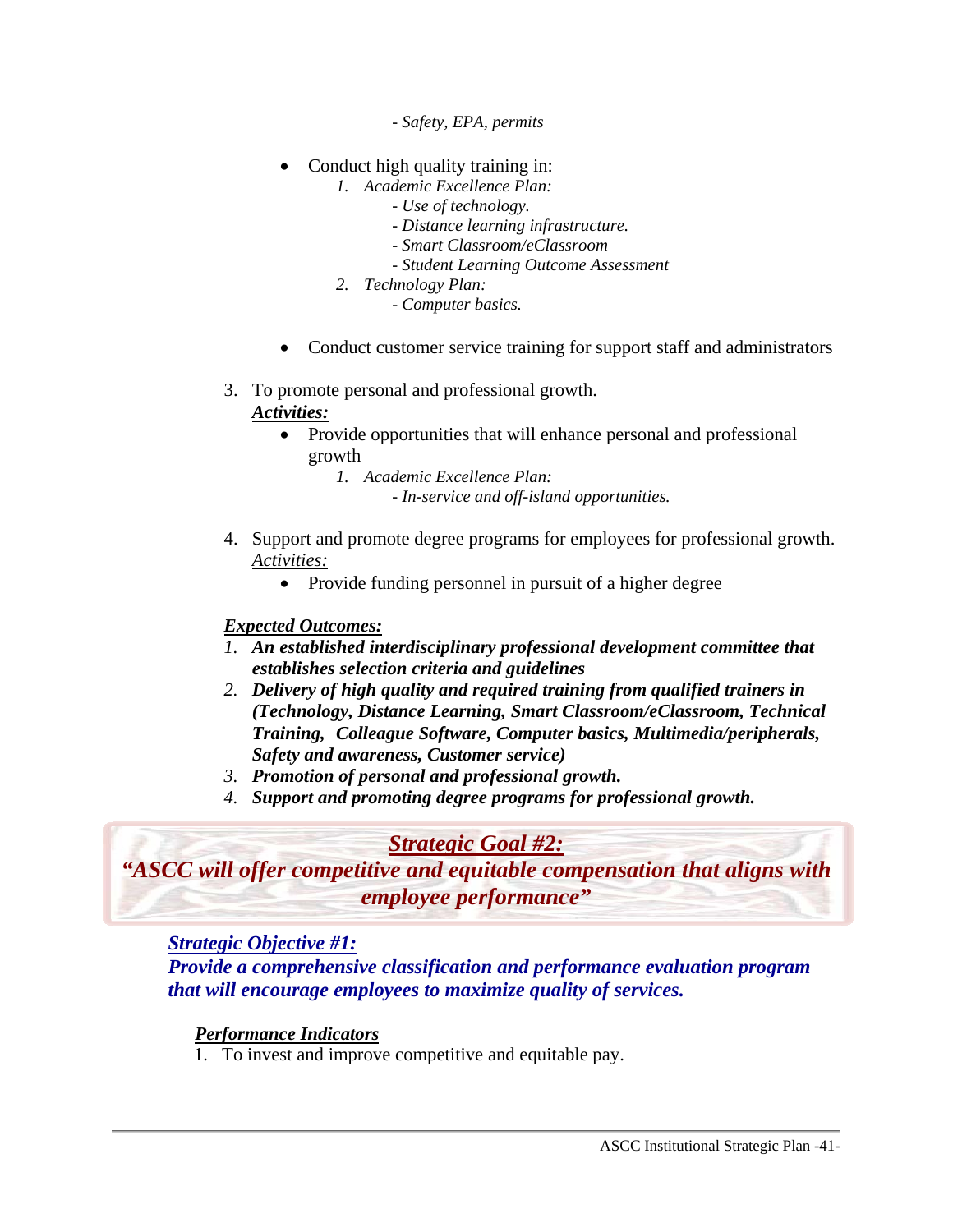#### *Activities:*

- Implement approved reclassified pay schedule for faculty and staff
- Revise and implement new class contracts scale for adjunct faculty. *1. Academic Excellence: - Implement reclassification.*
- 2. To support standard classification process

#### *Activities:*

- Transition from Teacher classification to academic ranking *1. Academic Excellence: - Develop and adopt a system for faculty ranks*
- 3. Improve performance evaluation process and instrument that assess effectiveness.

*Activities:* 

- Review and enhance criteria of effective teaching, scholarly activities, and potential contribution to the mission
	- *1. Academic Excellence:* 
		- *Implement and adhere to the approved hiring procedures*

#### *Expected Outcomes*

- *1. Competitive and equitable salary scale.*
- *2. Standard classification process such as faculty ranks.*
- *3. Improved performance evaluation instrument and process that assess effectiveness.*

*Strategic Goal #3: "ASCC will ensure adequate staffing that will promote high quality programs and services"* 

*Strategic Objective #1:*

*Budget positions for identified high need areas.* 

#### *Performance Indicators:*

- 1. To implement and adhere to hiring procedures. *Activities:* 
	- Follow hiring procedures
		- *1. Academic Excellence:*

*- Implement and adhere to the approved hiring procedures.* 

- 2. To identify adjunct, part-time, consultation, contractual and temporary positions. *Activities:* 
	- Support expansion of special projects and activities.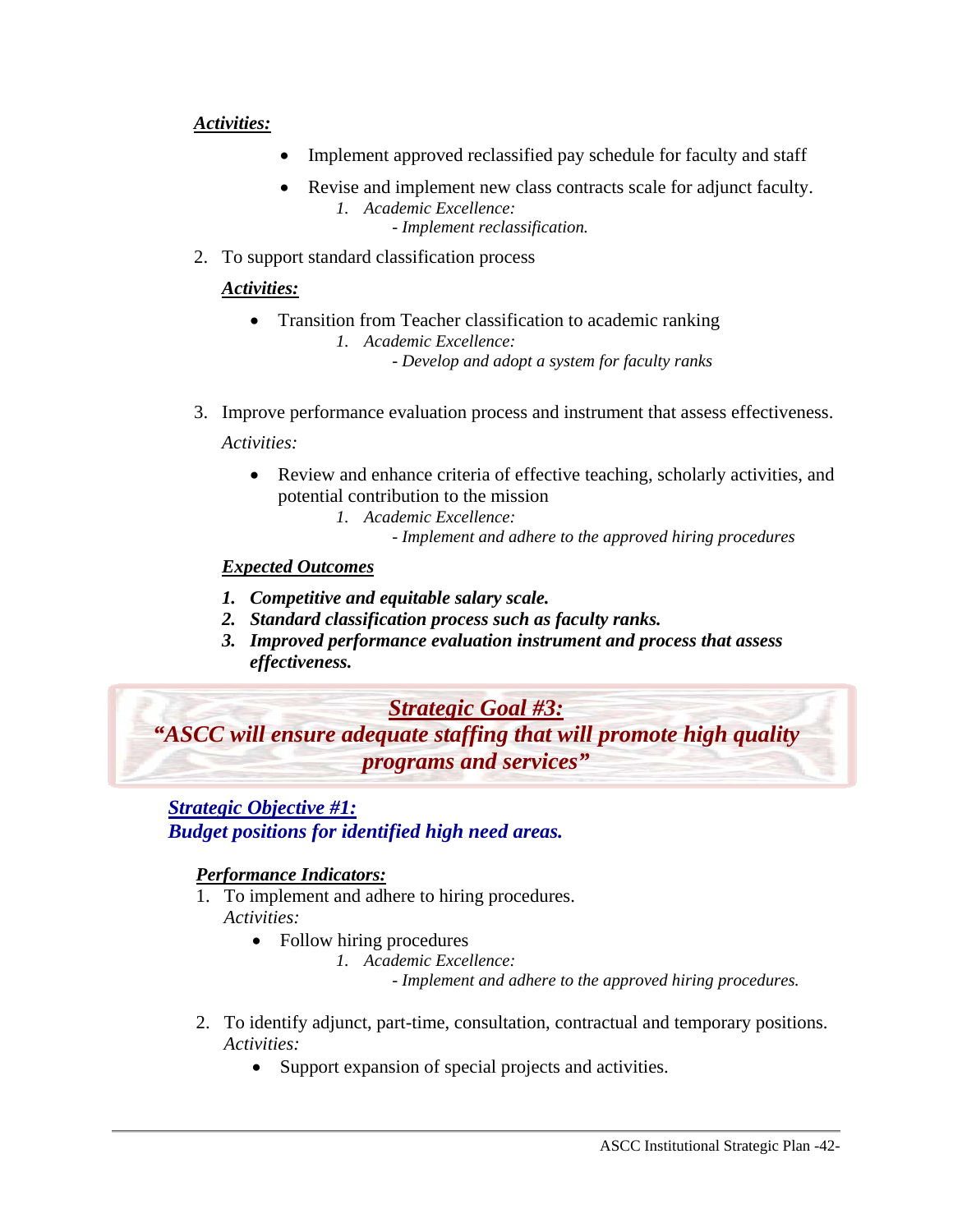- 3. To promote and expand student employment for transitioning into the workforce. *Activities:* 
	- Align student employment process with institution.
		- *1. Academic Excellence: - Maximize student access to financial aid employment and scholarships.*
	- Design and implement student employee performance evaluation that is aligned with SLO's

- *1. Enforcement of hiring procedures.*
- *2. Adequate staff supporting special projects and activities.*
- *3. Alignment of student employment process with institution procedures.*
- *4. Student employee performance evaluation aligned with SLO's.*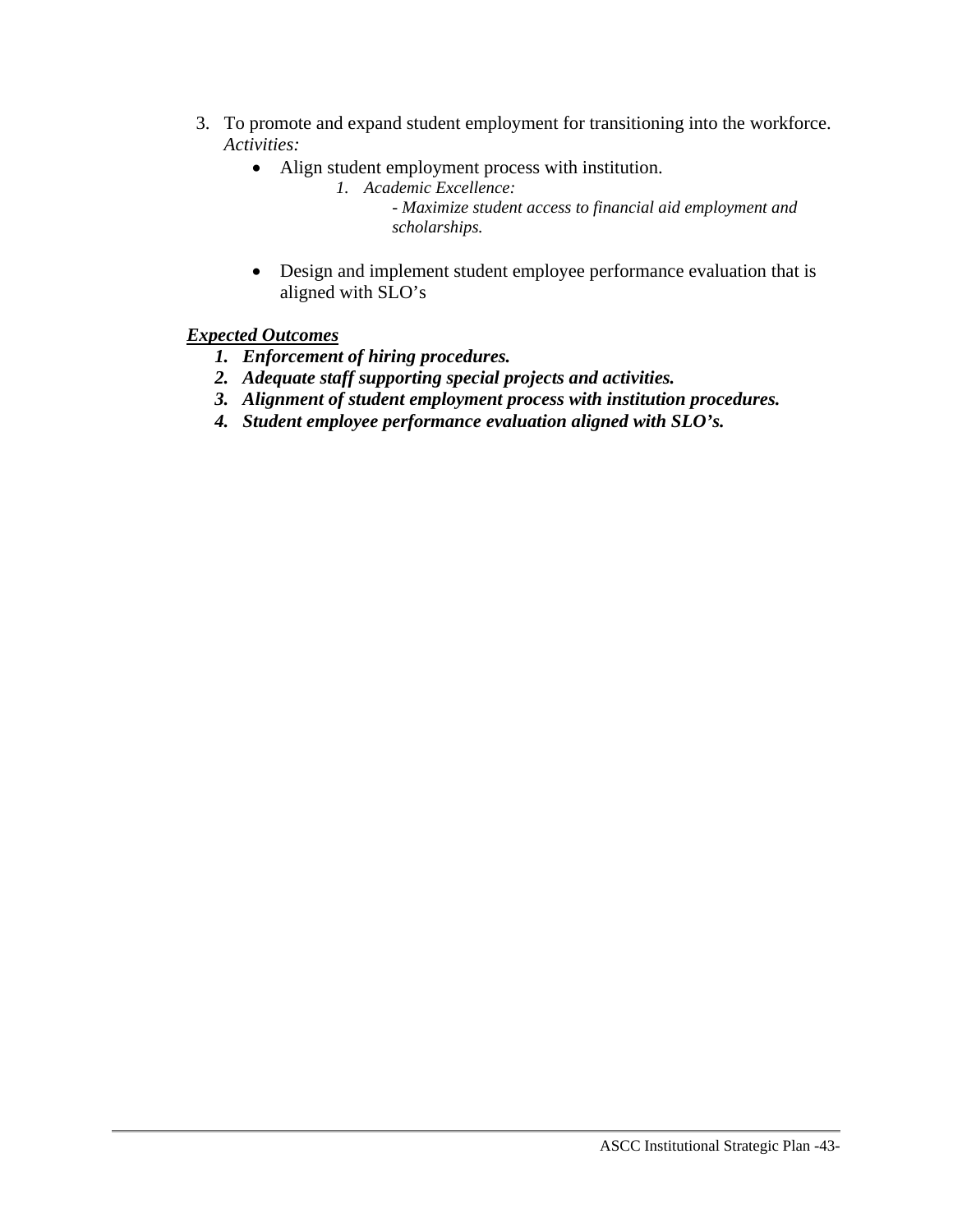# *Budget Notes:*

Integrated planning requires a realistic view of currently available resources, expected resources and resources that must be generated from new sources. The following sections will address the strategic goals and strategic objectives, identifying necessary resources to accomplish the objectives and anticipating the appropriate revenue sources.

# **ACADEMIC EXCELLENCE:**

**Strategic Goal #1: ASCC will enhance and deliver innovative, effective education and support education and support program to facilitate student academic success.** 

- *Strategic Objective #1: Provide highly qualified faculty, appropriate facilities and a curriculum that reflects Communication, Job and Life Skills (ASCC Institutional Student Learning Objectives)* 
	- o Resource Requirements: The first steps in achieving this objective is to analyze the current use of existing resources, re-allocating as necessary for improved academic programs and services. Implementation and enforcement of existing policies should be revenue neutral. While extending the hours of instruction to include late afternoon classes, "Evening College", Night School (ITT) and weekend classes will initially cost more money, they are expected to generate sufficient tuition revenue from previously under-served students to be self-sustaining.
- *Strategic Objective #2: Assess and revise/restructure the curriculum based on recommendations for improvement from the Curriculum Committee* 
	- o Resource Requirements: This is an on-going activity, coordinated with the comprehensive catalog review every two years, and is a budgeted activity, which will continue with existing resources. The data analysis activities will require additional staff, which may be achieved either through re-assignment of current employees or securing additional funds from tuition revenues, local funding or ARRA stimulus funding.
- *Strategic Objective #3: Emphasize high quality teaching and services* 
	- o Resource Requirements: There are three aspects under this strategic objective – assuring on-going availability of textbooks, lab supplies and other basic instructional resources; improving instructional technology; and revising the evaluation of teaching and services to include an emphasis on Student Learning Objectives.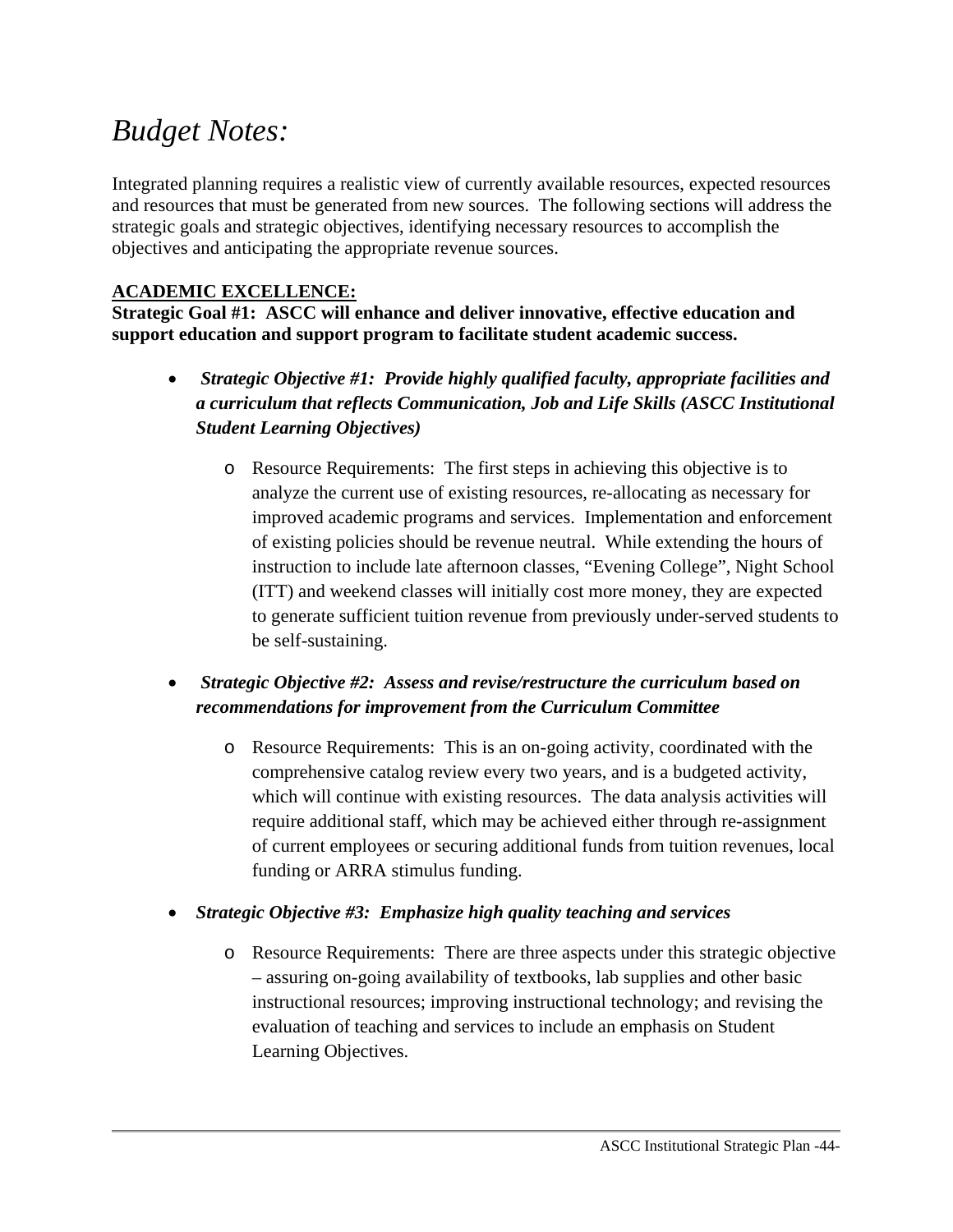- o ASCC does not currently have the cash reserves to totally meet the need for books and supplies at the beginning of each new semester. The procurement of these books and supplies has been centralized in the new campus bookstore, with better management of inventory, better control of ordering, and the implementation of cooperative agreements with other agencies of the American Samoa Government to enhance Bookstore revenues. Bookstore profits enhance the general budget and are anticipated to grow to the point that the cash flow problems surrounding book and supply orders are reduced significantly.
- o Improving instructional technology first requires a review of existing resources, which may be accomplished with current resources, and then purchasing additional resources. A "technology fee" has been implemented for all students, significant funds from the ARRA Stimulus program have been requested, and ASCC has been notified that fiber optic ISP support through the University of Hawaii will be provided without cost, freeing some revenues for technology expansion. The college will continue to seek grants to support expansion, implementation and maintenance activities.
- o Revising the evaluation of teaching and services can be accomplished with existing resources.

# • *Strategic Objective #4: Develop and implement programs that serve the needs of the community*

- o Resource Requirements: Many research and community outreach activities may be expanded using existing resources from the Land Grant and Sea Grant Programs or the Samoan Studies Institute.
- o Evening College and Night School, along with specialized workforce training programs, should generate sufficient revenues to be self-sustaining.
- o New career workshops and career placement programs may be initiated with existing resources, but will require grant funds to be fully implemented.

# • *Strategic Objective #5: Increase the quality and availability of educational technology*

o Resource Requirements: ASCC has proposal pending through the ARRA Stimulus Program to support significant expansion of educational technology. If Stimulus funds are not approved, the college will seek additional revenues through federal and private grant applications.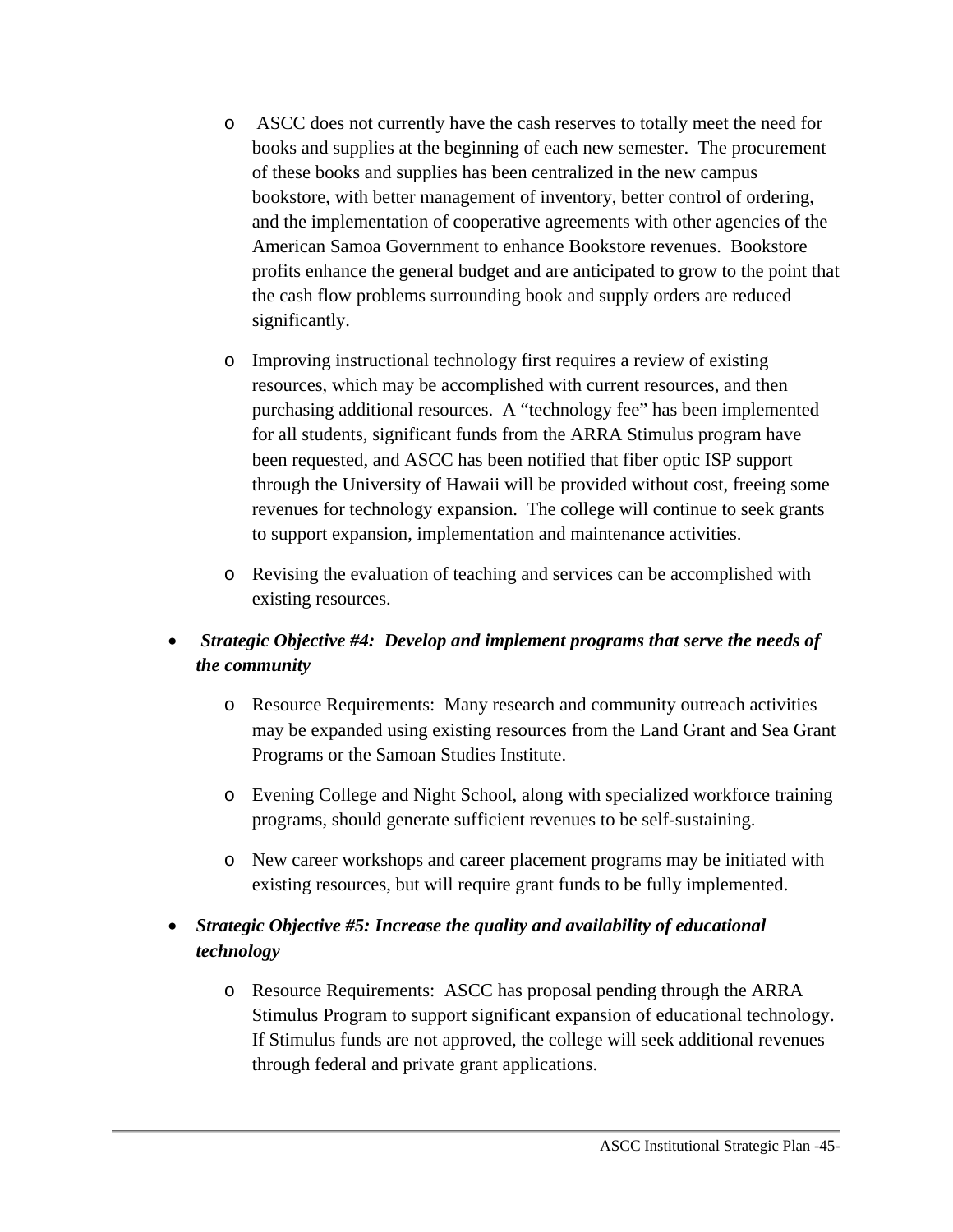- *Strategic Objective #6: Deliver/provide academic support by strengthening services (academic, counseling, tutoring, finances, resources and campus life)* 
	- o These activities can be completed with better use of existing resources.
- *Strategic Objective #7: Enhance opportunities for student academic, career and personal success.* 
	- o Resource Requirements: These activities rely heavily on improved collection and analysis of data, which will require an additional data technician (as described above) and then more effective use of existing resources.
- *Strategic Objective #8: Expand academic programs to meet the mission of ASCC* 
	- o Resource Requirements: Activities focus on the implementation of an accredited Bachelor of Education program. Sufficient resources have been allocated to meet current program needs, but the college will continue to seek ARRA Stimulus Funds and other grant resources to expand the program in coming years.

# **Strategic Goal #2: ASCC will support faculty and staff performance and commitment**

- *Strategic Objective #1: Provide a work environment that encourages professional growth, recognizes and supports excellence in services, and provides advancement opportunities* 
	- o Resource Requirements: While some recognition activities (including implementing faculty ranks) may be accomplished within the current budget, additional funds are necessary to expand professional development opportunities. ARRA Stimulus Funds have been request for this activity, other existing grants include professional development opportunities, and the college will continue to seek grant funds to support full implementation.

# **TECHNOLOGY:**

**Strategic Goal #1: To effectively maintain and develop its computer and server assets and services to internal and external stakeholders.** 

- *Strategic Objective #1: To meet the challenge of current computer and server needs of ASCC stakeholders*
- *Strategic Objective #2: To meet the challenge of future technological needs of ASCC stakeholders*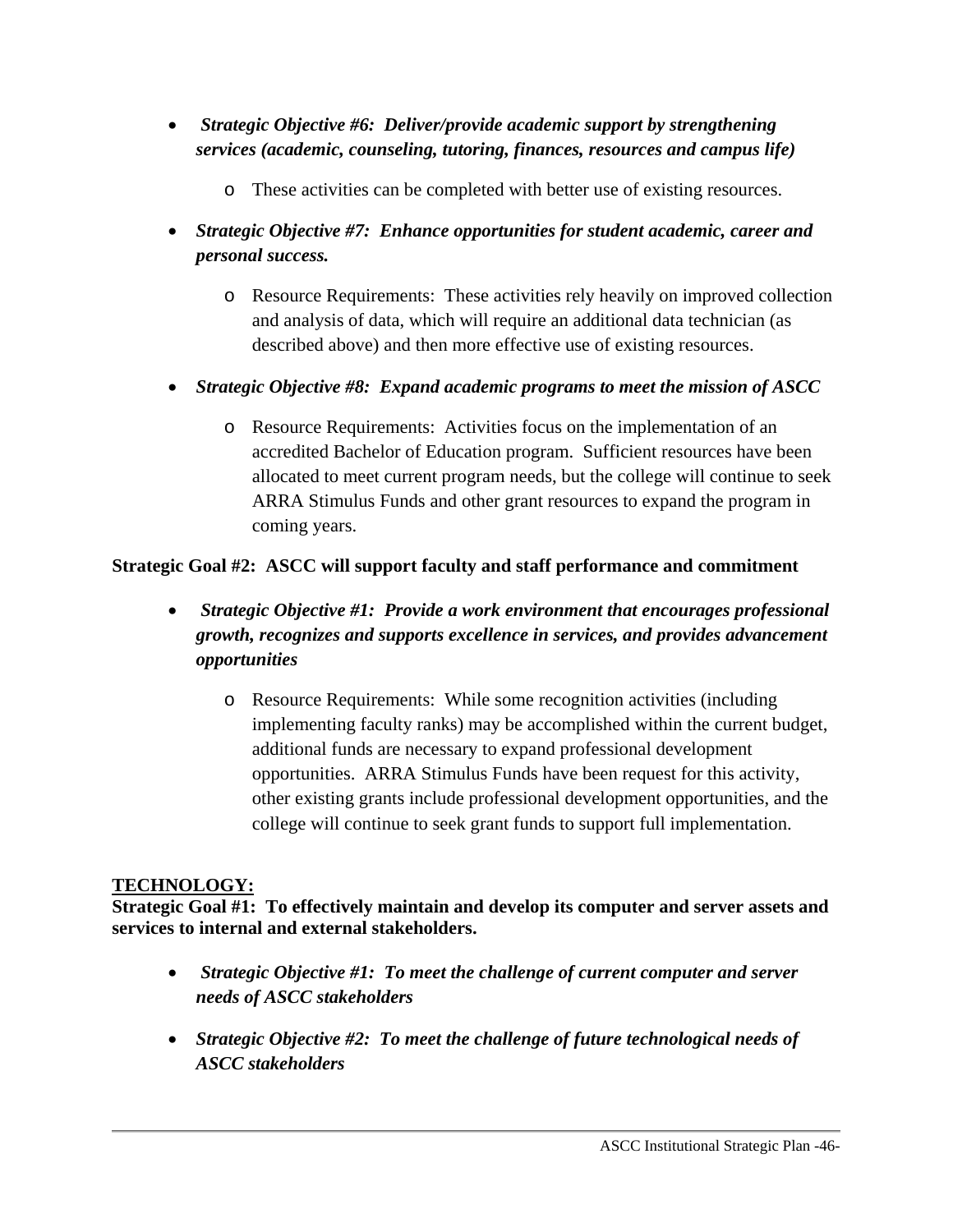**Strategic Goal #2: To effectively maintain and develop its network and telecommunications assets and services to internal and external stakeholders.** 

• *Strategic Objective #1: Provide reliable network and telecommunications connectivity* 

**Strategic Goal #3: To effectively maintain and develop its multimedia and peripheral assets and services to internal and external stakeholders.** 

• *Strategic Objective #1: To enhance opportunities for all ASCC stakeholders to utilize and access multimedia services* 

**Strategic Goal #4: To effectively maintain and develop its distance learning and online services to internal and external stakeholders.** 

- *Strategic Objective #1: To provide opportunities and access for distance learning and online services* 
	- o Resource Requirements: Achieving each of the Technology goals and objectives listed above will require a significant investment of new resources. ASCC has requested support for full implementation from the ARRA Stimulus Funds, and is taking in-house measures to generate and utilize revenues from the student technology fee, and working to make more effective use of existing resources. The college will continue to seek additional grant funds to support achievement of these goals and objectives.

# **PHYSICAL FACILITIES & MAINTENANCE**

**Strategic Goal #1: ASCC will implement the existing facilities plan (reference 2020 Campus Facilities Plan) through formalize planning and plan schedule.** 

- *Strategic Objective #1: (New Construction) To construct the Multipurpose Building Land Grant Wellness Building, Fale Samoa, the ITT building, Teacher Education Building, Fine Arts Building and the refurbished malae to accommodate institutional programs that lead to the fulfillment of our mission* 
	- o Resource Requirements: Territorial Capital Improvement Project (CIP) funds have been provided to date to cover approximately 80% of the cost to construct the Multipurpose Building and Fale Samoa and 100% of the Wellness Building. Additional funds have been requested from the American Samoa Government, through ARRA Stimulus Programs or other sources, to complete construction. The remaining projects will be prioritized and CIP funding requested over the next three-to-six years.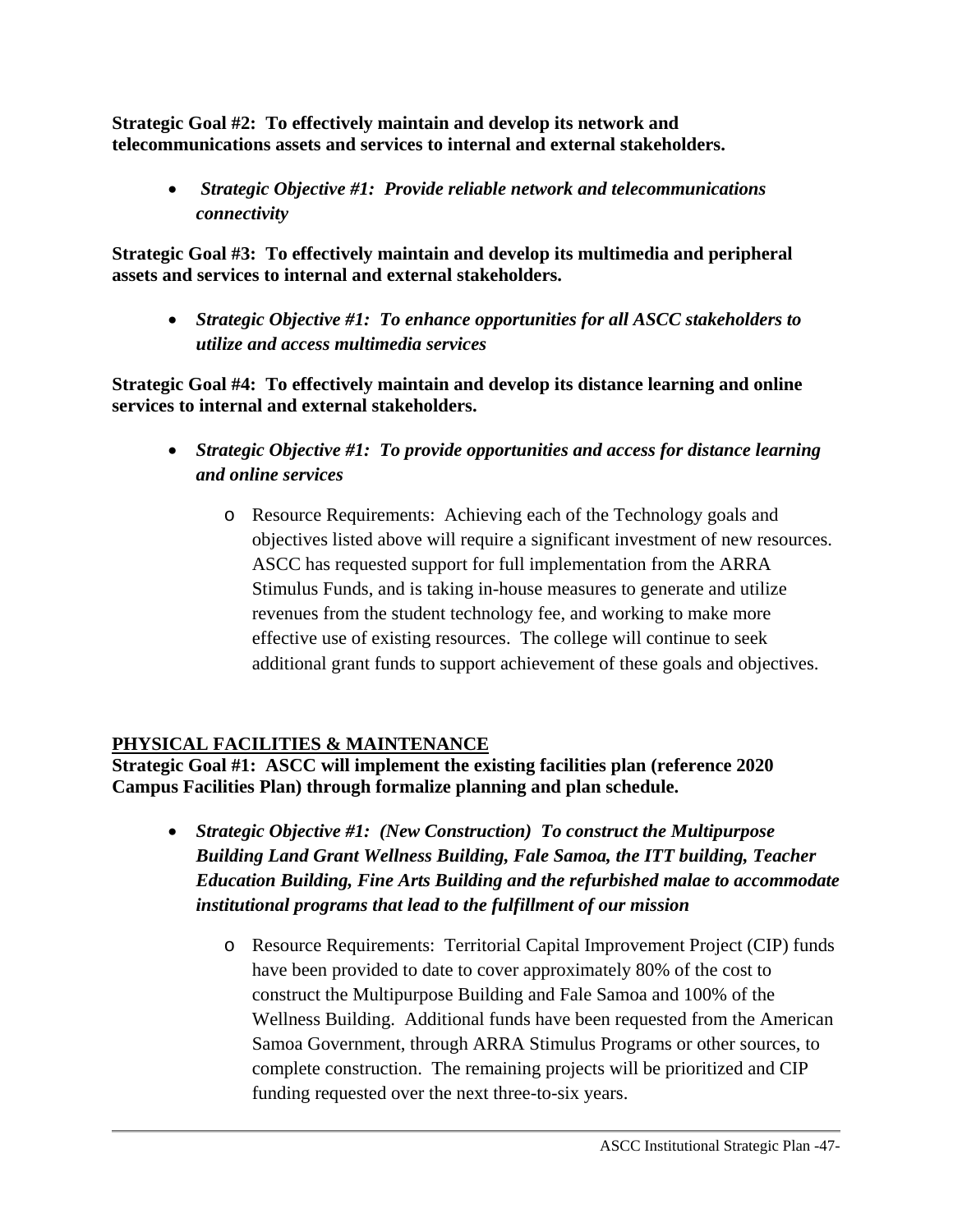**Strategic Goal #2: (Renovations and Repairs) ASCC will effectively maintain and develop its human and physical assets and its services to our internal and external stakeholders through its integrated Facilities Renovation Plan, Maintenance Plan and 2020 Campus Facilities Plan.** 

• *Strategic Objective #1: To upgrade our physical assets through the renovations of our classrooms/labs and offices for the successful implementation of our academic programs and services.* 

**Strategic Goal #3: (Maintenance) ASCC will implement the existing facilities plan through formalized planning and plan schedule.** 

- • *Strategic Objective #1: To upgrade our physical assets through maintenance of our classrooms/labs and offices for successful implementation of our academic programs and services* 
	- o Resource Requirements: Completing the activities of renovation, repair and maintenance will require a significant infusion of new funds into the ASCC budget. While basic maintenance and some renovation tasks are completed by the current ASCC Maintenance and Operations staff, major projects are beyond the reach of ASCC's current resources. Significant funding has been requested from the ARRA Stimulus Program and ASCC will continue to seek CIP funds for specific projects.

# **STAFFING:**

**Strategic Goal #1: ASCC will invest in and promote professional, Governance and employee development to enhance institutional effectiveness.** 

- *Strategic Objective #1: Provide professional development, training and degree opportunities to enhance institutional effectiveness.* 
	- o Resource Requirements: ASCC's budget for professional development continues to increase slowly each year, as this is a priority identified by all departments through Program Review. Additional professional development funds are available through ASCC grants and professional networks, such as PEC. The ASCC Human Resources Office provides regularly scheduled staff training. Additional funds are necessary for the college to be able to support advanced degree programs and technology training.

# **Strategic Goal #2: (Reclassification) ASCC will offer competitive and equitable compensation that aligns with employee performance.**

• *Strategic Objective #1: Provide a comprehensive classification and performance evaluation program that will encourage employees to maximize quality of services*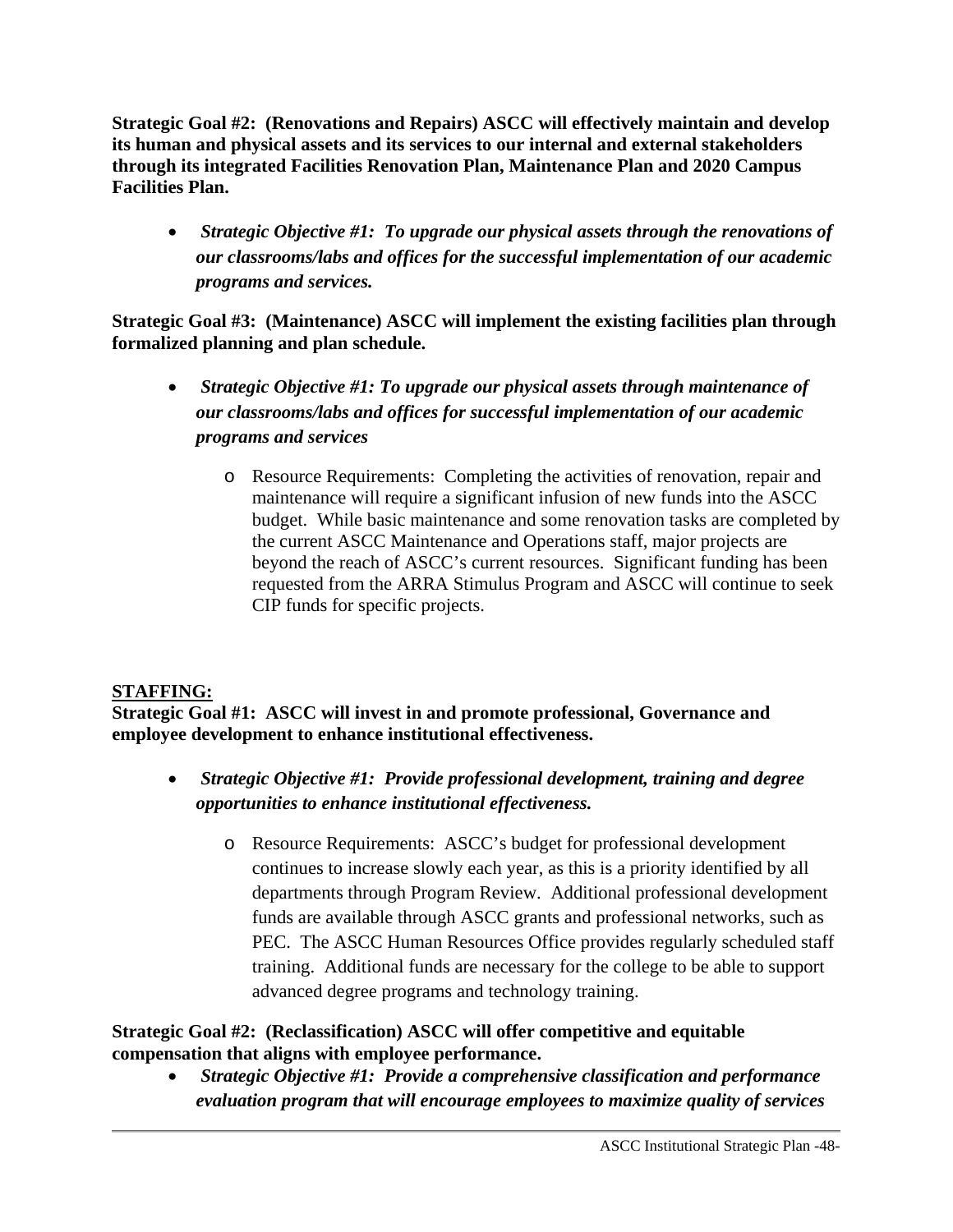o Resource Requirements: Two funding sources – ARRA Stimulus Funds and a tuition increase (either in lieu of or after the expiration of ARRA funds) have been identified to support this major activity.

**Strategic Goal #3: ASCC will ensure adequate staffing that will promote high quality programs and services.** 

- • *Strategic Objective #1: Budget positions for identified high need areas.* 
	- o Resource Requirements: Current budget and existing resources are not sufficient to support additional faculty or staff positions. The only options for funding additional positions are a) an increase in local appropriations or b) increased tuition.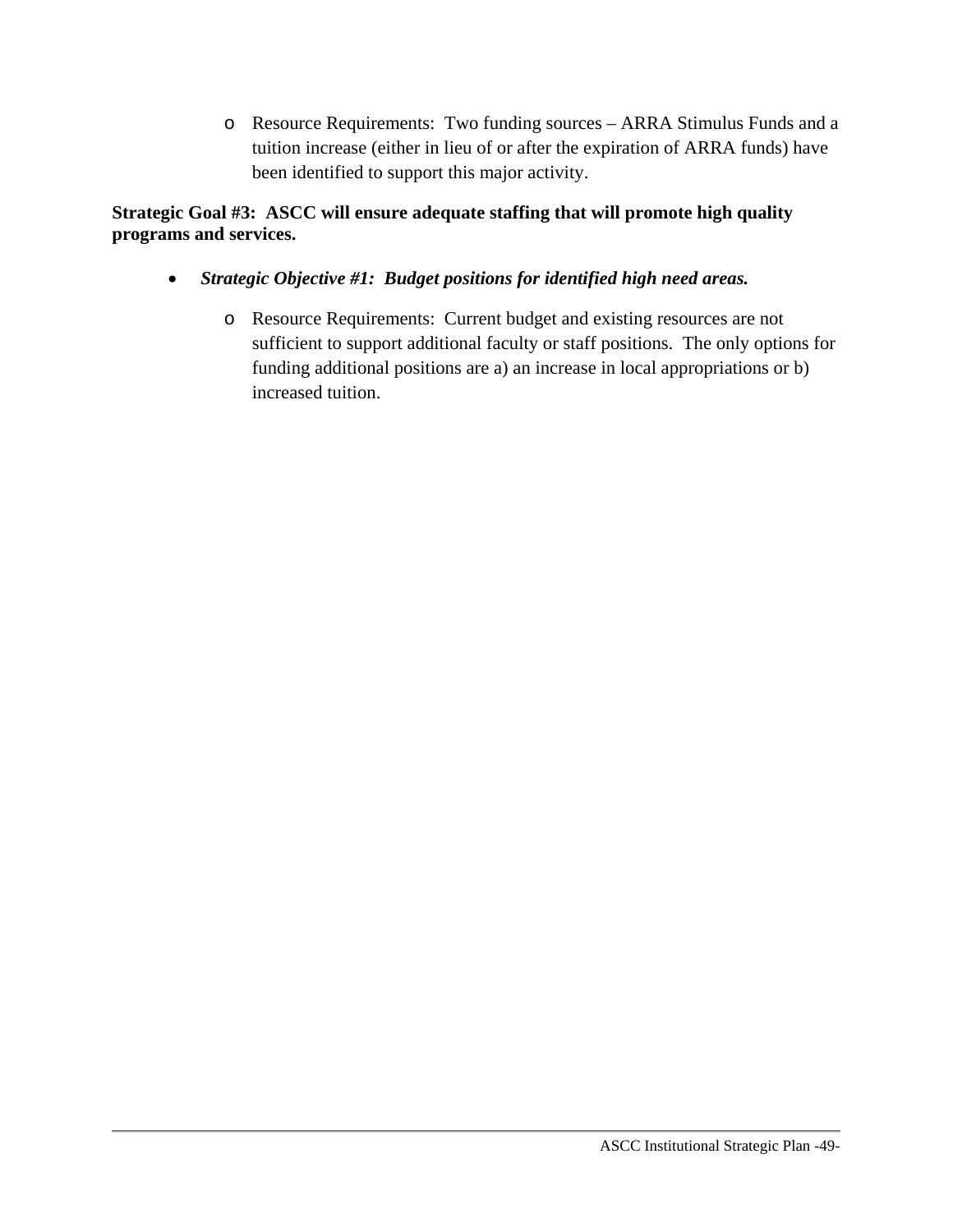# *Institutional Planning Timeline:*

|                    | $\frac{1}{1}$ | 2009:<br>$2nd$ qtr<br><b>Jan/Mar</b>                                                                                 | 3rd qtr<br><b>Apr/Jun</b>                                                                                                                            | 4th qtr<br><b>Jul/Sep</b>                                                                                                                                | 2010:<br>1 <sup>st</sup> qtr<br><b>Oct/Dec</b>                                                                                     | 2 <sup>nd</sup> qtr<br><b>Jan/Mar</b>                                                                           | $3rd$ qtr<br><b>Apr/Jun</b>                                                                                                                                                               | $4th$ qtr<br><b>Jul/Sep</b>                                                                                                            | 2011:<br>1 <sup>st</sup> qtr<br><b>Oct/Dec</b>                                                                           | 2 <sup>nd</sup> qtr<br><b>Jan/Mar</b>                                                            | $3rd$ qtr<br><b>Apr/Jun</b>                                                                       | $4th$ qtr<br>Sep/Oct                                                                                                                 |
|--------------------|---------------|----------------------------------------------------------------------------------------------------------------------|------------------------------------------------------------------------------------------------------------------------------------------------------|----------------------------------------------------------------------------------------------------------------------------------------------------------|------------------------------------------------------------------------------------------------------------------------------------|-----------------------------------------------------------------------------------------------------------------|-------------------------------------------------------------------------------------------------------------------------------------------------------------------------------------------|----------------------------------------------------------------------------------------------------------------------------------------|--------------------------------------------------------------------------------------------------------------------------|--------------------------------------------------------------------------------------------------|---------------------------------------------------------------------------------------------------|--------------------------------------------------------------------------------------------------------------------------------------|
| <b>Planning:</b>   | $---$         | <b>IPC</b> /IPECC<br>Formation<br>Summarize,<br>Analyze<br>Data,<br><b>Institutional</b><br>Program<br><b>Review</b> | IP Sub<br>committees<br><b>Draft Plans</b><br>from PR $&$<br>identify<br>division<br>priorities &<br>institutional<br>focus areas                    | Finalize<br>master plans<br>(Education,<br>Facilities,<br>Staff,<br>Technology)<br><b>Finalize</b><br><b>Institute</b><br><b>Strategic</b><br>Plan (ISP) | Annual<br>Goals for<br>each<br>division<br>submitted<br>to the<br>President,<br>IE, and<br><b>IPECC</b><br>Implement<br><b>ISP</b> | <b>Institutional</b><br><b>Program</b><br><b>Review to</b><br>coincide<br>with<br>Academic<br>Program<br>Review | Annual<br>Review of<br>Plans IPC<br><b>IPECC</b> to<br>revise or<br>maintain<br>activities<br>for $5th$<br>year of<br>plan                                                                | <b>BHE</b><br>monitors<br>progress of<br>plan                                                                                          | Annual<br>Goals for<br>each<br>division<br>submit to<br>the<br>President,<br>IE, IPECC                                   |                                                                                                  | Annual<br>Review of<br>plans IPC,<br><b>IPECC</b>                                                 | <b>BHE</b><br>monitors<br>progress of<br>plan                                                                                        |
| <b>Assessment:</b> | $---$         | Institutional<br>Program<br>Review<br>(IPR)                                                                          | Program<br>Review<br>Summary                                                                                                                         | <b>Divisions</b><br>review 3rd<br>qtr report<br>for annual<br>assessment<br>of goals<br><b>APC</b><br>analyzes<br>assessment<br>data                     | Annual<br>progress<br>Report $1st$ –<br>$4th$ qtrs<br><b>Division</b><br>assessment,<br>revise, set<br>goals for<br>2010           | <b>IE</b> evaluates<br>progress of<br>Goals,<br>objectives<br><b>IPECC</b><br>quarterly<br>review               | <b>IPECC</b><br>/IPC<br>analyze<br>plans and<br>make<br>revisions<br>Through<br>Program<br>Review                                                                                         | <b>Divisions</b><br>review $3rd$<br>qtr report<br>for annual<br>assessment<br>of goals<br><b>APC</b><br>analyzes<br>assessment<br>data | Annual<br>progress<br>Report $1st$ –<br>$4th$ qtrs<br><b>Division</b><br>assessment,<br>revise, set<br>goals for<br>2011 | IE evaluates<br>progress of<br>Goals,<br>objectives<br><b>IPECC</b><br>quarterly<br>review       | <b>IPECC</b><br>/IPC<br>analyze<br>plans and<br>make<br>revisions<br>Through<br>Program<br>Review | <b>Divisions</b><br>review 3rd<br>qtr report<br>for annual<br>assessment<br>of goals<br><b>APC</b><br>analyzes<br>assessment<br>data |
| <b>Budgeting:</b>  | ---           |                                                                                                                      | <b>ASCC</b><br><b>Divisions</b><br>submit<br>proposed<br>budget<br>requests<br><b>Budget</b><br>submitted by<br>the Pres &<br>reviewed by<br>the BHE | <b>Budget</b><br>Submit to<br><b>ASG</b><br>Fono /Gov<br>approves<br>budget                                                                              | <b>Start</b><br><b>Budget</b><br>allocation<br>to all<br><b>ASCC</b><br>divisions                                                  | Monitor<br>Links to<br>Plans with<br>allocation<br><b>Start Budget</b><br>prep for next<br>cycle                | <b>ASCC</b><br><b>Divisions</b><br>submit<br>proposed<br>budget<br>requests<br><b>ASCC</b><br>budget<br>approval<br><b>Budget</b><br>submitted<br>by the Pres<br>& reviewed<br>by the BHE | <b>Budget</b><br>Submitted<br>to ASG<br>Fono/ Gov<br>approves<br>budget                                                                | <b>Start</b><br><b>Budget</b><br>allocation<br>to all<br><b>ASCC</b><br>divisions                                        | Monitor<br>Links to<br>Plans with<br>allocation<br><b>Start Budget</b><br>prep for next<br>cycle | <b>ASCC</b><br><b>Divisions</b><br>submit<br>proposed<br>budget<br>requests                       | <b>Budget</b><br>Submit to<br><b>ASG</b><br>Fono /Gov<br>Approves<br>budget                                                          |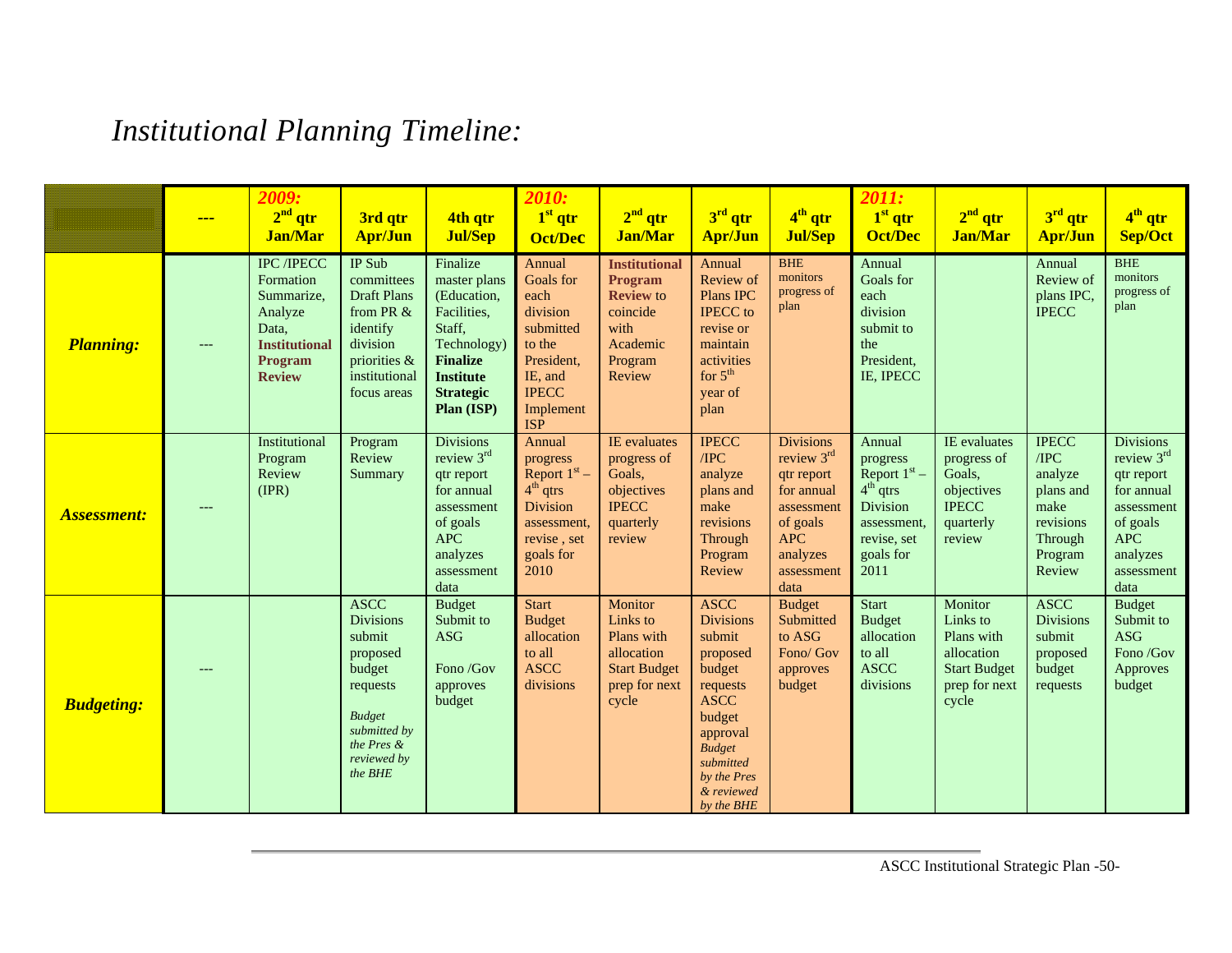| <b>Reporting:</b>                                                                                                                                                    | $---$                                                                                  | 1st Qtr<br>Reports<br>Distributed                | $2nd$ Qtr<br>Reports<br>Distributed              | $3rd$ Qtr<br>Reports<br>distribute<br>Regional<br><b>Fact Book</b><br>data<br>submitted<br>5 <sub>yr</sub><br><b>Strategic</b><br>Plan | $4th$ qtr<br>Reports<br>2009<br>annual<br>summary<br>of goals $\&$<br>objectives       | $1st$ Qtr<br>Reports<br><b>Distribute</b>                                           | 2nd Qtr<br>Reports<br>Distribute                 | 3rd Qtr<br>Reports<br><b>Distribute</b><br><b>Catalog</b><br><b>Complete</b> | $4^{th}$ Qtr<br>Reports<br>2010<br>annual<br>summary                                   | $1st$ Qtr<br>Reports<br>Distribute                                  | 2nd Qtr<br>Reports<br>Distribute                                                                                      | 3rd Qtr<br>Reports<br>Distribute     |
|----------------------------------------------------------------------------------------------------------------------------------------------------------------------|----------------------------------------------------------------------------------------|--------------------------------------------------|--------------------------------------------------|----------------------------------------------------------------------------------------------------------------------------------------|----------------------------------------------------------------------------------------|-------------------------------------------------------------------------------------|--------------------------------------------------|------------------------------------------------------------------------------|----------------------------------------------------------------------------------------|---------------------------------------------------------------------|-----------------------------------------------------------------------------------------------------------------------|--------------------------------------|
| <b>Accreditation:</b>                                                                                                                                                | ---                                                                                    | Response to<br><b>ACCJC</b>                      | Progress<br>Report to<br><b>ACCJC</b>            | Finalize<br>Report to<br><b>ACCJC</b>                                                                                                  | Submit<br>Report<br>with<br>Strategic<br>plan<br><b>WASC</b><br><b>Visit</b>           | <b>ACCJC</b><br>meeting for<br>progress and<br>review of<br>term for<br><b>ASCC</b> | <b>ACCJC</b><br>annual<br>retreat in<br>AS       |                                                                              | Report to<br><b>ACCJC</b><br><b>WASC</b><br>visit                                      | <b>ACCJC</b><br>meeting for<br>review of<br>term for<br><b>ASCC</b> |                                                                                                                       |                                      |
|                                                                                                                                                                      | 2012:<br>$1st$ qtr<br><b>Oct/Dec</b>                                                   | $2nd$ qtr<br><b>Jan/Mar</b>                      | 3rd qtr<br><b>Apr/Jun</b>                        | 4th qtr<br><b>Jul/Sep</b>                                                                                                              | 2013:<br>1 <sup>st</sup> qtr<br><b>Oct/Dec</b>                                         | $2nd$ qtr<br><b>Jan/Mar</b>                                                         | $3rd$ qtr<br><b>Apr/Jun</b>                      | 4 <sup>th</sup> qtr<br><b>Jul/Sep</b>                                        | 2014:<br>1 <sup>st</sup> qtr<br><b>Oct/Dec</b>                                         | $2nd$ qtr<br><b>Jan/Mar</b>                                         | $3rd$ qtr<br><b>Apr/Jun</b>                                                                                           | $4th$ qtr<br>Sep/Oct                 |
|                                                                                                                                                                      |                                                                                        |                                                  |                                                  |                                                                                                                                        |                                                                                        |                                                                                     |                                                  |                                                                              |                                                                                        |                                                                     |                                                                                                                       |                                      |
| <b>Planning:</b><br>$IPC = Institutional$<br>Planning<br><b>Committee</b><br>$IPECC =$<br><b>Institutional</b><br><b>Planning Executive</b><br><b>Core Committee</b> | Annual<br>Goals for<br>each<br>division<br>submit to<br>the<br>President,<br>IE, IPECC | <b>Institutional</b><br>Program<br><b>Review</b> | Annual<br>Review of<br>plans IPC<br><b>IPECC</b> | <b>BHE</b><br>monitors<br>progress of<br>plan                                                                                          | Annual<br>Goals for<br>each<br>division<br>submit to<br>the<br>President,<br>IE, IPECC |                                                                                     | Annual<br>Review of<br>plans IPC<br><b>IPECC</b> | <b>BHE</b><br>monitors<br>progress of<br>plan                                | Annual<br>Goals for<br>each<br>division<br>submit to<br>the<br>President,<br>IE, IPECC | <b>Institutional</b><br>Program<br><b>Review</b>                    | Annual<br>Review of<br>plans<br>Strategic<br>Focus<br>Areas<br>identified<br><b>Master</b><br>plans<br>based on<br>PR | 5 <sub>yr</sub><br>strategic<br>plan |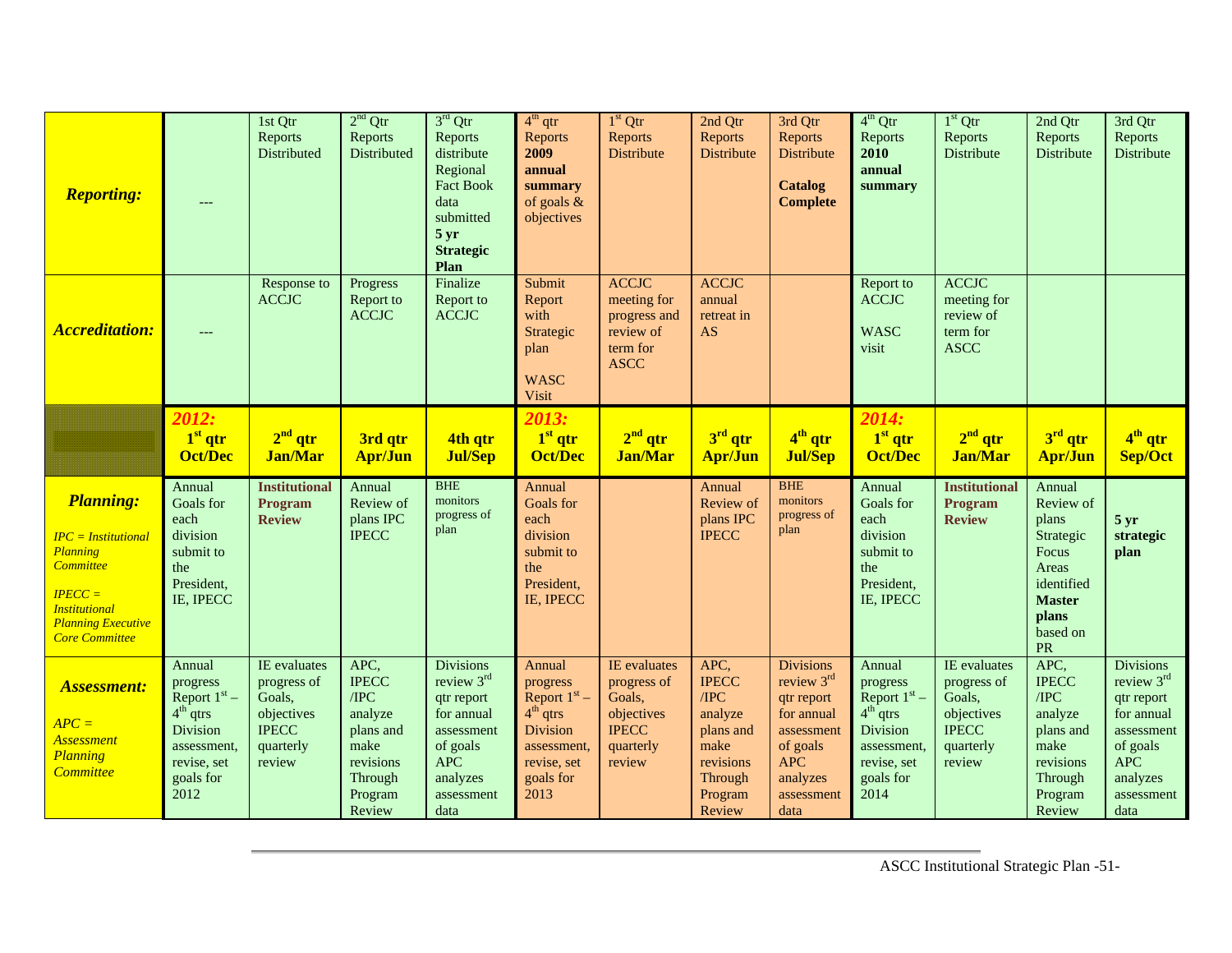|                       | <b>Start</b>  | Monitor             | <b>ASCC</b>                | <b>Budget</b>  | <b>Start</b>  | Monitor             | <b>ASCC</b>               | <b>Budget</b>   | <b>Start</b>      | Monitor             | <b>ASCC</b>               | <b>Budget</b>     |
|-----------------------|---------------|---------------------|----------------------------|----------------|---------------|---------------------|---------------------------|-----------------|-------------------|---------------------|---------------------------|-------------------|
|                       | <b>Budget</b> | Links to            | <b>Divisions</b>           | Submit to      | <b>Budget</b> | Links to            | <b>Divisions</b>          | Submit to       | <b>Budget</b>     | Links to            | <b>Divisions</b>          | Submit to         |
|                       | allocation    | Plans with          | submit                     | ASG            | allocation    | Plans with          | submit                    | ASG             | allocation        | Plans with          | submit                    | ASG               |
|                       | to all        | allocation          | proposed                   | Fono /Gov      | to all        | allocation          | proposed                  | Fono /Gov       | to all            | allocation          | proposed                  | Fono /Gov         |
|                       | <b>ASCC</b>   | <b>Start Budget</b> | budget                     | Approves       | <b>ASCC</b>   | <b>Start Budget</b> | budget                    | <b>Approves</b> | <b>ASCC</b>       | <b>Start Budget</b> | budget                    | approves          |
| <b>Budgeting:</b>     | divisions     | prep for next       | requests                   | budget         | divisions     | prep for next       | requests                  | budget          | divisions         | prep for next       | requests                  | budget            |
|                       |               | cycle               | <b>Budget</b>              |                |               | cycle               | <b>Budget</b>             |                 |                   | cycle               | <b>Budget</b>             |                   |
|                       |               |                     | submitted by<br>the Pres & |                |               |                     | submitted                 |                 |                   |                     | submitted                 |                   |
|                       |               |                     | reviewed by                |                |               |                     | by the Pres<br>& reviewed |                 |                   |                     | by the Pres<br>& reviewed |                   |
|                       |               |                     | the BHE                    |                |               |                     | by the BHE                |                 |                   |                     | by the BHE                |                   |
|                       | $4th$ Qtr     | 1st Qtr             | $2nd$ Qtr                  | $3rd$ Qtr      | $4th$ qtr     | $1st$ Qtr           | 2nd Qtr                   | 3rd Qtr         | $4^{th}$ Qtr      | $1st$ Qtr           | 2nd Qtr                   | 3rd Qtr           |
|                       | Reports       | <b>Reports</b>      | Reports                    | Reports        | Reports       | Reports             | Reports                   | Reports         | Reports           | Reports             | Reports                   | Reports           |
|                       | 2011          | Distributed         | Distributed                | distribute     | 2012          | Distribute          | Distribute                | Distribute      | 2013              | Distribute          | Distribute                | Distribute        |
|                       | annual        |                     |                            |                | annual        |                     |                           |                 | annual            |                     |                           | $5 \,\mathrm{yr}$ |
| <b>Reporting:</b>     | summary       |                     |                            | <b>Catalog</b> | summary       |                     |                           | Catalog         | summary           |                     |                           | <b>Strategic</b>  |
|                       |               |                     |                            | Complete       |               |                     |                           | finalized       |                   |                     |                           | Plan              |
|                       |               |                     |                            |                |               |                     |                           |                 |                   |                     |                           | <b>Catalog</b>    |
|                       |               |                     |                            |                |               |                     |                           |                 |                   |                     |                           | <b>Complete</b>   |
|                       | Midterm       |                     | Annual                     |                |               |                     | Annual                    |                 | <b>Self Study</b> |                     |                           |                   |
|                       | Report        |                     | Report to                  |                |               |                     | Report to                 |                 | Report            |                     |                           |                   |
| <b>Accreditation:</b> |               |                     | <b>ACCJC</b>               |                |               |                     | <b>ACCJC</b>              |                 |                   |                     |                           |                   |
|                       |               |                     |                            |                |               |                     |                           |                 |                   |                     |                           |                   |
|                       |               |                     |                            |                |               |                     |                           |                 |                   |                     |                           |                   |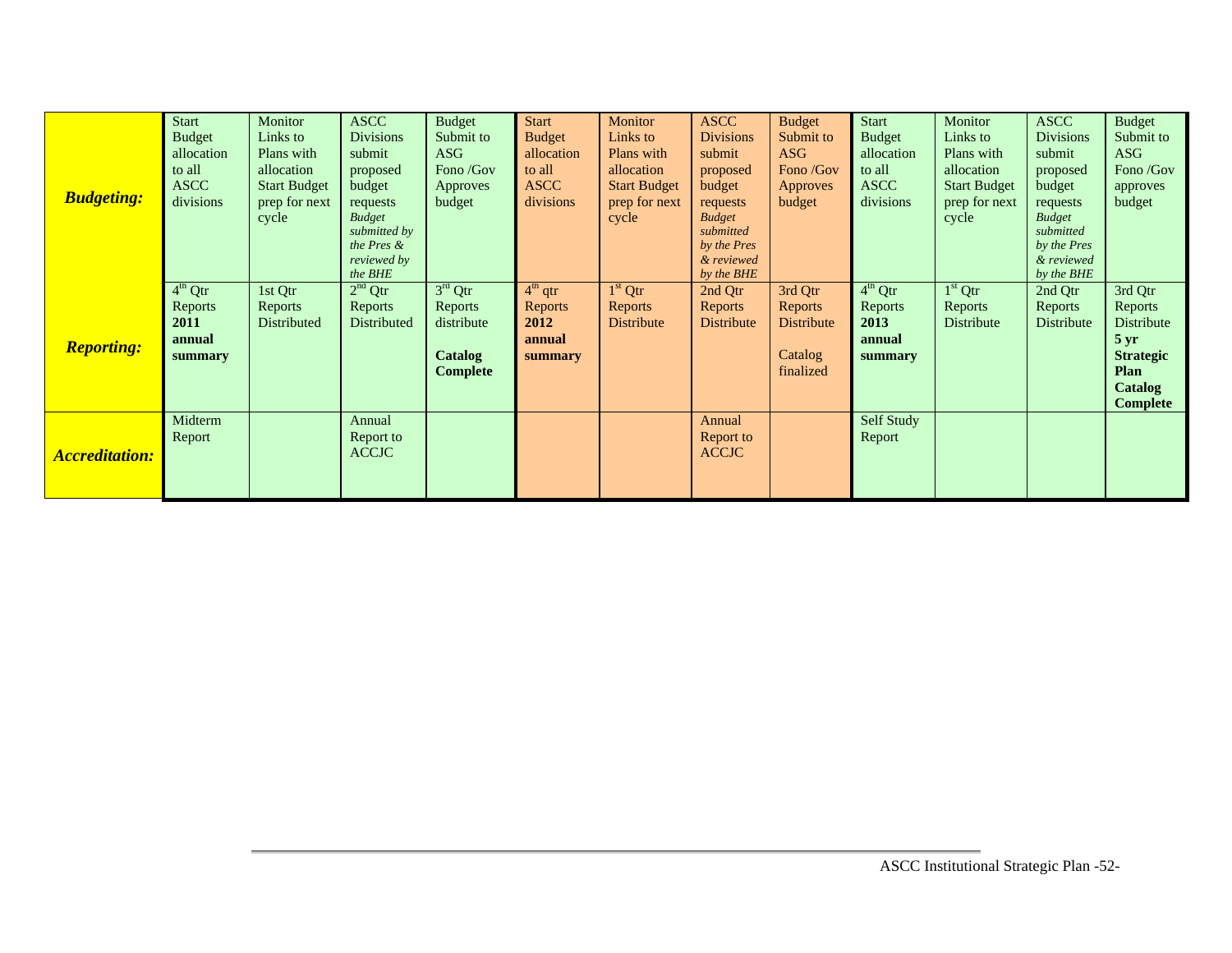| <b>Activities</b>                          | <b>SA</b>        | <b>Unit/Cost</b> | Year 1                      | Year 2              | Year 3                   | Year 4                    | <b>Budget</b> | <b>Notes</b>                                                          |
|--------------------------------------------|------------------|------------------|-----------------------------|---------------------|--------------------------|---------------------------|---------------|-----------------------------------------------------------------------|
| 1. Increase faculty in high<br>need areas: | $\boldsymbol{S}$ | \$40,000         | (4)<br>\$160,000            | (3)<br>\$120,000    | (3)<br>\$120,000         | (2)<br>\$80,000           | \$480,000     |                                                                       |
|                                            | $\boldsymbol{T}$ |                  |                             | 40<br>Computers     | 60<br>Computers          | 20<br>Computers           | \$280,000     |                                                                       |
| 2. Maximize classroom<br>use:              | $\boldsymbol{F}$ | \$20,000         | Move to<br>computer<br>lab. | $*(5)$<br>\$100,000 | (4)<br>\$80,000<br>(New) | (5)<br>\$100,000<br>(New) | \$280,000     | <i>*Renovation and</i><br>classroom furniture<br>available after MPB. |
|                                            | $\boldsymbol{S}$ |                  |                             | $\blacksquare$      | (1)                      |                           | \$15,000      | Custodial                                                             |
| 3. Professional<br>Development:            |                  |                  |                             |                     |                          |                           |               |                                                                       |
| <b>Database</b><br>$\circ$<br>Curriculum   | $\boldsymbol{S}$ | \$4,500          | (5)<br>\$22,500             | (5)<br>\$22,500     | (5)<br>\$22,500          | (5)<br>\$22,500           | \$90,000      |                                                                       |
| <b>Assessment</b><br>$\circ$               |                  | \$4,500          | (30)<br>\$135,000           | (30)<br>\$135,000   | (15)<br>\$67,500         | (10)<br>\$45,000          | \$382,500     |                                                                       |
| Pedagogy<br>$\circ$                        |                  | \$4,500          |                             | (10)<br>\$45,000    | (10)<br>\$45,000         | (10)<br>\$45,000          | \$135,000     |                                                                       |

# *Budget Activities Timeline:*

ASCC Institutional Strategic Plan -53-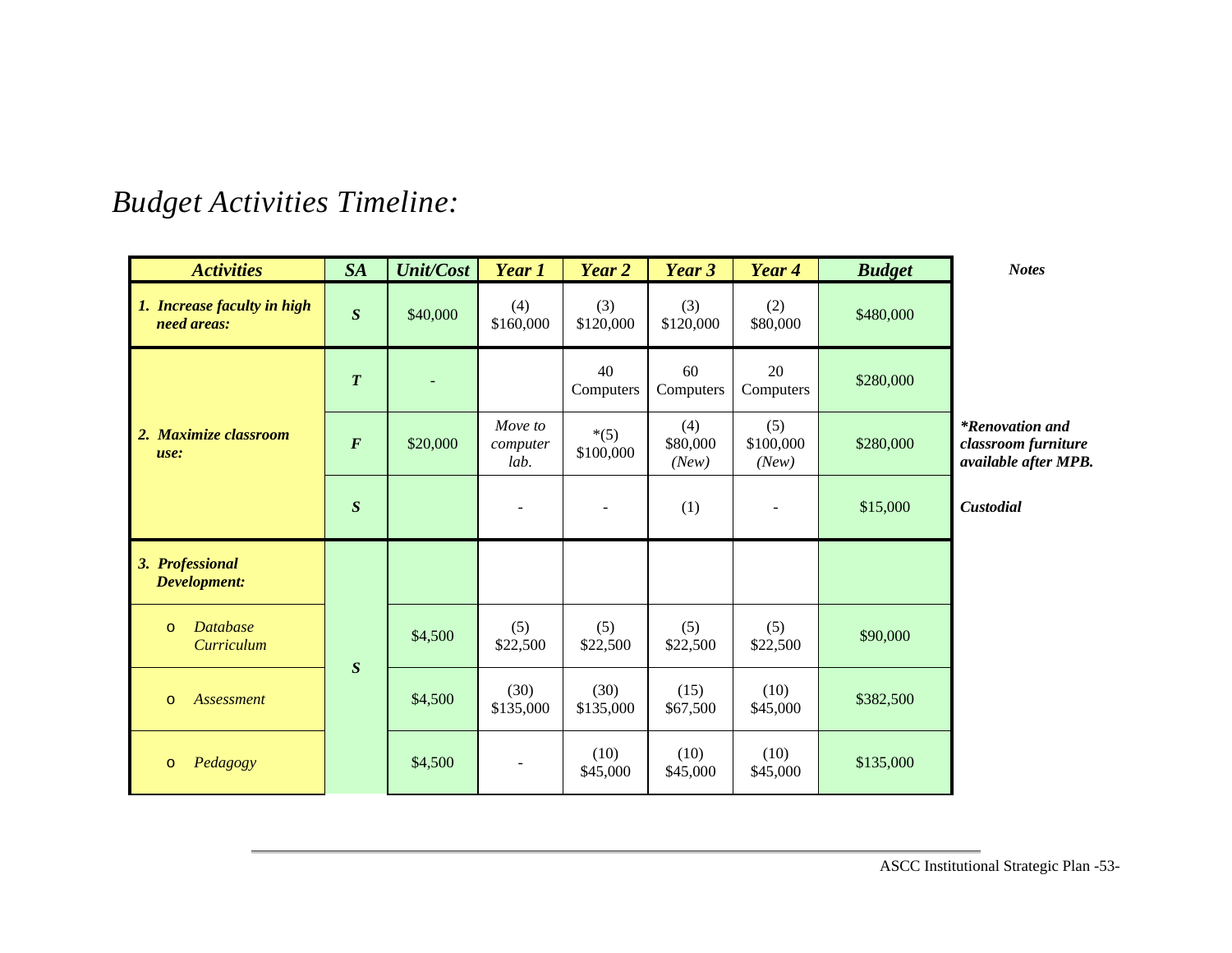|                  | \$4,500  | (15)<br>\$67,500          | (15)<br>\$67,500          | (15)<br>\$67,500                   | (15)<br>\$67,500          | \$270,000 |               |
|------------------|----------|---------------------------|---------------------------|------------------------------------|---------------------------|-----------|---------------|
|                  | \$4,500  | (5)<br>Depts.<br>\$22,500 | (5)<br>Depts.<br>\$22,500 | (5)<br>Depts.<br>\$22,500          | (5)<br>Depts.<br>\$22,500 | \$90,000  |               |
|                  |          | (X)<br>\$50,000           | (X)<br>\$50,000           | (X)<br>\$50,000                    | (X)<br>\$50,000           | \$200,000 |               |
|                  |          | \$40,000                  | \$40,000                  | \$40,000                           | \$40,000                  | \$160,000 |               |
|                  | \$4,500  | (10)<br>\$45,000          | (30)<br>\$135,000         | (20)<br>\$90,000                   |                           | \$270,000 |               |
|                  |          | 80,000                    | 80,000                    | 80,000                             | 80,000                    | 320,000   |               |
| $\boldsymbol{T}$ |          | 50%<br>Equipment          | 25%<br>Equipment          | 15%<br>Equipment                   | 10%<br>Equipment          | \$250,000 |               |
| $\boldsymbol{F}$ |          | Classroom<br>(1)          | Classroom<br>(2)          | Classroom<br>(3)                   | Classroom<br>(2)          |           |               |
| S                | \$25,000 | $*(1)$<br>\$25,000        | \$25,000                  | $*(1)$<br>\$50,000                 | \$50,000                  | \$150,000 | $*Technician$ |
| $\boldsymbol{T}$ |          | Equipment                 | Equipment                 | Equipment                          | Equipment                 | \$150,000 |               |
| $\boldsymbol{T}$ |          |                           | 25%<br>Research           | 75%<br>Procure<br>and<br>implement |                           | \$100,000 |               |
|                  |          |                           |                           |                                    |                           |           |               |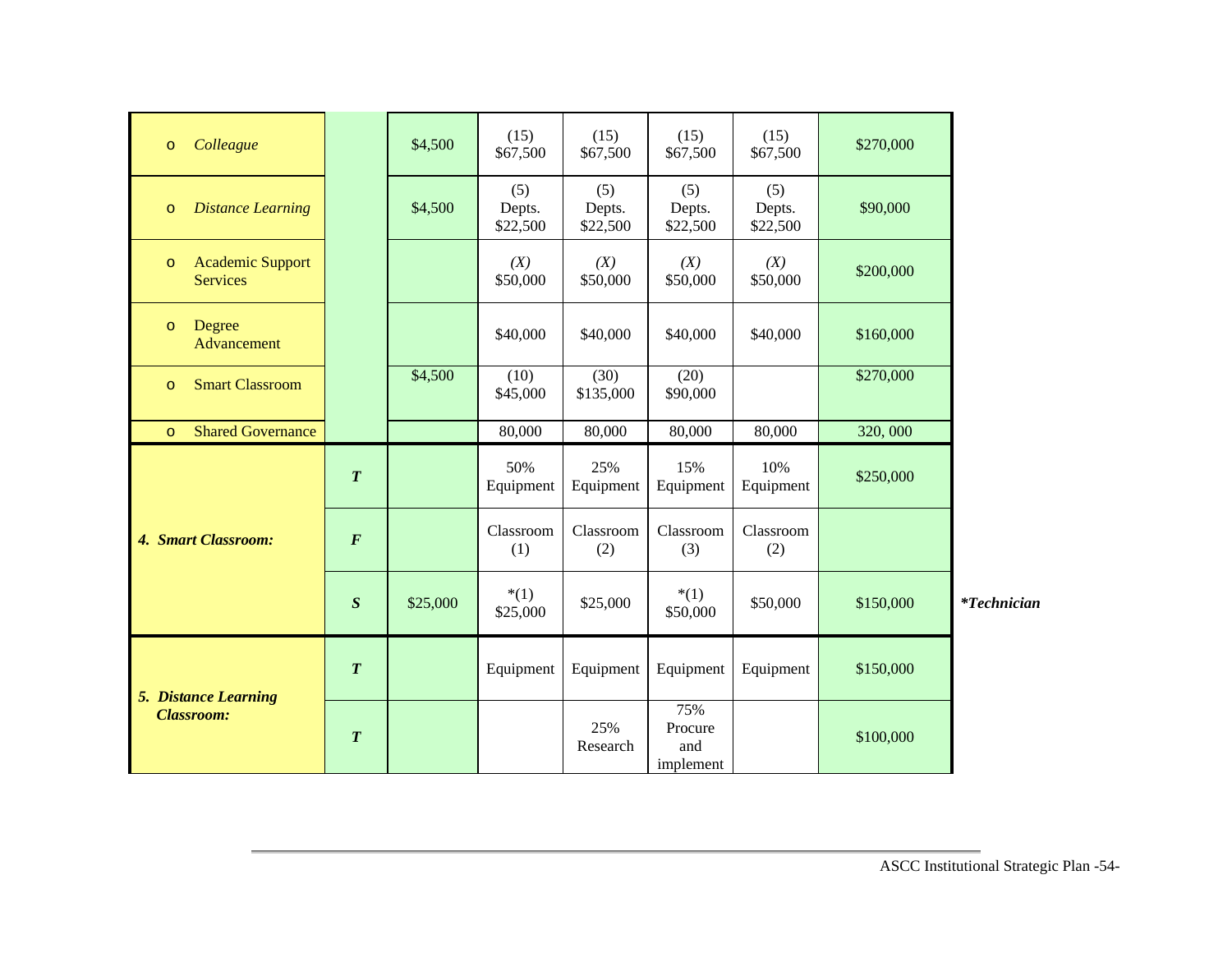|                                                              | $\boldsymbol{F}$ |          | (1)<br>Classroom | (2)<br>Classroom | (3)<br>Classroom         | (2)<br>Classroom |           |                                                                    |
|--------------------------------------------------------------|------------------|----------|------------------|------------------|--------------------------|------------------|-----------|--------------------------------------------------------------------|
|                                                              | $\boldsymbol{S}$ |          | $*(1)$           | $\blacksquare$   | $*(1)$                   | $\blacksquare$   | $\$0$     | *DL and Smart<br>Classroom will<br>share same<br><b>Technician</b> |
| <b>6. Institution Committees:</b>                            | $\boldsymbol{S}$ |          |                  |                  |                          |                  |           |                                                                    |
| <b>Curriculum</b><br>$\circ$                                 |                  |          | \$5,000          | \$5,000          | \$5,000                  | \$5,000          | \$20,000  |                                                                    |
| Planning<br>$\circ$                                          |                  |          | \$5,000          | \$5,000          | \$5,000                  | \$5,000          | \$20,000  |                                                                    |
| <b>Assessment</b><br>$\circ$                                 |                  |          | \$5,000          | \$5,000          | \$5,000                  | \$5,000          | \$20,000  |                                                                    |
| <b>Faculty Senate</b><br>$\circ$                             |                  |          | \$5,000          | \$5,000          | \$5,000                  | \$5,000          | \$20,000  |                                                                    |
| 7. Adequate Staffing<br><b>Academic Support</b><br>Services: | S                |          |                  |                  | $\overline{\phantom{a}}$ |                  |           |                                                                    |
| Counselors<br>$\circ$                                        |                  | \$35,000 | (1)<br>\$35,000  | \$35,000         | \$35,000                 | (2)<br>70,000    | \$210,000 |                                                                    |
| <b>Student</b><br>$\circ$<br>Employment:<br>Tutors, etc.     |                  |          | \$25,000         | \$25,000         | \$25,000                 | \$25,000         | \$100,000 |                                                                    |
| 8. Program Review:                                           | $\boldsymbol{S}$ |          | $\blacksquare$   |                  |                          |                  |           |                                                                    |

ASCC Institutional Strategic Plan -55-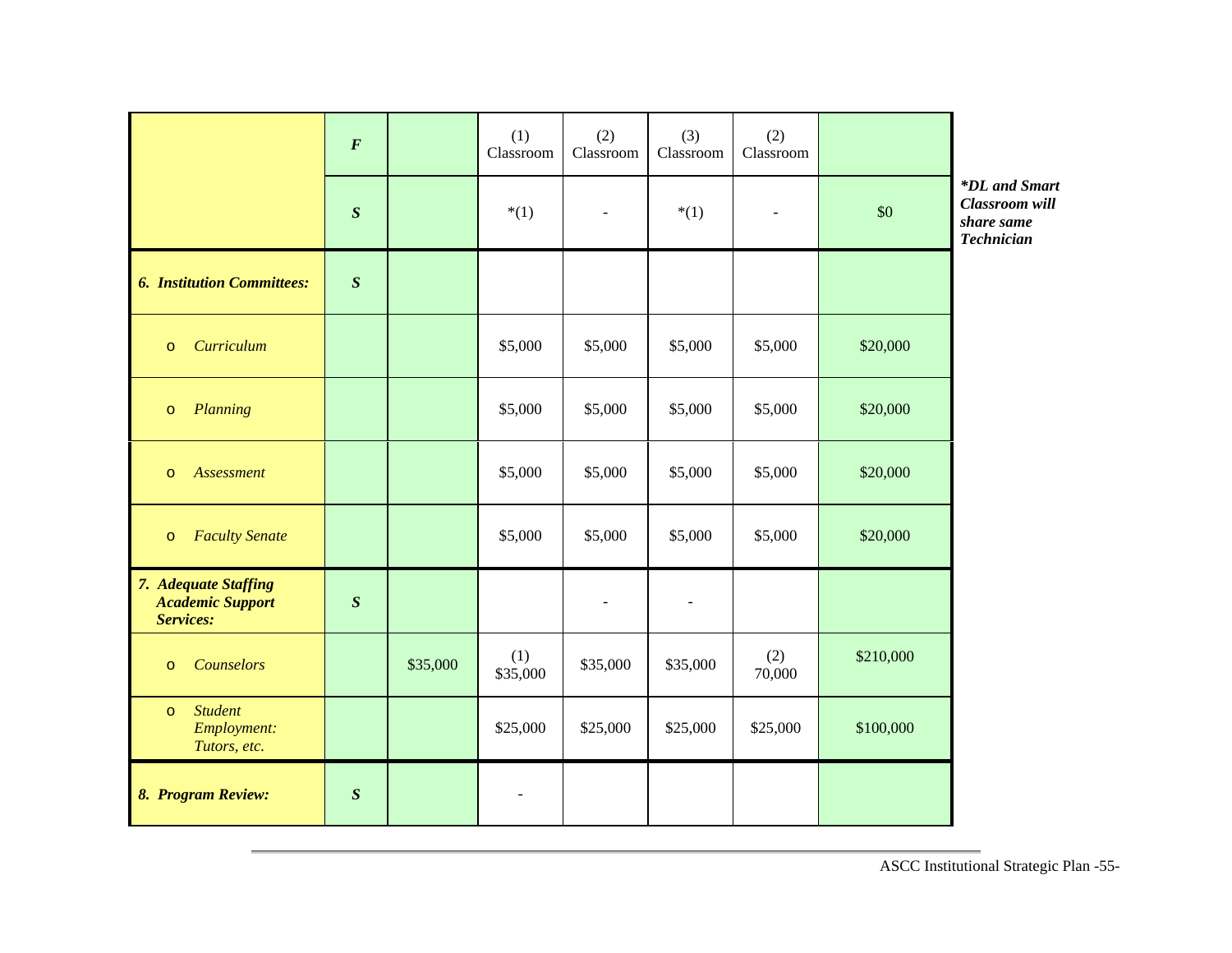| Assessment data<br>$\circ$                   |   |          | \$15,000    |          | \$15,000     | \$30,000  |                                                                                      |
|----------------------------------------------|---|----------|-------------|----------|--------------|-----------|--------------------------------------------------------------------------------------|
| Evaluate Academic<br>$\circ$<br>Prog.        |   | \$4,000  | \$4,000     | \$4,000  | \$4,000      | \$16,000  |                                                                                      |
| <b>Biennial Catalog</b><br>$\circ$<br>Review |   | \$80,000 |             | \$80,000 |              | \$160,000 |                                                                                      |
| Planning<br>$\circ$<br><b>Committees</b>     |   | \$10,000 | $*\$15,000$ | \$10,000 | $*$ \$15,000 | \$50,000  | <i>*Review</i>                                                                       |
| <b>Monitor Focus</b><br>$\circ$<br>Area      |   | \$4,000  | \$4,000     | \$4,000  | \$4,000      | \$16,000  |                                                                                      |
| <b>Faculty Handbook</b><br>$\circ$           |   | \$0      | \$7,000     | \$0      | \$7,000      | \$14,000  |                                                                                      |
| 9. Research:                                 | S | \$35,000 | \$35,000    | \$35,000 | \$35,000     | \$140,000 | Ex. Service<br>Learning research,<br>SSI, printing,<br>supplies, publishing,<br>etc. |
| <b>10. Expand Academics:</b>                 |   |          |             |          |              |           |                                                                                      |
| Accreditation<br>$\circ$<br>Process          |   | \$6,000  | \$40,000    | \$40,000 | \$5,000      | \$91,000  |                                                                                      |
| Course<br>$\circ$<br>Development             |   |          |             |          |              | \$0       |                                                                                      |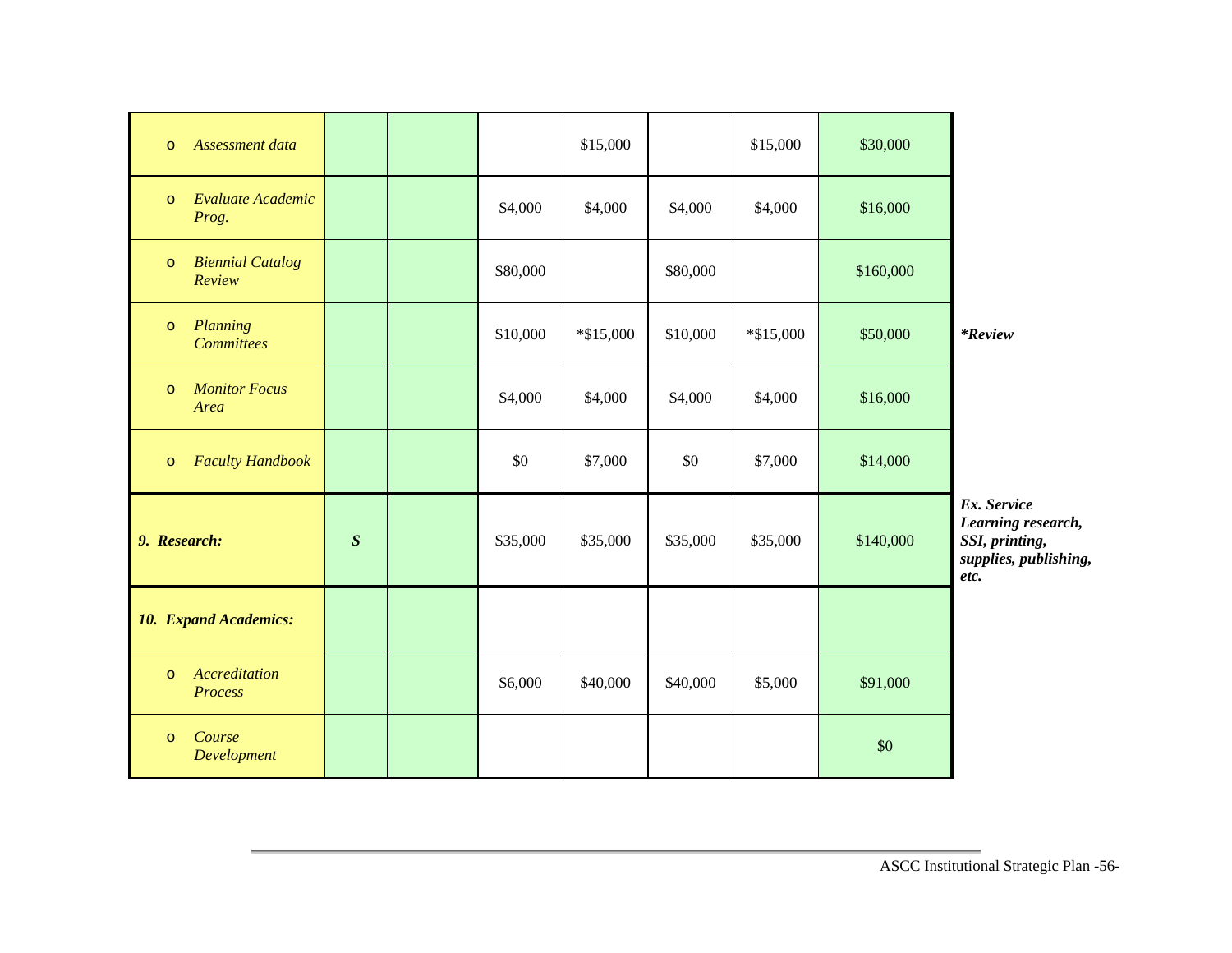| Faculty<br>$\circ$                                                                                                                                | $\boldsymbol{S}$ |                         |             |                |             |                     | \$0               |                                  |
|---------------------------------------------------------------------------------------------------------------------------------------------------|------------------|-------------------------|-------------|----------------|-------------|---------------------|-------------------|----------------------------------|
| <b>Transportation</b><br>$\circ$                                                                                                                  |                  |                         | \$3,000     | \$3,000        | \$3,000     | \$3,000             | \$12,000          |                                  |
| Professional<br>$\circ$<br><b>Development</b>                                                                                                     | S                | \$4,500                 |             | \$9,000        | \$4,500     | \$4,500             | \$18,000          |                                  |
| Assessment<br>$\circ$                                                                                                                             | $\boldsymbol{S}$ |                         | \$6,000     | \$6,000        | \$6,000     | \$6,000             | \$24,000          |                                  |
| 11. Reclassification:                                                                                                                             | $\boldsymbol{S}$ | 320<br><b>Employees</b> | 1,500,000   | $\overline{a}$ |             | $\bar{\phantom{a}}$ | \$1,500,000       |                                  |
| 12. Recognition /&<br><b>Faculty Rank:</b>                                                                                                        | $\boldsymbol{S}$ |                         | \$12,000    | \$12,000       | \$12,000    | \$12,000            | \$48,000          |                                  |
| 13. Multi-Purpose<br><b>Building&amp; Wellness</b><br><b>Building</b>                                                                             | $\boldsymbol{F}$ |                         | $\mathbf X$ | $\mathbf X$    | $\mathbf X$ | $\sim$              | <b>CIP</b> Funded |                                  |
| 14. Physical Facilities &<br><b>Maintenance:</b>                                                                                                  | $\boldsymbol{F}$ |                         | $\mathbf X$ | $\mathbf X$    | $\mathbf X$ | $\mathbf X$         | \$<br>2,445,000   | Equipment,<br>materials, and A/C |
| <b>15. New Construction:</b><br><b>Teacher Education</b><br>$\circ$<br><b>ITT</b><br>$\circ$<br>Fale Samoa<br>$\circ$<br>Refurbishment<br>$\circ$ | $\pmb{F}$        |                         | $\mathbf X$ | $\mathbf X$    | $\mathbf X$ | $\boldsymbol{X}$    | \$<br>4,000,000   |                                  |
| <b>16. Upgrade Local Area</b><br>Network (fiber &<br>wireless hotspots):                                                                          | $\overline{T}$   |                         | 65%         | 25%            | 10%         |                     | \$250,000         |                                  |

ASCC Institutional Strategic Plan -57-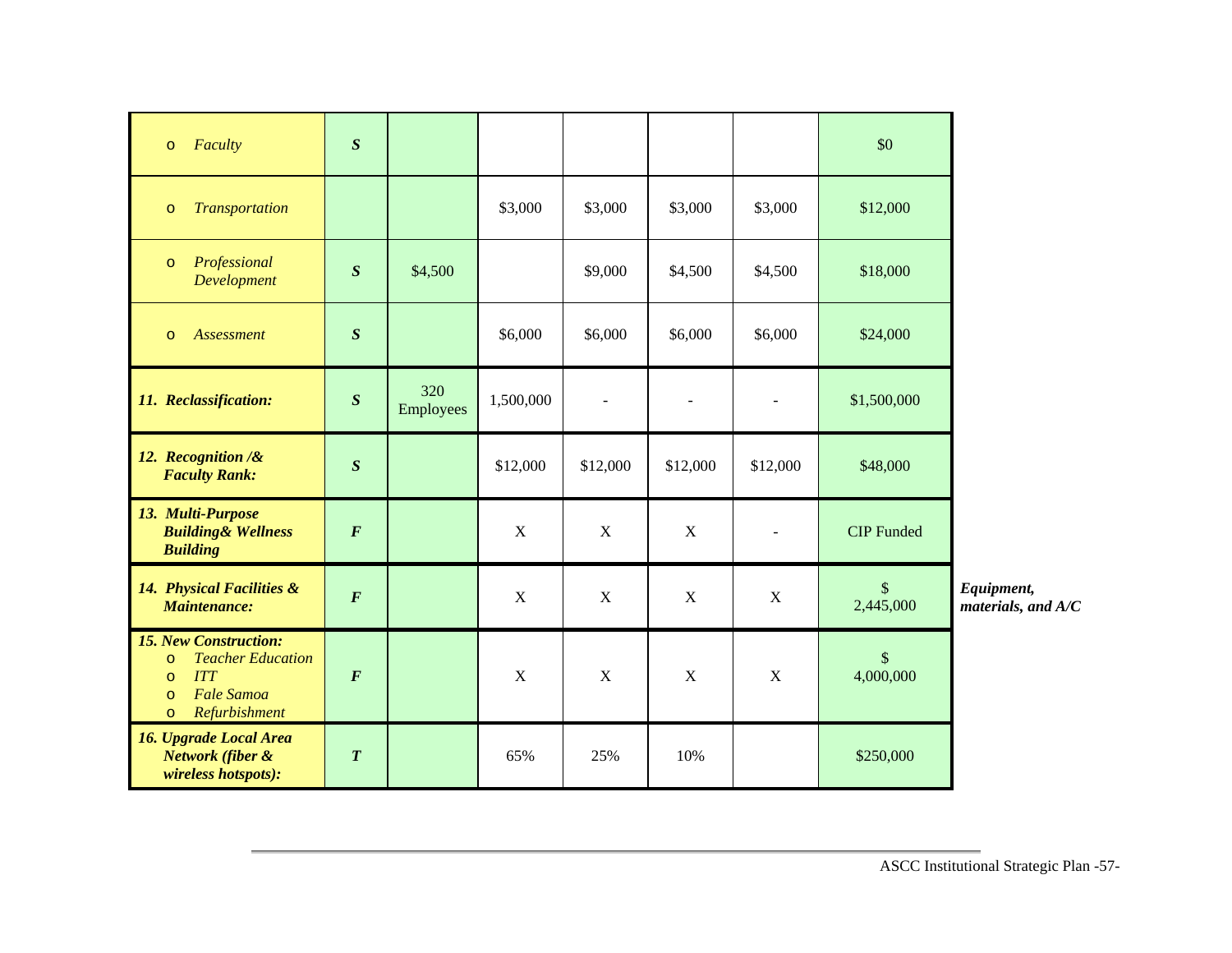| 17. Multimedia Equipment:                                                                    | $\boldsymbol{T}$ | 50%  | 25% | 15% | 10%          | \$100,000 | <b>Equipment</b> |
|----------------------------------------------------------------------------------------------|------------------|------|-----|-----|--------------|-----------|------------------|
| 18. Research, design &<br>implement VOIP:                                                    | $\boldsymbol{T}$ | 10%  | 75% | 15% | $\mathbf{0}$ | \$350,000 |                  |
| 19. Review & update<br><b>Computer &amp; server</b><br><i>purchasing policy:</i>             | $\overline{T}$   | 100% |     |     |              | \$1,500   |                  |
| 20. Develop maintenance<br>schedule for campus<br>computers & servers:                       | $\boldsymbol{T}$ | 15%  | 85% |     |              | \$800     |                  |
| 21. Create & enforce<br>computer<br>replacement/disposal<br>plan:                            | $\boldsymbol{T}$ |      |     |     |              | \$800     |                  |
| 22. Provide access to<br><b>Colleague to all</b><br>stakeholders:                            | $\boldsymbol{T}$ | 10%  | 35% | 30% | 15%          | \$12,000  |                  |
| 23. Identify & implement<br>computer/server TCO:                                             | T                | 100% |     |     |              | \$800     |                  |
| 24. Identify costs covered<br>under Student<br><b>Technology fee:</b>                        | T                | 100% |     |     |              | \$0       |                  |
| 25. Identify costs covered<br>by MIS budget:                                                 | T                | 100% |     |     |              | \$0       |                  |
| 26. Research & implement<br>technology surcharge<br>for computer/server<br><i>purchases:</i> | T                | 85%  | 15% |     |              | \$800     |                  |